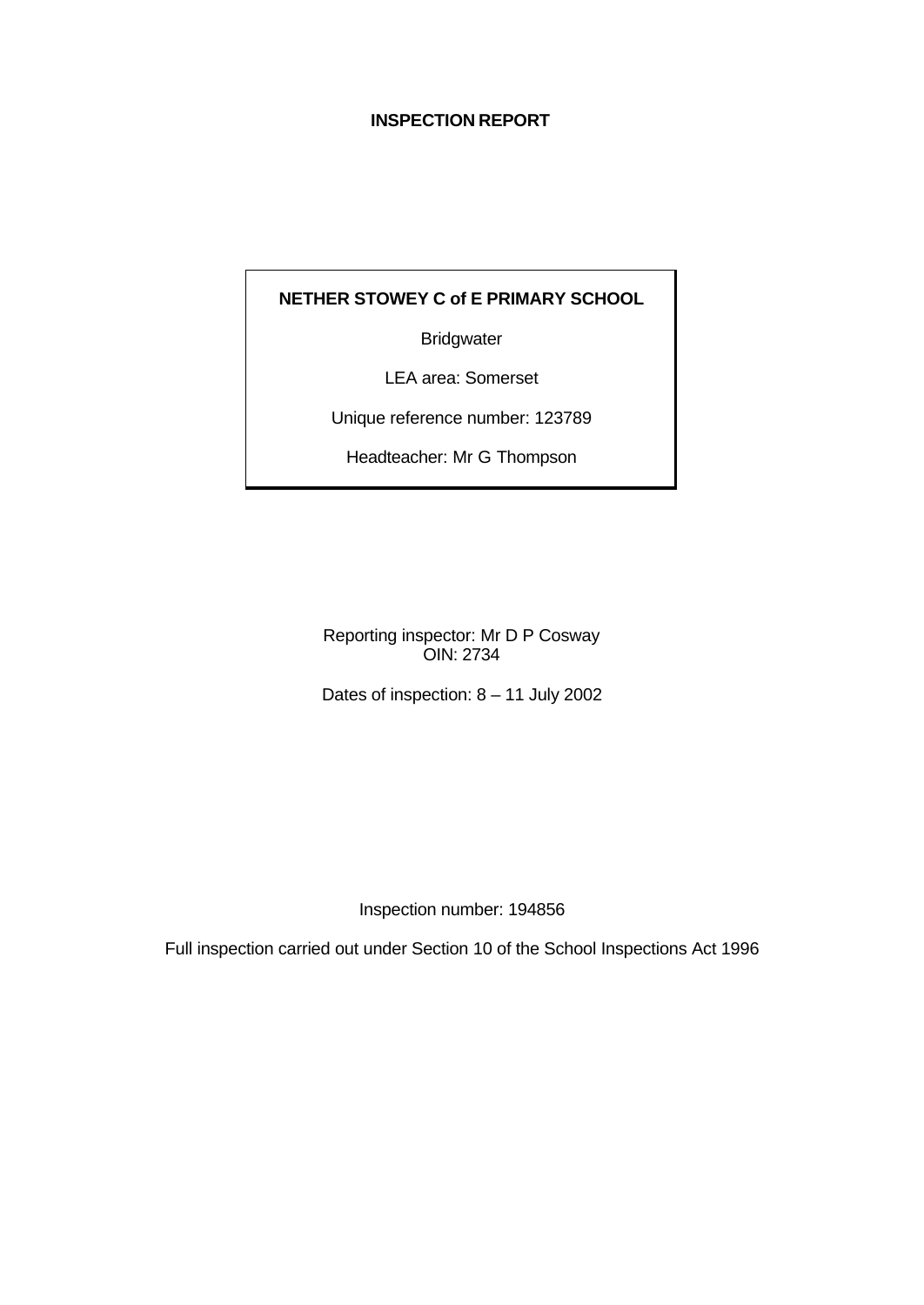## © Crown copyright 2002

This report may be reproduced in whole or in part for non-commercial educational purposes, provided that all extracts quoted are reproduced verbatim without adaptation and on condition that the source and date thereof are stated.

Further copies of this report are obtainable from the school. Under the School Inspections Act 1996, the school must provide a copy of this report and/or its summary free of charge to certain categories of people. A charge not exceeding the full cost of reproduction may be made for any other copies supplied

.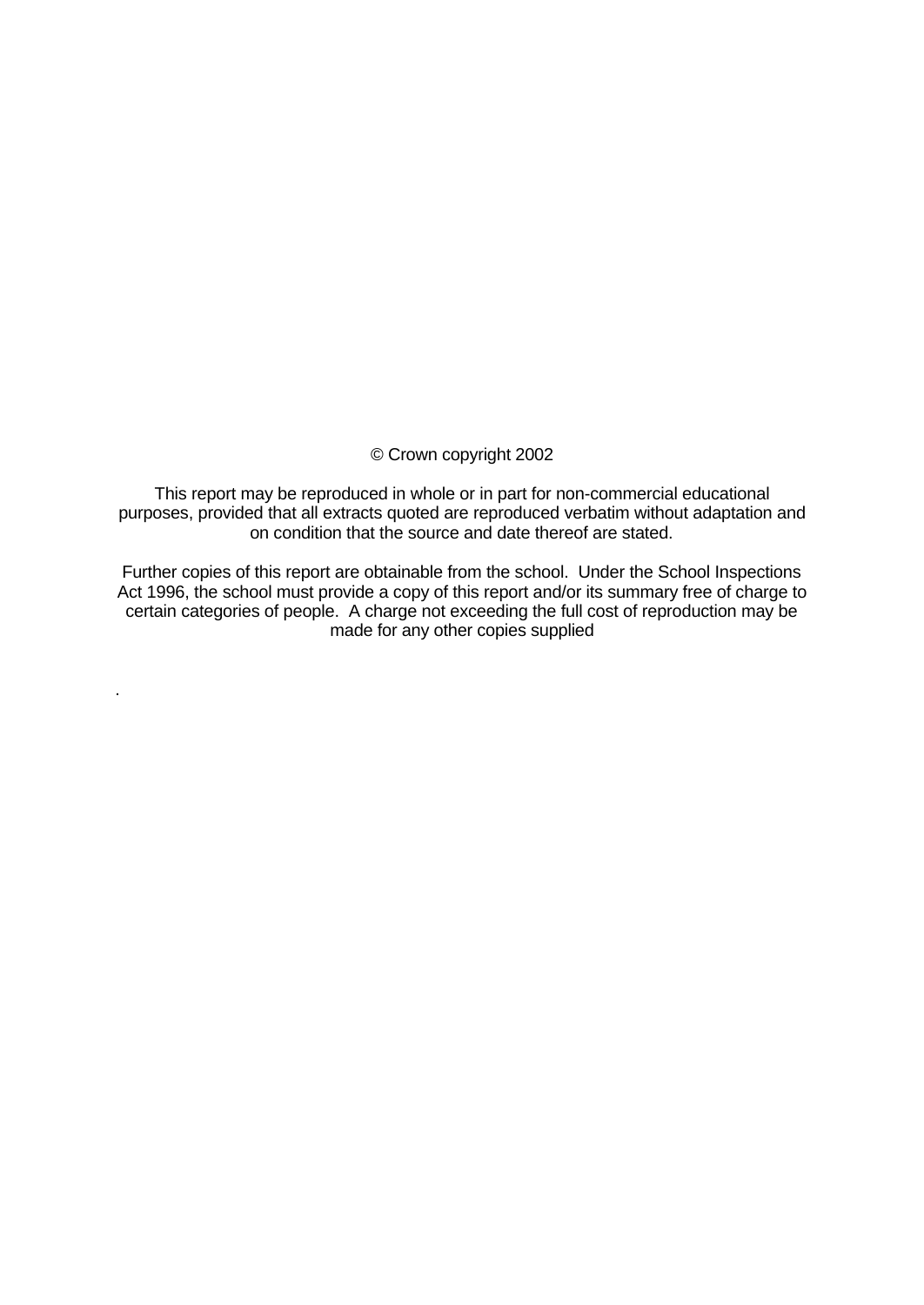# **INFORMATION ABOUT THE SCHOOL**

| Type of school:              | Infant and junior school |
|------------------------------|--------------------------|
| School category:             | Voluntary controlled     |
| Age range of pupils:         | 4 to 11 years            |
| Gender of pupils:            | <b>Mixed</b>             |
| School address:              | Mill Close               |
|                              | <b>Bridgwater</b>        |
|                              | Somerset                 |
| Postcode:                    | TA51NX                   |
| Telephone number:            | 01278 732508             |
| Fax number:                  | 01278 732508             |
| Appropriate authority:       | The governing body       |
| Name of chair of governors:  | Mr S Barton              |
| Date of previous inspection: | <b>June 1997</b>         |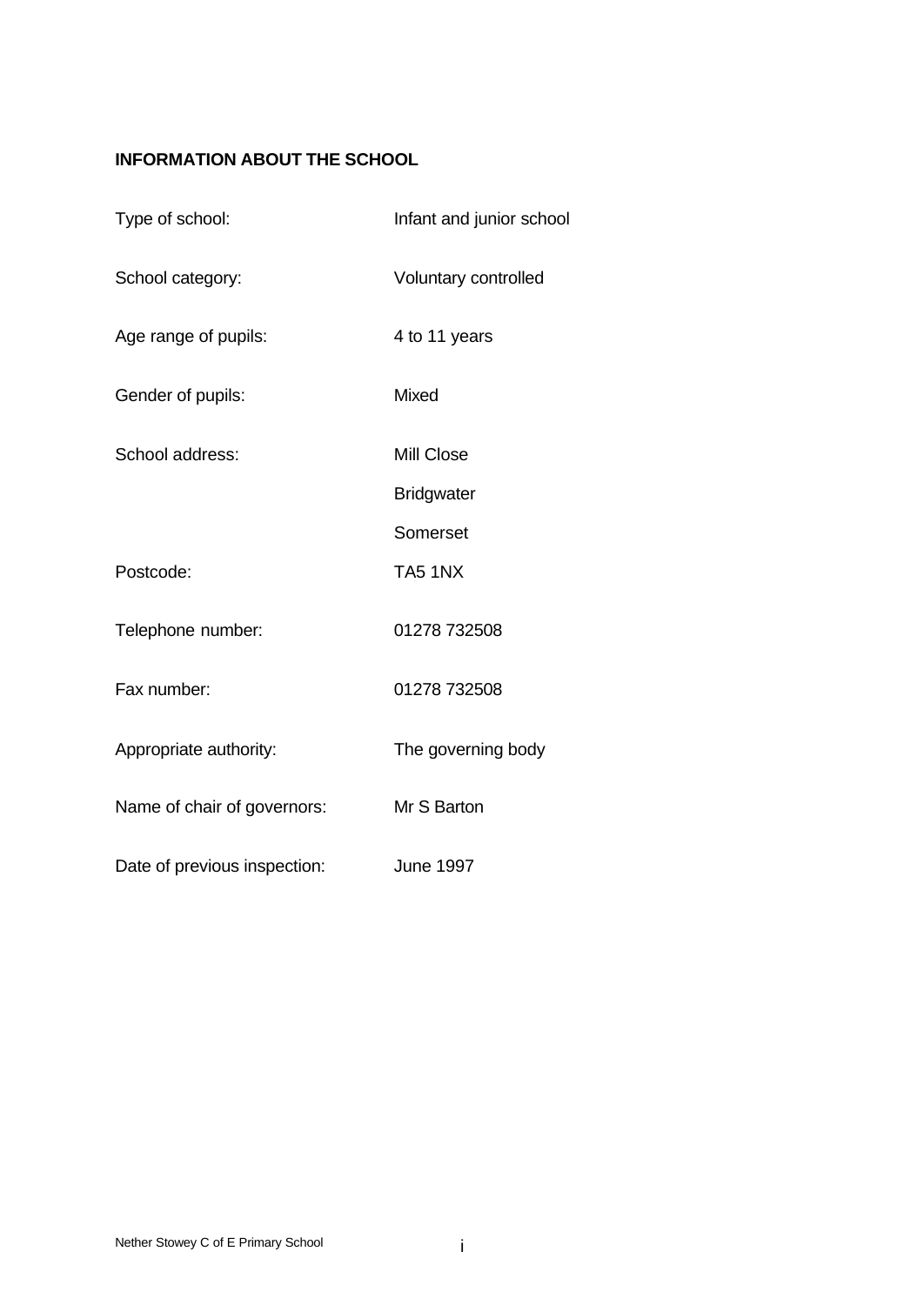# **INFORMATION ABOUT THE INSPECTION TEAM**

|       | <b>Team members</b>          |                         | <b>Subject responsibilities</b>                                                                                                                      | <b>Aspect responsibilities</b>                                                                                                                                                                                                         |
|-------|------------------------------|-------------------------|------------------------------------------------------------------------------------------------------------------------------------------------------|----------------------------------------------------------------------------------------------------------------------------------------------------------------------------------------------------------------------------------------|
| 2734  | Paul<br>Cosway               | Registered<br>inspector | Mathematics;<br>Music;<br>Physical education;<br>Special educational<br>needs:<br>English as an additional<br>language.                              | What sort of school is it?<br>How high are standards?<br>The school's results and<br>achievements;<br>How well are pupils<br>taught?<br>How well is the school led<br>and managed?<br>What the school should do<br>to improve further? |
| 1311  | Dr Barry<br>Ward             | Lay<br>inspector        |                                                                                                                                                      | How high are standards?<br>Pupils' attitudes, values<br>and personal<br>development;<br>How well does the school<br>care for its pupils?<br>How well does the school<br>work in partnership with<br>parents?                           |
| 7336  | Lindsay<br>Howard            | Team<br>inspector       | The foundation stage;<br>Science:<br>Information and<br>communication<br>technology;<br>Design and technology;<br>Geography;<br>Religious education. |                                                                                                                                                                                                                                        |
| 13122 | Stephanie<br><b>Matthews</b> | Team<br>inspector       | English;<br>Art:<br>History.                                                                                                                         | The curricular and other<br>opportunities offered to<br>pupils.                                                                                                                                                                        |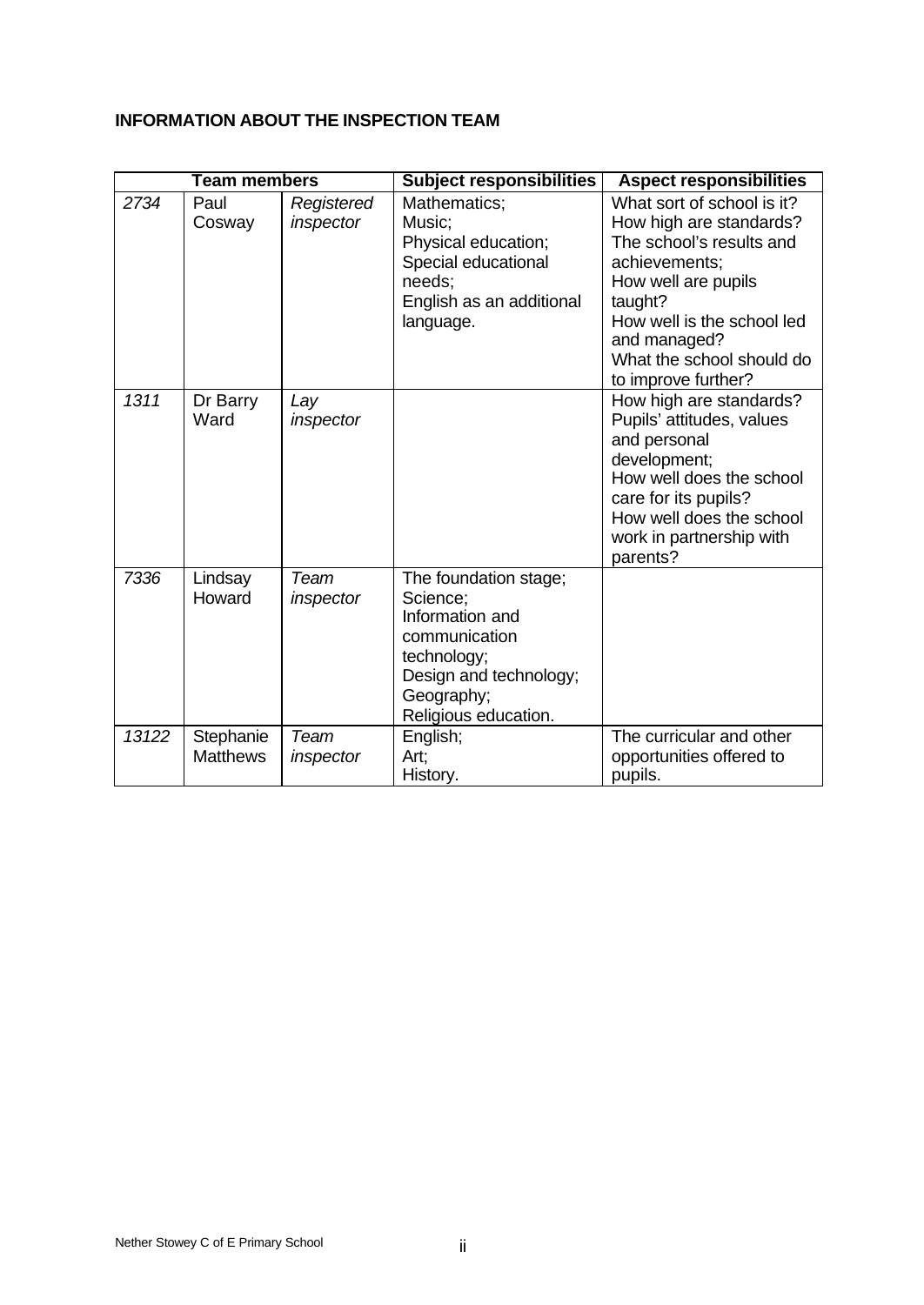The inspection contractor was:

*Westminster Education Consultants Old Garden House The Lanterns Bridge Lane London SW11 3AD*

Any concerns or complaints about the inspection or the report should be raised with the inspection contractor. Complaints that are not satisfactorily resolved by the contractor should be raised with OFSTED by writing to:

> The Complaints Manager Inspection Quality Division The Office for Standards in Education Alexandra House 33 Kingsway London WC2B 6SE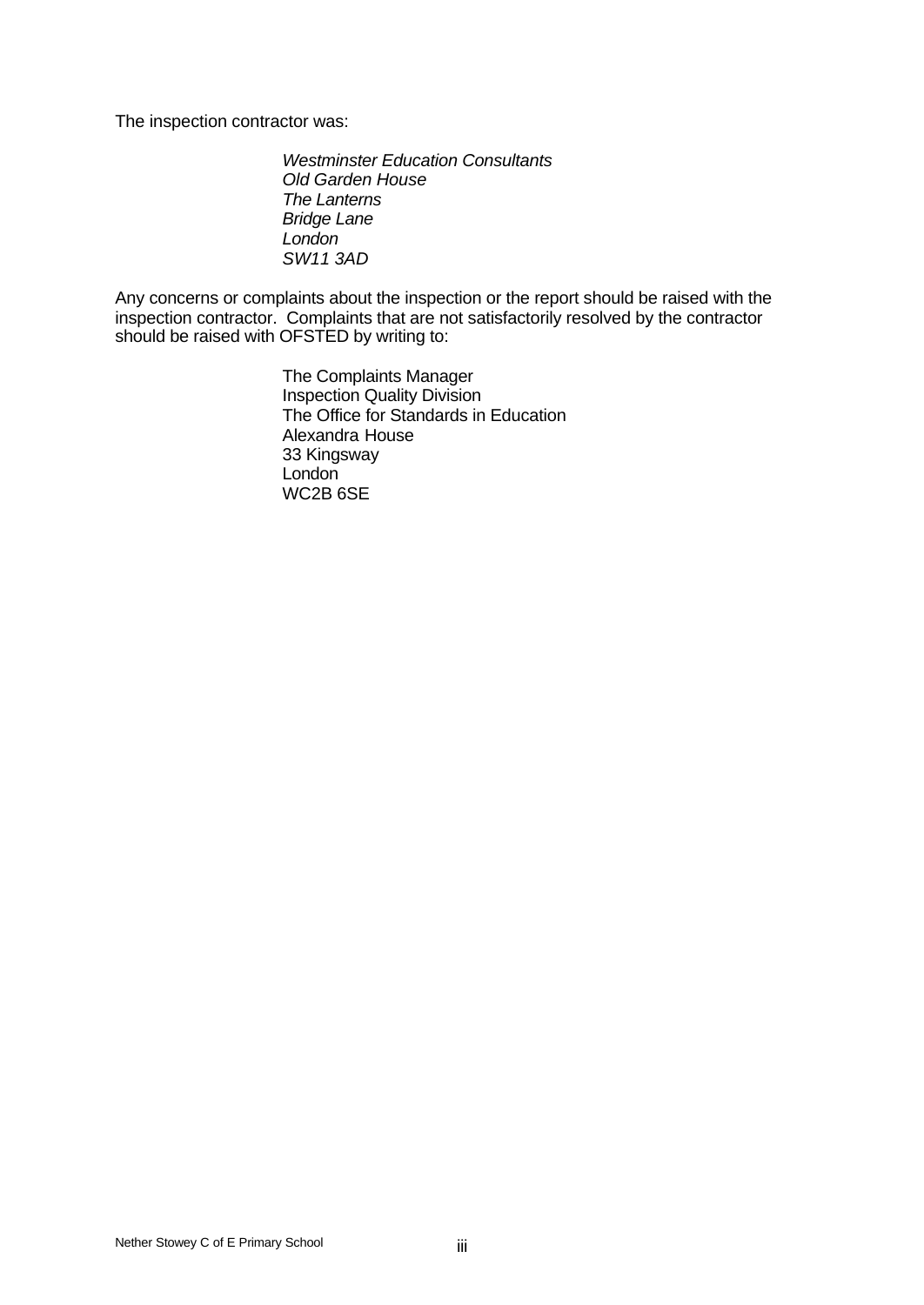# **REPORT CONTENTS**

|                                                                                                                                                                                                                                                                                                                                                                          | ı ay <del>c</del> |
|--------------------------------------------------------------------------------------------------------------------------------------------------------------------------------------------------------------------------------------------------------------------------------------------------------------------------------------------------------------------------|-------------------|
| <b>PART A: SUMMARY OF THE REPORT</b>                                                                                                                                                                                                                                                                                                                                     | 1                 |
| Information about the school<br>How good the school is<br>What the school does well<br>What could be improved<br>How the school has improved since its last inspection<br><b>Standards</b><br>Pupils' attitudes and values<br>Teaching and learning<br>Other aspects of the school<br>How well the school is led and managed<br>Parents' and carers' views of the school |                   |
| <b>PART B: COMMENTARY</b>                                                                                                                                                                                                                                                                                                                                                |                   |
| <b>HOW HIGH ARE STANDARDS?</b>                                                                                                                                                                                                                                                                                                                                           | 6                 |
| The school's results and pupils' achievements<br>Pupils' attitudes, values and personal development                                                                                                                                                                                                                                                                      |                   |
| <b>HOW WELL ARE PUPILS TAUGHT?</b>                                                                                                                                                                                                                                                                                                                                       | 11                |
| <b>HOW GOOD ARE THE CURRICULAR AND OTHER</b><br><b>OPPORTUNITIES OFFERED TO PUPILS?</b>                                                                                                                                                                                                                                                                                  | 14                |
| <b>HOW WELL DOES THE SCHOOL CARE FOR ITS PUPILS?</b>                                                                                                                                                                                                                                                                                                                     | 16                |
| <b>HOW WELL DOES THE SCHOOL WORK IN</b><br><b>PARTNERSHIP WITH PARENTS?</b>                                                                                                                                                                                                                                                                                              | 19                |
| <b>HOW WELL IS THE SCHOOL LED AND MANAGED?</b>                                                                                                                                                                                                                                                                                                                           | 20                |
| WHAT SHOULD THE SCHOOL DO TO IMPROVE FURTHER?                                                                                                                                                                                                                                                                                                                            | 23                |
| <b>PART C: SCHOOL DATA AND INDICATORS</b>                                                                                                                                                                                                                                                                                                                                | 24                |
| <b>PART D: THE STANDARDS AND QUALITY OF TEACHING IN</b><br>AREAS OF THE CURRICULUM, SUBJECTS AND COURSES                                                                                                                                                                                                                                                                 | 29                |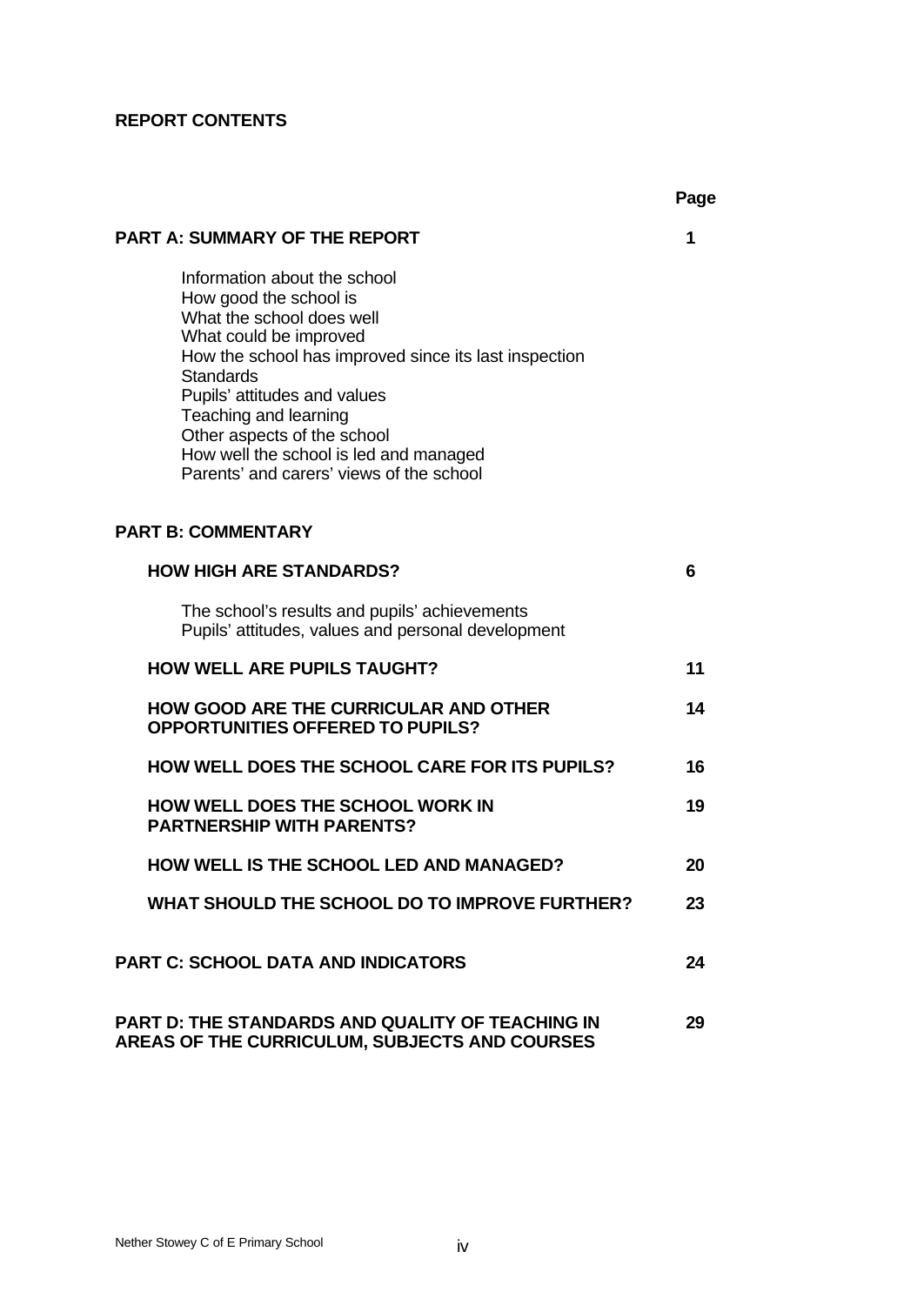# **PART A: SUMMARY OF THE REPORT**

# **INFORMATION ABOUT THE SCHOOL**

The school educates boys and girls from the age of four to eleven. It is smaller than average, with 157 pupils. The pupils' attainment on entry is close to average. The school serves the small villages of Nether Stowey and Over Stowey, as well as the surrounding hamlets and farms, including socially advantaged and socially disadvantaged areas.

Around 97 per cent of pupils are white and the rest are children from families of Afro-Caribbean origin. For one pupil, a refugee, English is an additional language. These figures are below the national average. The proportion of pupils on the register of special educational need is below average. Most of these are at the stage where they receive extra help from school staff.

# **HOW GOOD THE SCHOOL IS**

This is a satisfactory school with some good features. The evidence from the inspection suggests that standards are rising. Standards in music are particularly high. The provision for teaching literacy and numeracy is good, but some other subjects receive insufficient attention. This is a caring school, and pupils are respected and valued. The attitudes and behaviour of the pupils are good overall, although small numbers are inattentive at times. The teaching is good. The leadership and management of the school are satisfactory overall, but there are areas that need further development. The school provides satisfactory value for money.

# **WHAT THE SCHOOL DOES WELL**

- Attainment is above average in mathematics and science, and standards are high in music.
- Personal and social development is very good, and this leads to very good relationships between adults and children and between the children themselves. Pupils like school and their attendance is good.
- Teaching is good overall.
- The provision for Reception age children is very good.
- There is very good provision for pupils with special educational needs.
- The partnership with the community is very good. Parents support their children's learning very well.
- There is a good range of after-school activities for a school with this age-range.

# **WHAT COULD BE IMPROVED**

- The management structure.
- The breadth and balance of the curriculum.
- The systems for assessing pupils' progress.

*The area for improvement will form the basis of the governors' action plan.*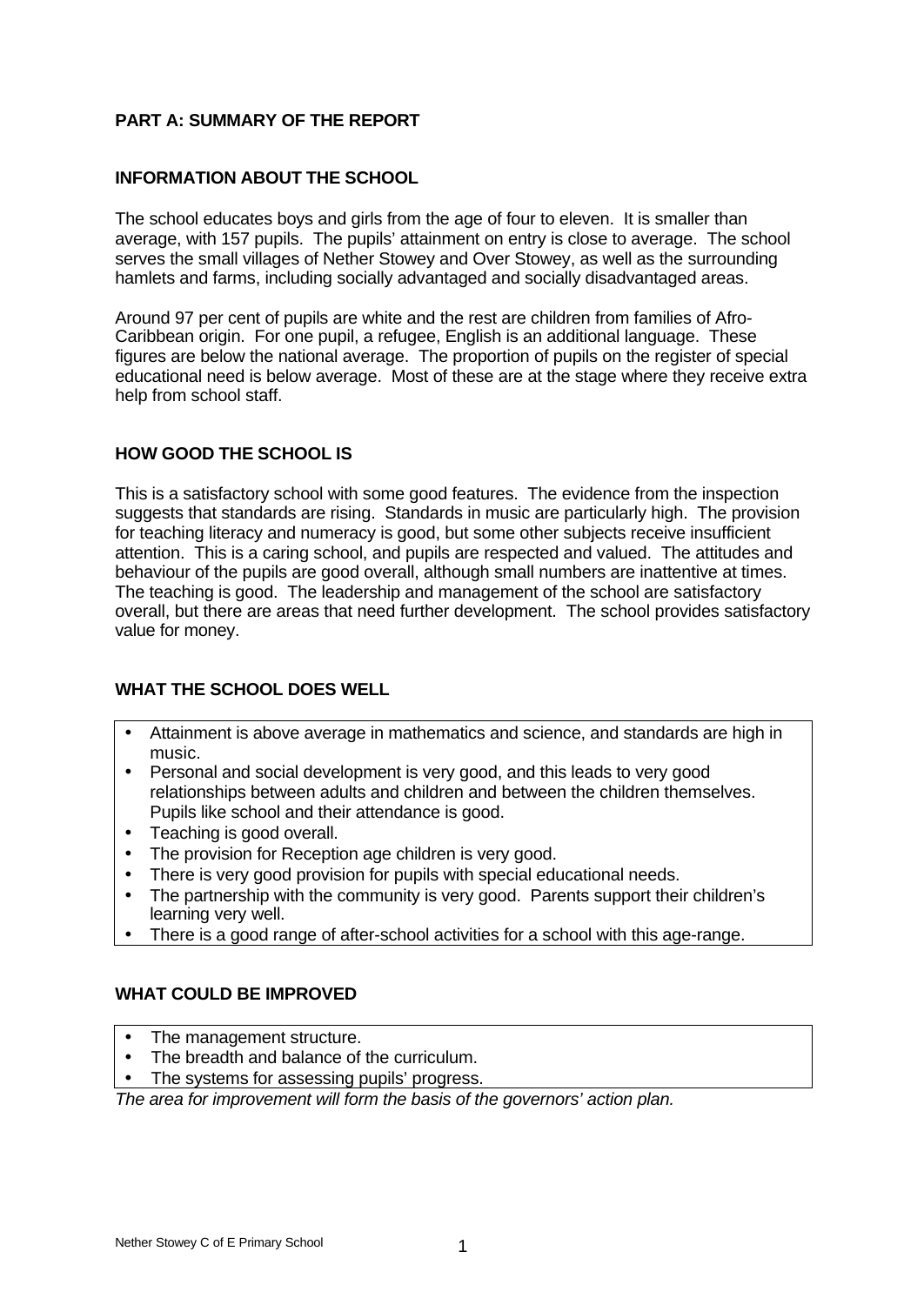# **HOW THE SCHOOL HAS IMPROVED SINCE ITS LAST INSPECTION**

The school was last inspected in June 1997. Since then there has been satisfactory improvement. The quality of teaching has improved significantly. The school has sustained the good relationships that it was reported to be fostering. Attainment in the national tests for seven year olds dropped after the last inspection but has recovered over the last two years, and it is now above the 1997 levels. Attainment also dropped in the tests for 11 year olds but has risen in the current year to be, overall, above last year's national average and above the 1997 percentages.

Most of the key issues are no longer areas for concern. The need to improve the attainment of more able pupils has received attention, though it could still be developed further. Financial planning is now good, as are teaching resources and staff development procedures. There is a need to improve assessment systems still further. Statutory requirements are met for health and safety, collective worship and attendance records.

# **STANDARDS**

| Performance        | <b>Compared with</b> |                    |  |  |  |
|--------------------|----------------------|--------------------|--|--|--|
| in:                | all schools          | similar<br>schools |  |  |  |
|                    | 1999                 | 2001               |  |  |  |
| English            | В                    |                    |  |  |  |
| <b>Mathematics</b> |                      |                    |  |  |  |
| Science            |                      |                    |  |  |  |

The table below shows the standards achieved by 11 year olds based on National Curriculum test results.

| Key                |   |
|--------------------|---|
| well above average | А |
| above average      | B |
| average            | C |
| below average      | D |
| well below average | F |

Overall, pupils' attainment on entry is average. At the end of the current Reception Year, pupils are average in most aspects of their work, including literacy and numeracy.

In 2001, attainment in the national tests for seven year olds + was below average in writing, well below average in reading, and average in mathematics. Compared with that of similar schools, attainment was well below average in reading and writing, and average in mathematics. The attainment of this particular cohort was below average when the pupils entered the school.

The provisional results for 2002 indicate that performance in writing and mathematics is at a similar level to that in 2001, but attainment in reading has significantly improved. By the age of 11, in the 2001 tests, pupils' attainment in English, mathematics and science was in line both with the national average and with that of similar schools. The school was close to meeting its target for mathematics for 2001, but slightly below it. The target for English was exceeded. The provisional results for 2002 indicate that attainment has risen in mathematics and science.

The finding of the inspection is that current levels of attainment in mathematics and science are above average and that attainment in English is average. Numeracy skills are good in mathematics. Reading is a strength in English. Pupils achieve satisfactorily overall, and well in some areas of the curriculum. Achievement in all aspects of music is high. Across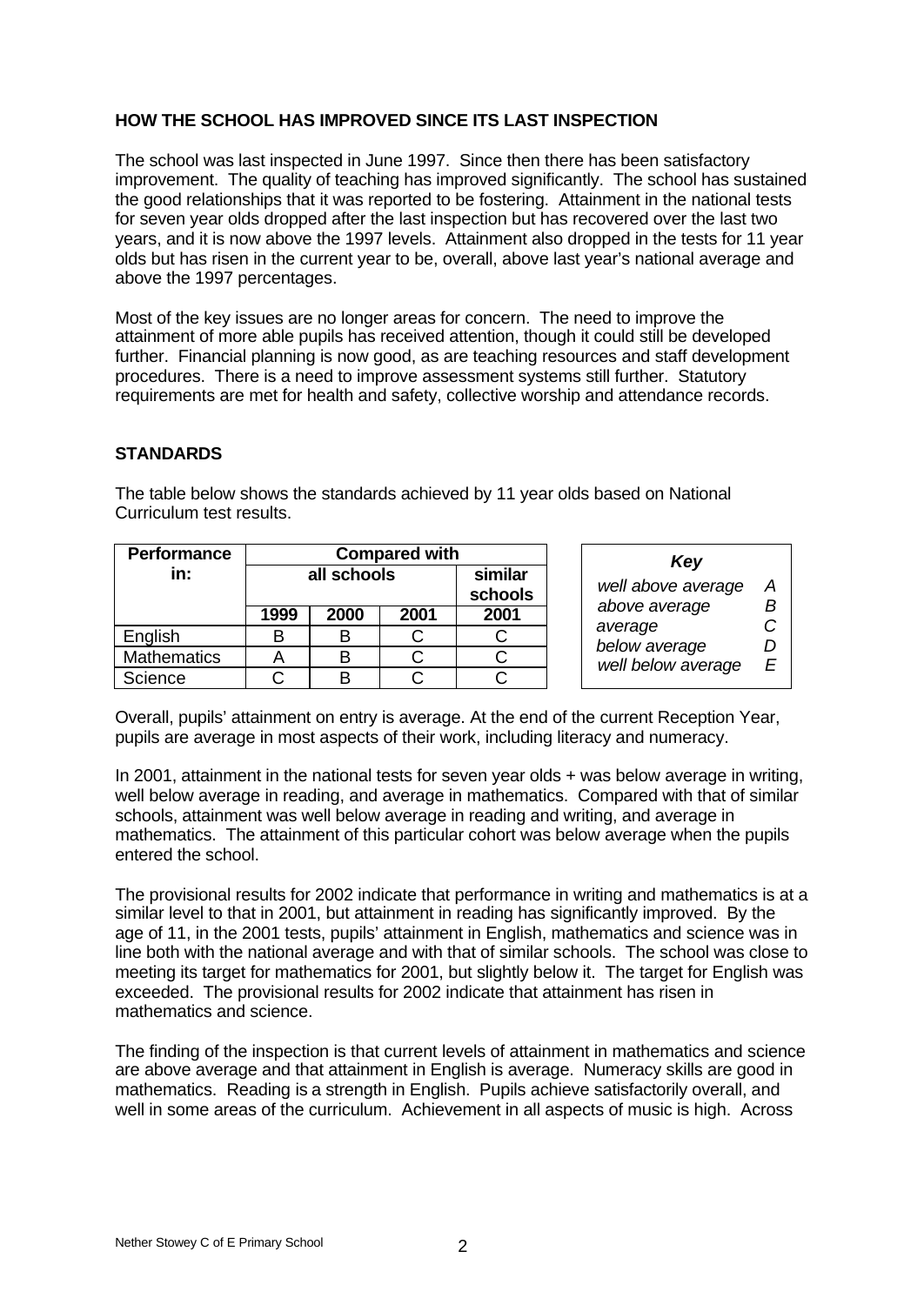the whole curriculum, attainment is average overall, because the coverage of some subjects is too narrow for pupils to develop their skills to the full. Pupils with special educational needs and those for whom English is an additional language achieve well throughout the school.

| <b>Aspect</b>         | <b>Comment</b>                                                    |
|-----------------------|-------------------------------------------------------------------|
| Attitudes to the      | The pupils' attitudes are very good. Most are interested and try  |
| school                | hard.                                                             |
| Behaviour, in and out | Behaviour is good around the school. In class, most pupils        |
| of classrooms         | behave well but some are inattentive if not taken to task by the  |
|                       | teacher. Most are willing to listen and learn.                    |
| Personal              | The personal development of pupils is very good. They are         |
| development and       | taught to be considerate and co-operative. Relationships are very |
| relationships         | good throughout the school.                                       |
| Attendance            | Attendance levels are good and are above the national average.    |

# **PUPILS' ATTITUDES AND VALUES**

## **TEACHING AND LEARNING**

| <b>Teaching of pupils:</b>   | Reception | <b>Years 1 to 2</b> | Years 3 to 6 |  |
|------------------------------|-----------|---------------------|--------------|--|
| Lessons seen overall<br>Good |           | Satisfactorv        | Good         |  |
|                              |           |                     |              |  |

*Inspectors make judgements about teaching in the range: excellent; very good; good; satisfactory; unsatisfactory; poor; very poor. 'Satisfactory' means that the teaching is adequate and strengths outweigh weaknesses.*

Teaching is good overall, with some very good or excellent teaching. No unsatisfactory lessons were observed and the teaching meets the needs of all pupils well. Teaching is good across the school in English and mathematics. Literacy and numeracy are taught well. Teaching is very good in music. Teaching is almost always good or very good in the Reception class and Year 1.

Strengths of the teaching are good daily planning and preparation, and good relationships with the pupils. Most pupils develop good learning skills because of such teaching, and make sound progress. They learn to concentrate, co-operate with others, and find things out for themselves. In some lessons, though satisfactory overall, the control of pupils is not always firm enough. The setting of homework is inconsistent from class to class.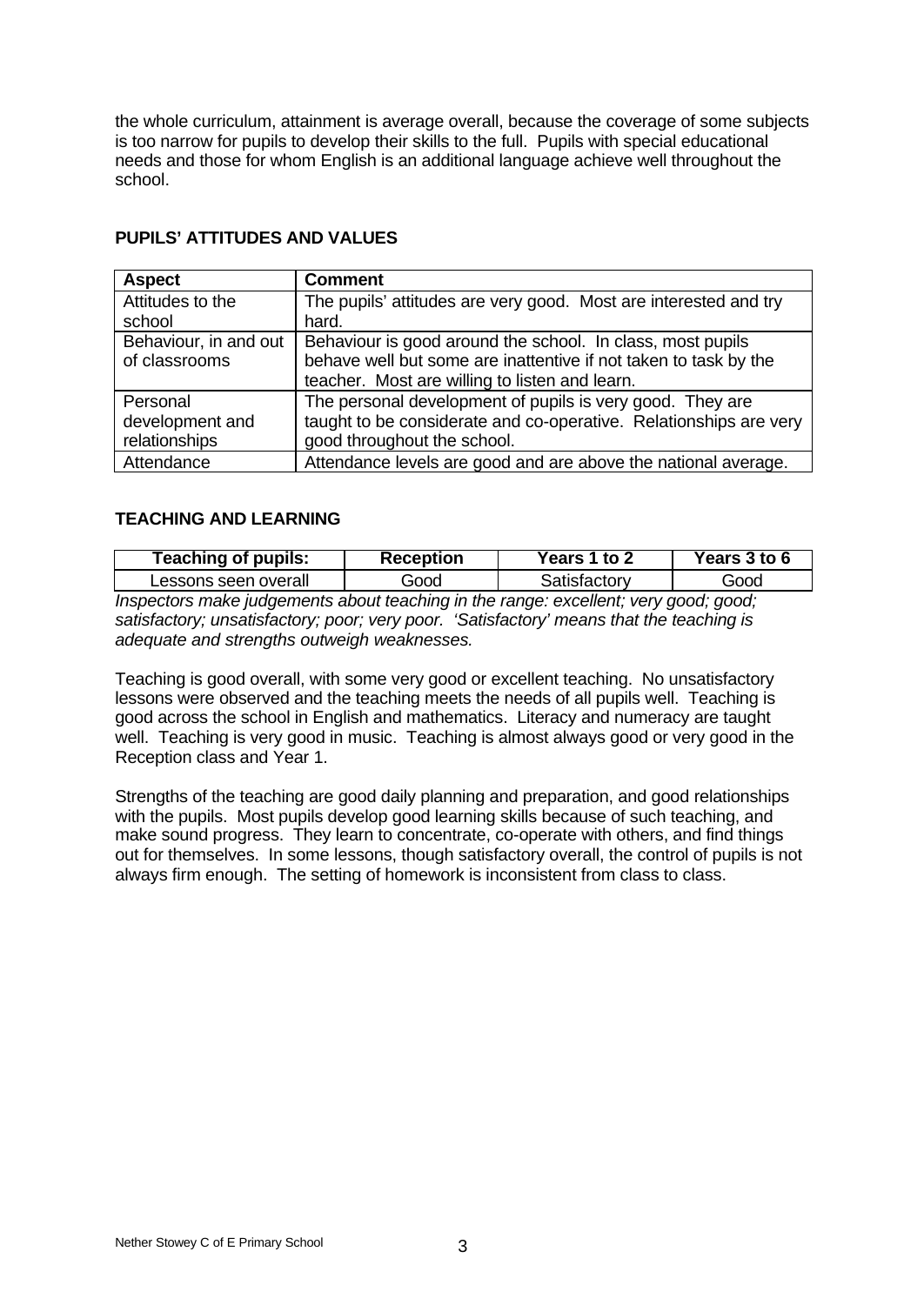# **OTHER ASPECTS OF THE SCHOOL**

| <b>Aspect</b>                                                                                           | <b>Comment</b>                                                                                                                                                                                                                                                                                                                                                                                                                                                     |
|---------------------------------------------------------------------------------------------------------|--------------------------------------------------------------------------------------------------------------------------------------------------------------------------------------------------------------------------------------------------------------------------------------------------------------------------------------------------------------------------------------------------------------------------------------------------------------------|
| The quality and range of<br>the curriculum                                                              | Satisfactory, because of the good provision for literacy and<br>numeracy, and for pupils up to age seven. However, the<br>curriculum for older pupils is unsatisfactory, lacking balance.<br>Subjects such as design and technology and geography are<br>given too little time. The provision for these subjects, and<br>religious education, does not meet statutory requirements.<br>There is good provision for after-school clubs and educational<br>journeys. |
| Provision for pupils with<br>special educational<br>needs                                               | Very good; their needs are diagnosed carefully and met well,<br>through a good range of provision, including one-to-one<br>support.                                                                                                                                                                                                                                                                                                                                |
| Provision for pupils with<br>English as an additional<br>language                                       | Good; the school responds sensitively and well to her needs<br>and provides additional support where necessary.                                                                                                                                                                                                                                                                                                                                                    |
| Provision for pupils'<br>personal, including<br>spiritual, moral, social<br>and cultural<br>development | Very good. The provision for spiritual and moral development<br>is very good. There is very good provision for social<br>development, which leads to most pupils becoming<br>responsible and co-operative. The provision for cultural<br>development is good, especially in music and history.                                                                                                                                                                     |
| How well the school<br>cares for its pupils                                                             | Good. This is a caring school.                                                                                                                                                                                                                                                                                                                                                                                                                                     |

The school has very good links with parents. The quality of information it provides for them is good. The school plays an important role in the life of the local community, and parents and local people, in turn, give generously of their time, to the benefit of the children's education and the community. Systems for assessing and recording pupils' attainment and progress are unsatisfactory, except in English and mathematics.

# **HOW WELL THE SCHOOL IS LED AND MANAGED**

| <b>Aspect</b>                                                             | <b>Comment</b>                                                                                                                                                                                                                                                                                                                                                                                                 |
|---------------------------------------------------------------------------|----------------------------------------------------------------------------------------------------------------------------------------------------------------------------------------------------------------------------------------------------------------------------------------------------------------------------------------------------------------------------------------------------------------|
| Leadership and<br>management by the<br>headteacher and other<br>key staff | The headteacher's leadership and management of the school<br>are satisfactory. Systems for running the school are generally<br>effective, although there are aspects which need be<br>developed further, especially those relating to the curriculum<br>and assessment. Roles and responsibilities, including those<br>of the subject co-ordinators, need to be reviewed to make<br>management more effective. |
| How well the governors<br>fulfil their responsibilities                   | The governors fulfil their responsibilities well. Although many<br>are fairly new to the role, they monitor the work of the school<br>effectively and have a good understanding of its strengths and<br>the areas for development.                                                                                                                                                                             |
| The school's evaluation<br>of its performance                             | Satisfactory; the school uses data to monitor and evaluate its<br>performance and help it to decide what action to take next.                                                                                                                                                                                                                                                                                  |
| The strategic use of<br>resources                                         | The school uses its resources satisfactorily. The principles of<br>best value are used well in all purchasing decisions.                                                                                                                                                                                                                                                                                       |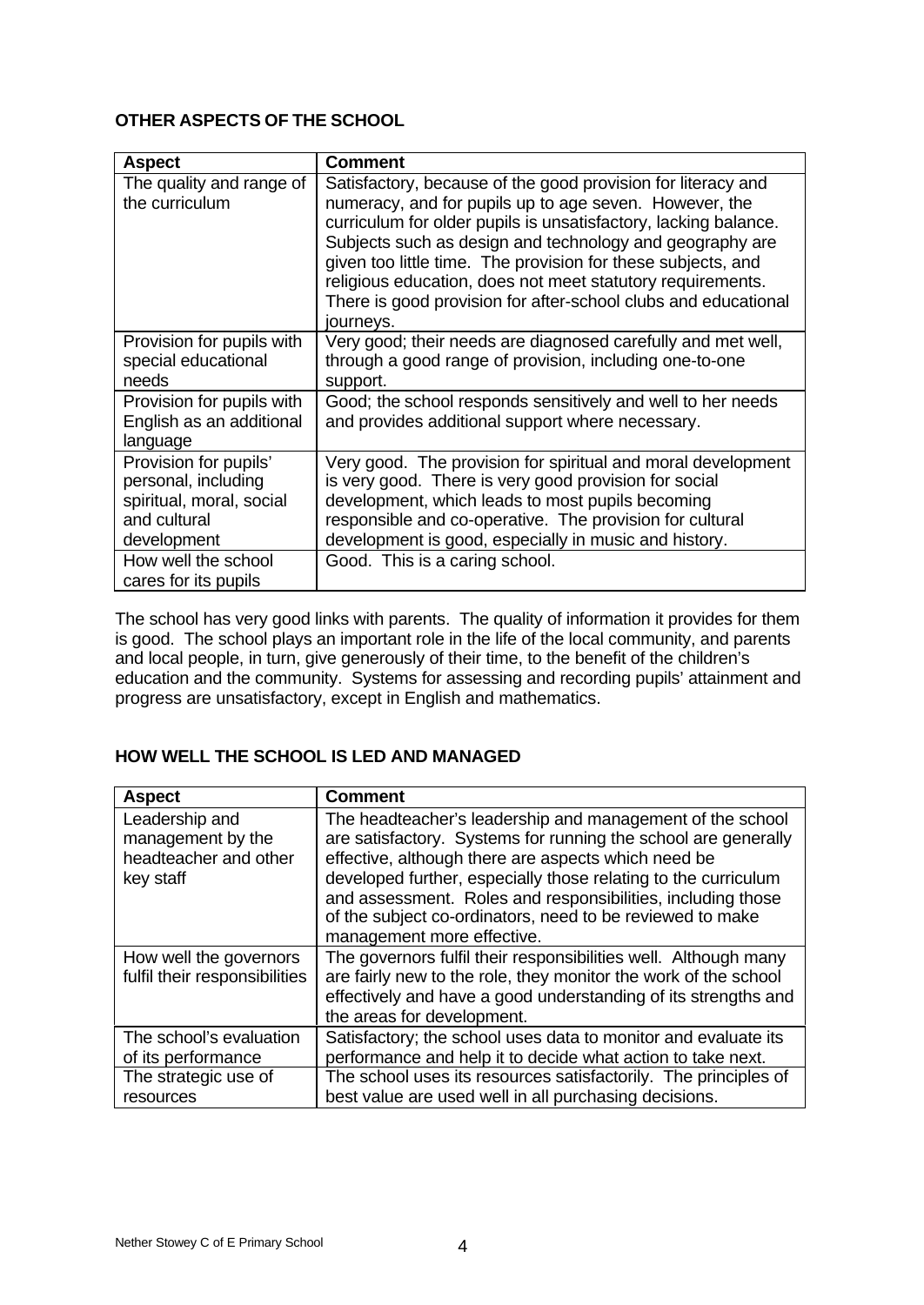The school is staffed with well-qualified and experienced teachers. The levels of resourcing are satisfactory. There are some strengths in the accommodation, especially the school grounds and the classrooms for younger pupils, but the older pupils are taught in temporary classrooms and the play area for Reception children is too small and under-equipped.

| What pleases parents most                                                                                                                                                                                                               | What parents would like to see improved                                                                                                                                                                                                                                       |
|-----------------------------------------------------------------------------------------------------------------------------------------------------------------------------------------------------------------------------------------|-------------------------------------------------------------------------------------------------------------------------------------------------------------------------------------------------------------------------------------------------------------------------------|
| Almost all parents who responded stated<br>that:                                                                                                                                                                                        | Slightly more than 30 per cent of parents<br>who responded would like improvements in:                                                                                                                                                                                        |
| their children like school;<br>the teaching is good;<br>children are helped to become mature<br>and responsible;<br>there is an interesting range of<br>$\bullet$<br>activities outside lessons.<br>More than 80 per cent believe that: | the leadership and management of the<br>school:<br>the extent to which it works closely with<br>$\bullet$<br>parents;<br>the quality of information they receive<br>$\bullet$<br>about how their children are getting on;<br>the amount of homework that is set.<br>$\bullet$ |
| they would feel comfortable<br>approaching the school with problems;<br>the children are making good progress;<br>$\bullet$<br>behaviour is good;<br>children are expected to work hard and<br>do their best.                           |                                                                                                                                                                                                                                                                               |

# **PARENTS' AND CARERS' VIEWS OF THE SCHOOL**

The inspectors agreed with the positive views of parents. The school is welcoming and open to parents. Standards of behaviour are generally good, as is the teaching. Pupils enjoy their time in this caring school. The inspection found that the management of the school is satisfactory, with strengths but also some aspects for development. Homework is not set consistently in all classes. However, the amount of information that parents get about their children is satisfactory and the closeness of the relationship between the school and most parents is very good.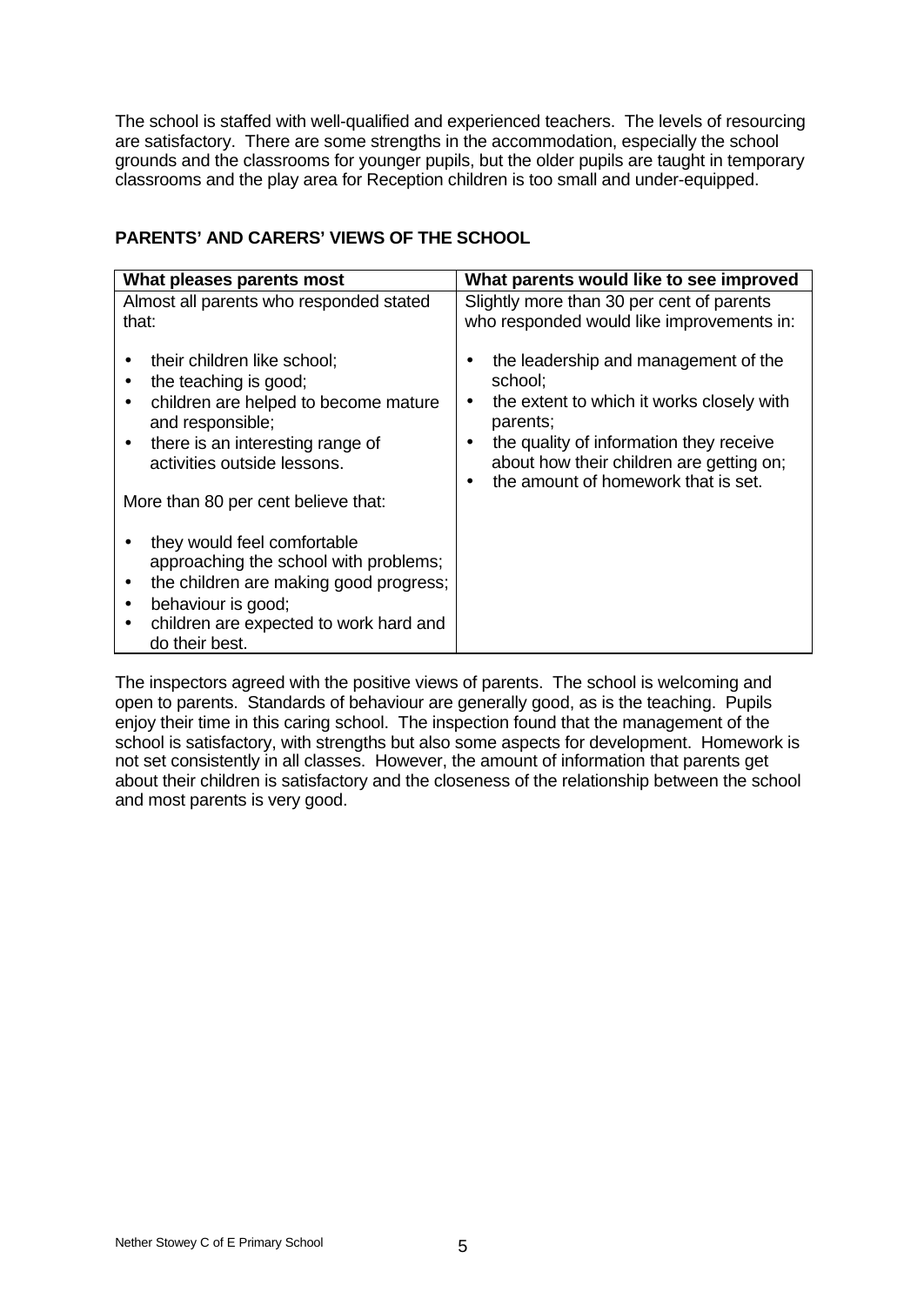# **PART B: COMMENTARY**

# **HOW HIGH ARE STANDARDS?**

## **The school's results and pupils' achievements**

## **Strengths:**

- Pupils achieve well in mathematics, science and music during their time in the school.
- Pupils with special educational needs and those for whom English is an additional language achieve well.

## **Areas for development:**

- Raise attainment in writing.
- Raise attainment at the end of Year 6 in geography, religious education and design and technology.

## **Attainment on entry**

1. The attainment of pupils on entry to the school is similar to that found nationally. They make good progress through the 'stepping stones' of the Foundation Stage curriculum during the time they spend in the Reception class. A few children begin the Reception class with good speaking and listening skills, and above average social skills and knowledge and understanding of the world. The current Reception Year has a higher proportion of higher attaining children than in previous years. In the present Year 2, for example, almost half the pupils have some form of special educational need (SEN).

## **Attainment at the end of the Foundation Stage**

2. Overall, children reach average standards by the end of the Reception Year. They reach the expected level for their age in personal, social and emotional development. The children make good progress and soon gain confidence to relate to adults and to co-operate with one another. Similarly, they attain the early learning goals in communication, language and literacy skills, and when interacting with adults and other children they use appropriate language. Many can read simple books and are keen to learn more. Some are able to write captions for pictures to illustrate their own experiences. The children's mathematical development reaches the expected level. About half count accurately to 20. In their knowledge and understanding of the world, they also meet the early learning goals. They show an interest in their environment and in the visitors to the classroom, and begin to develop their sense of place. Their physical development varies. Some have good skills, while others are clumsy in their play, for example with bats and balls. Overall, they reach the expected levels. They use scissors, pencils and brushes well. Most exceed the expected levels in some aspects of creative development, especially in singing. Some children show increasing skills when painting recognisable pictures. They can use collage materials well and with confidence. Their achievement is good through the Reception Year. All make good progress, boys and girls alike, including those with SEN.

# **Current levels of attainment at the end of Year 2**

3. The finding of the inspection is that attainment in English at the end of Year 2, at the age of seven, is below the national average. Attainment in reading, however, is above average and better than that in writing. Almost all pupils are competent readers. Higher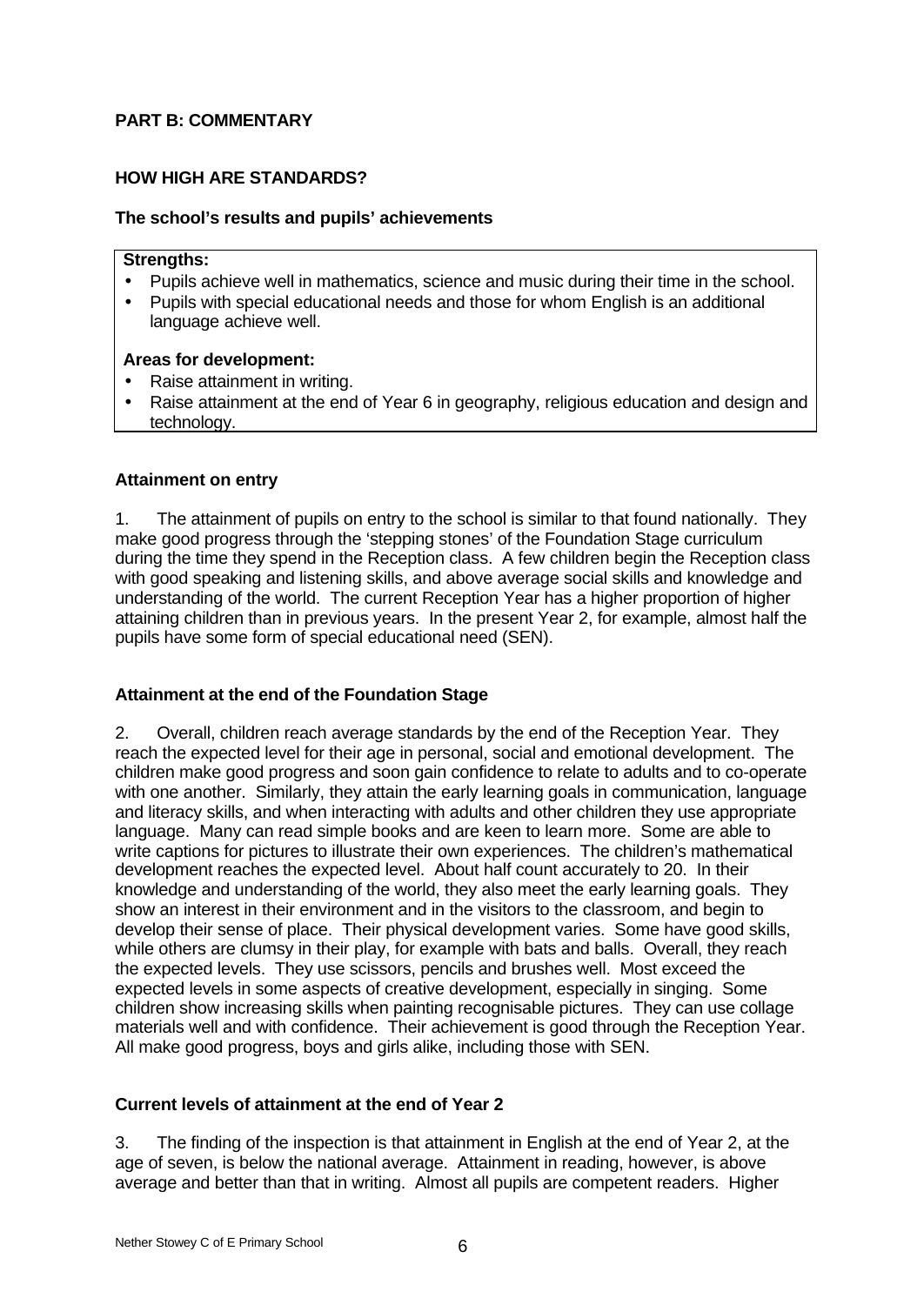attainers read with expression and pay due regard to punctuation. Almost all the pupils in Year 2 speak clearly, fluently and articulately. Listening skills have been developed well throughout the school. Teachers provide many opportunities for good listening and speaking activities, and the pupils respond well. Almost all pupils write at the expected level for their age, Level 2. However, the school's overall performance in writing at the end of Year 2 is below average. This is because a smaller proportion of pupils attains the higher grade, Level 3, than is the case nationally. The higher attainers do not write accurately and expressively enough to reach the higher levels. Pupils achieve satisfactorily in English. They achieve well in reading, speaking and listening, but less well in the development of their writing skills. Overall, literacy skills are close to average and they are developed through all subjects of the curriculum.

4. Attainment in mathematics is average. Most pupils are at least at the expected level, A third of pupils are above the expected level for their age. Many have a good command of mental mathematics. Almost all have a good knowledge of shapes. Over time, pupils have achieved well. Numeracy skills are above average. The school's numeracy policy ensures that all teachers pay good attention to the development of numeracy skills in every subject they teach.

5. In science, pupils are developing an understanding of scientific method. They can make predictions, carry out tests, and record their results. Overall, their attainment is average.

6. Across the rest of the curriculum, attainment varies from subject to subject. Attainment is average in information and communication technology (ICT). The Year 6 pupils have developed an adequate range of skills and use the mouse and keyboard confidently. In design and technology, they are reaching average standards. They can make simple moving models and are learning some principles of design. Pupils are also reaching average standards in geography, history, physical education, art and religious education. They achieve satisfactorily in all these subjects. In physical education, although attainment overall is average, the skills of some pupils are extended beyond the expected levels for pupils of their age. They are confident at striking a ball, catching, and throwing, for example. Overall, however, attainment is average because some other pupils have poor co-ordination and find it difficult it catch or strike a ball accurately. In music, because of the quality of experiences they are given, and the teachers' high expectations of them, all pupils achieve well and their work is above average.

7. The needs of the higher attaining pupils are recognised, and they achieve satisfactorily. Pupils with SEN are achieving well, especially where there is special provision, such as a learning support assistant working alongside them. Some pupils with SEN are attaining standards in English, mathematics and science that are close to the national average, and they attain well in art and music. There are no pupils for whom English is an additional language (EAL) in Years 1 and 2.

# **Attainment at the end of Year 6 in national tests**

8. In the 2001 tests, pupils' attainment in English, mathematics and science by the age of 11 was in line both with the national average and with that of similar schools. The school was close to meeting its target for mathematics for 2001, but slightly below it. The target for English was exceeded. Girls attained better than boys in English and science, but boys outperformed girls in mathematics. The differences in performance between girls and boys in the school were not significantly greater than the differences nationally. The results were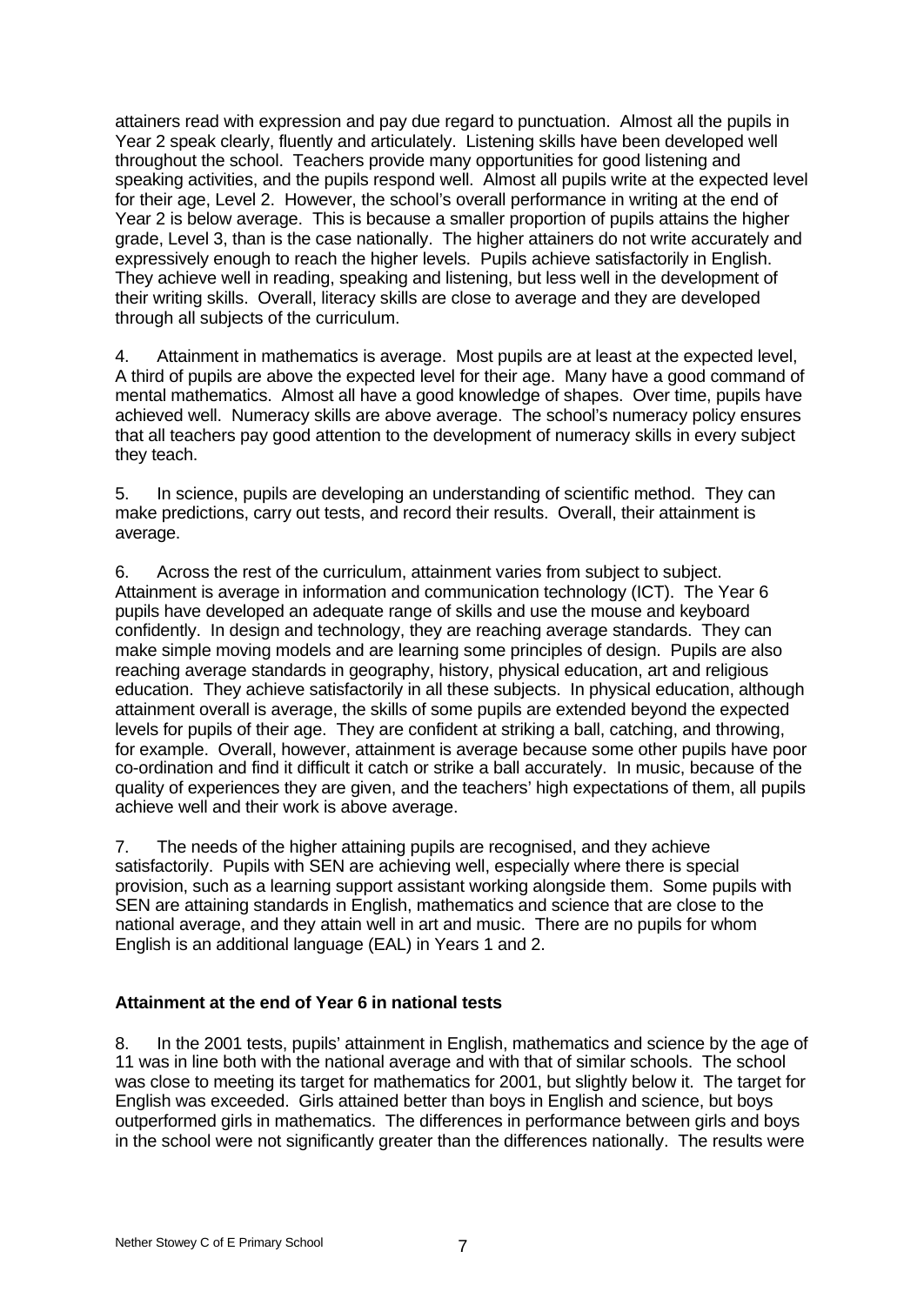below those gained in 2000, when performance in the tests in all three subjects was above the national average, and above the average for similar schools. The number of pupils who enter the school each year is small, at about 20. A decrease in the number of high attaining pupils in the year group explains the apparent drop in overall performance.

9. The proportion of pupils who attained the expected level for their age in English, mathematics and science in the 2001 tests was above the national average. In English, only 8 per cent failed to reach this target, compared with 25 per cent across the country as a whole. In mathematics, 21 per cent did not attain Level 4, compared with 28 per cent nationally. In science, the proportion was 8 per cent, compared with 12 per cent for the rest of the country. However, the proportion reaching above expected levels, Level 5, was slightly below the national average in all three subjects.

10. The provisional results for 2002 indicate that attainment has risen in both mathematics and science. The proportions of pupils gaining Level 5 have risen slightly in English and mathematics. In science, the rise is significant – from 29 to 41 per cent.

# **Current levels of attainment at the end of Year 6**

11. The finding of the inspection is that attainment at the end of Year 6, at the age of 11, is in line with the national average in English and above average in mathematics and science, but there are still weaknesses in writing. Overall, pupils achieve well, making good progress from the levels of attainment they showed on entry to the school. Attainment varies, however, from subject to subject.

12. In English, there are strengths in reading, speaking and listening. Many pupils have above average skills in all three. Most pupils can read well, with good understanding. Listening skills have been developed well throughout the school. Teachers provide many opportunities for good listening and speaking activities and the pupils respond well, particularly in class discussions. Writing skills are close to average. The skills of the higher attainers are not sufficiently extended. The technical aspects of writing, notably punctuation and spelling, are weaknesses in the writing of the lower attainers. Overall, literacy skills are average, and they are developed well in all subjects of the curriculum.

13. Attainment in mathematics is above average. Most pupils are at least at the expected level, and almost a third of pupils are reaching Level 5 – above the expected level for their age. They are numerate, and many have good mental skills. Over time, pupils have achieved well, and numeracy skills are above average. The school's numeracy policy ensures that all teachers pay good attention to the development of these skills in every subject they teach.

14. Attainment in science is above average and pupils are achieving well. It has improved since the last inspection. The pupils have good knowledge, especially of the natural world, and two fifths are at Level 5, above the expected standard for their age. This is a higher proportion than is found nationally.

15. In physical education, attainment is above average. Pupils' skills in swimming are above average. The school makes good use of the local pool, with its qualified instructors, and a significant amount of time is given in two terms of the year to developing swimming skills. Pupils are exceeding the national expectation for Year 6 pupils by the time they are in Year 4. In games, pupils learn to play as part of a team and to co-operate with others, and they follow rules well. Some pupils are confident soccer players, with good ball control and kicking abilities. The school does well in sporting competitions against neighbouring schools.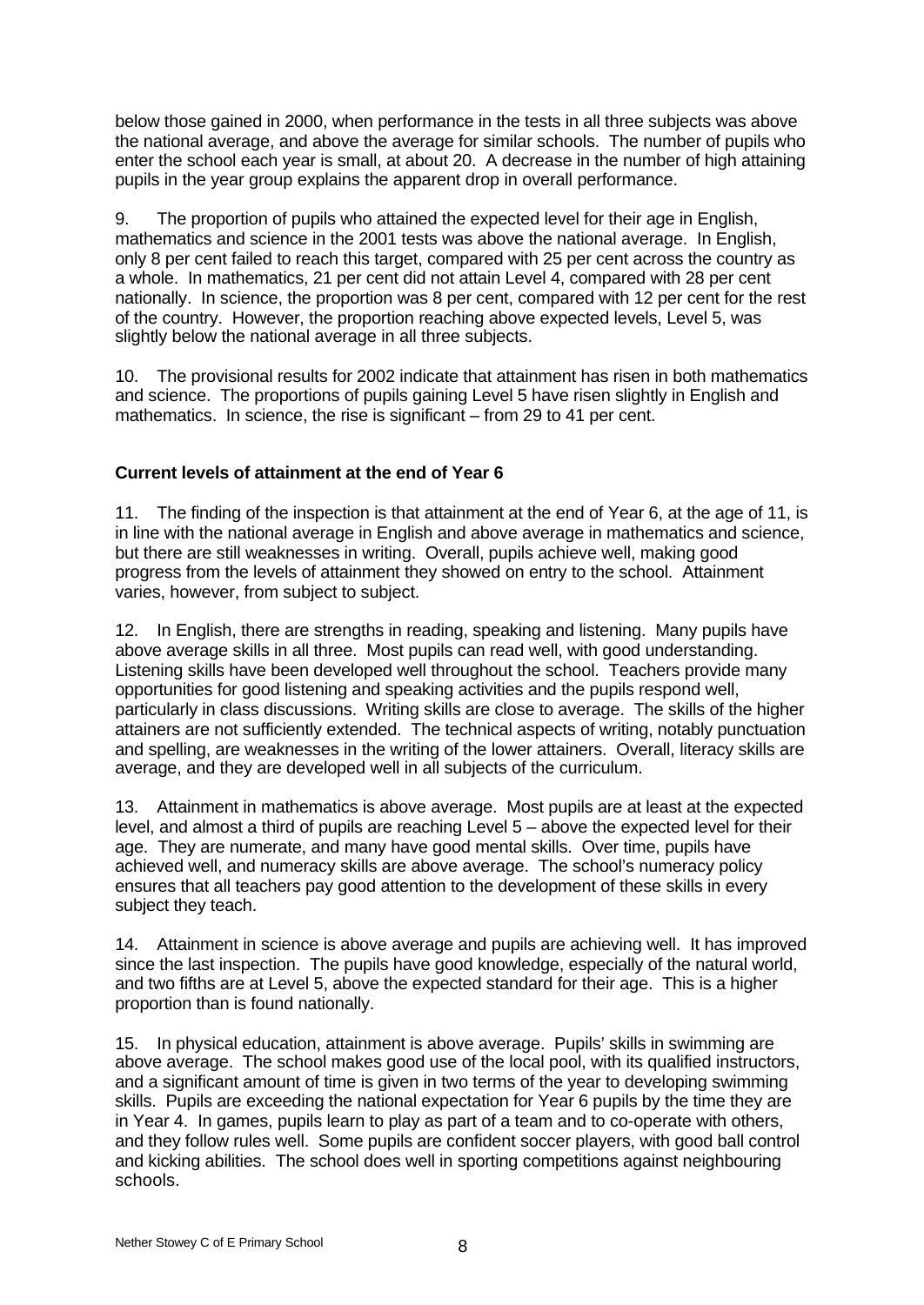16. Attainment is well above average in music and pupils achieve well in all aspects of the subject. They listen carefully and appreciatively to music. They compose and perform well and sing very tunefully.

17. Attainment is average in history, although pupils' knowledge of local history is good. Pupils have good word processing skills and are adept at importing diagrams and illustrations into their work, using computer technology. Overall, attainment in ICT is average. In art, their observational drawing is good and they reach an average standard overall, though their knowledge of the work of great artists is relatively weak. There is a number of subjects in which attainment is below average by the end of Year 6 because the pupils have not covered all of the National Curriculum requirements. This is because there is not enough time allocated to these subjects in the planned curriculum. Attainment is below average in religious education, geography and design and technology.

18. The higher attaining pupils achieve satisfactorily, reaching above average levels in the core subjects by the end of Year 6. Pupils with SEN are achieving well.

# **PUPILS' ATTITUDES, VALUES AND PERSONAL DEVELOPMENT**

### **Strengths:**

- The personal development of pupils is very good.
- Attitudes to learning are very good.
- Behaviour is good.
- Relationships are very good.

## **Areas for development:**

The behaviour of a small minority of children.

19. The very good relationships that were praised in the last report are still a strong feature, whilst pupils' attitudes and personal development have improved from good to very good. The school's expectations for the behaviour of all pupils have produced a very favourable outcome for most pupils, but some parents have shown concern at aspects of the behaviour of some pupils. Inspectors agree that this can be a problem in a few lessons. Although pupils' behaviour overall is good, it has shown a slight deterioration since the last inspection.

20. Children in the Reception Year make a good start to their school lives. They have very good attitudes and are enthusiastic 'to have a go' at the day's 'menu', the list of activities for the day. The children quickly gain confidence in their surroundings and work together with new friends. They can sit quietly, listen well, and are responsive to good teaching and learning. Their very good behaviour allows them to enjoy the school day to the full.

21. Most pupils are accompanied to school by their parents, and arrive in a happy and lively mood. As pupils progress through the school, they develop very good attitudes, with a realisation that trying and working hard should produce good results. Only in Class 6 were some poorer attitudes seen, partly because the pupils were at the end of the time in the school and looking forward to the next stage in their education. Generally, pupils want to be involved in lessons and are responsive to their teachers, particularly when expectations are high and the pace brisk, and pupils understand the work set. They settle to tasks and can listen and concentrate well. Their co-operative attitudes allow the classrooms and school to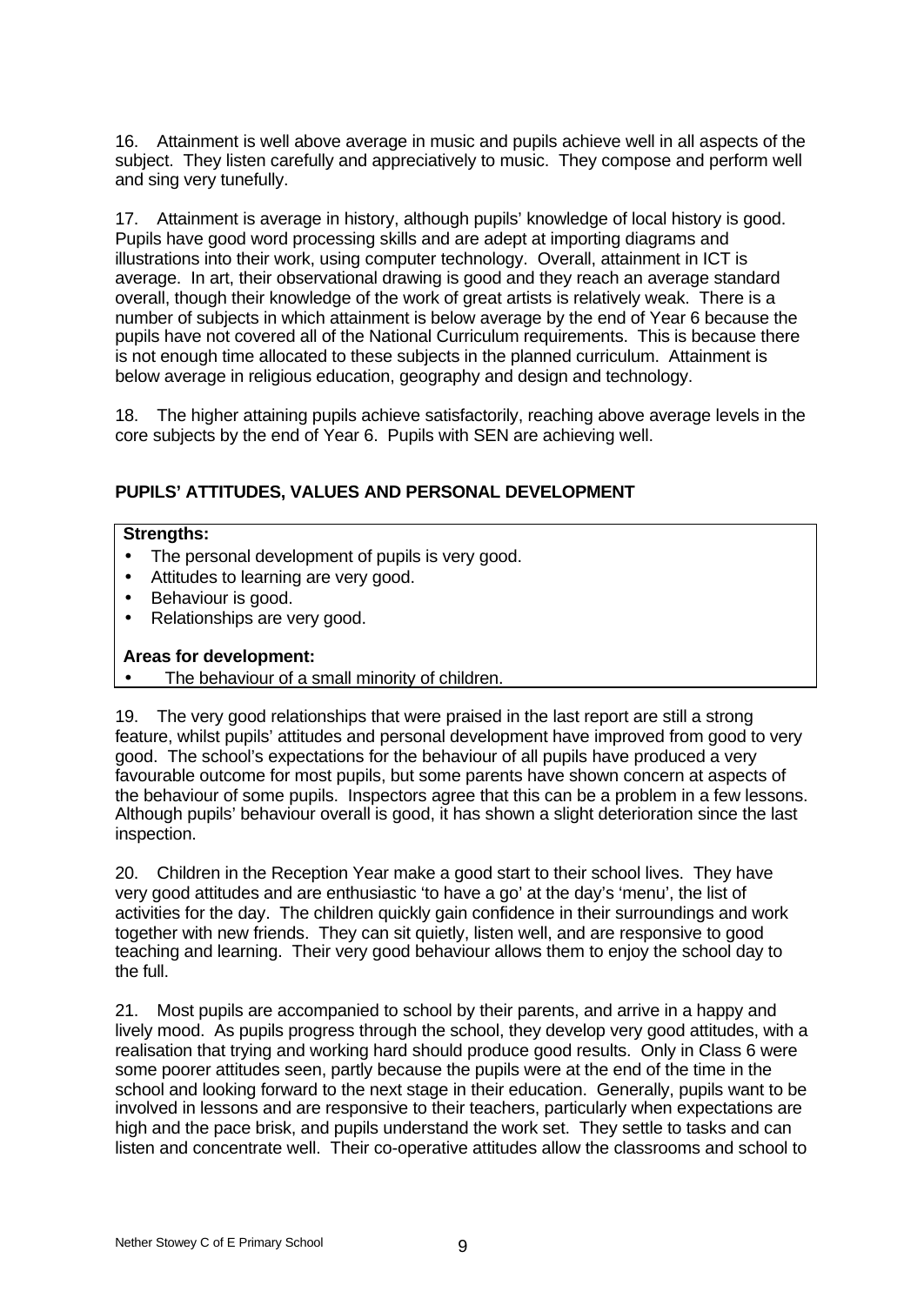operate smoothly, in surroundings that are sometimes cramped. The attitudes of pupils with special education needs (SEN) are good, and with close adult support they maintain concentration and their contribution to lessons, taking advantage of the support they are offered.

22. Overall, the behaviour of the pupils in classes is good. Some examples of restlessness or immature behaviour are occasionally observed, more often from older boys than from girls. Generally, pupils respond well to the school's expectations for selfdiscipline, and they will correct each other in an environment where rules are few but boundaries are recognised and accepted. This produces a calm and happy work atmosphere, and a productive pace. Teachers do not need to exert an obvious control, and pupils are easily corrected with a quiet word. Behaviour around the school is good, and allows the dining hall to operate efficiently without fuss.

23. The close integration of older pupils and younger pupils has a calming and regulating effect. Although there have been occasional incidents of swearing and inter-personal problems, these were not observed during the inspection and are not defining characteristics of either individual pupils or the school. There have not been any incidences of theft, sexism or racism, and the headteacher has a strong belief that he can produce an orderly environment without resorting to exclusions.

24. Relationships are very good and are a fundamental strength of the school. All members of staff represent strong role models, and pupils and adults have real mutual respect for each other in a caring and friendly community. Pupils totally trust the staff. Together, they promote a very effective teaching and learning environment, where pupils are encouraged to admit their limited understanding in lessons, and not be afraid of making mistakes.

25. The quality of relationships is reinforced through assemblies. In classroom conversations, pupils listen to each other with respect, and value each other's opinions and qualities, so that pupils' speaking and listening abilities are developing well. Boys and girls eat amicably together at the very sociable lunchtimes within the dining hall, and engage in harmonious play and games in the playground. Pupils are courteous to visitors.

26. The personal development of the pupils is very good throughout their time in school. All pupils, from the Reception class onwards, are encouraged to try activities without fear of failure. This is a very inclusive and caring society, where pupils are encouraged to look after each other, as well as gain an awareness of others less fortunate than themselves through charity work. There is an effective personal, social and health education (PSHE) curriculum, which develops an awareness of healthy living and of life in the outside world, with a due regard to health and safety considerations. Pupils respond to targets for their education. Opportunities for them to take initiatives for their own learning are being well developed, for example through research on the Internet in science. The school makes every effort to raise pupils' self esteem, and make them proud of their classroom environment. They keep cloakrooms tidy and respect the external environment. There is no graffiti or litter. Pupils have a good range of classroom duties, which are extended into whole-school duties for older pupils. The school has just undertaken a residential visit for Year 6 pupils, which has challenged their sense of adventure. Pupils make regular visits within the local community, or to places of interest further afield, to support their learning. In their everyday life in the school, pupils show a well-developed sense of moral and social awareness. The school has a good range of sporting and non-sporting extra-curricular activities, and pupils are very competitive in inter-school competitions. As a result of their rich and varied personal development, they are well equipped for their next stage of education, and recall the school with pride and affection.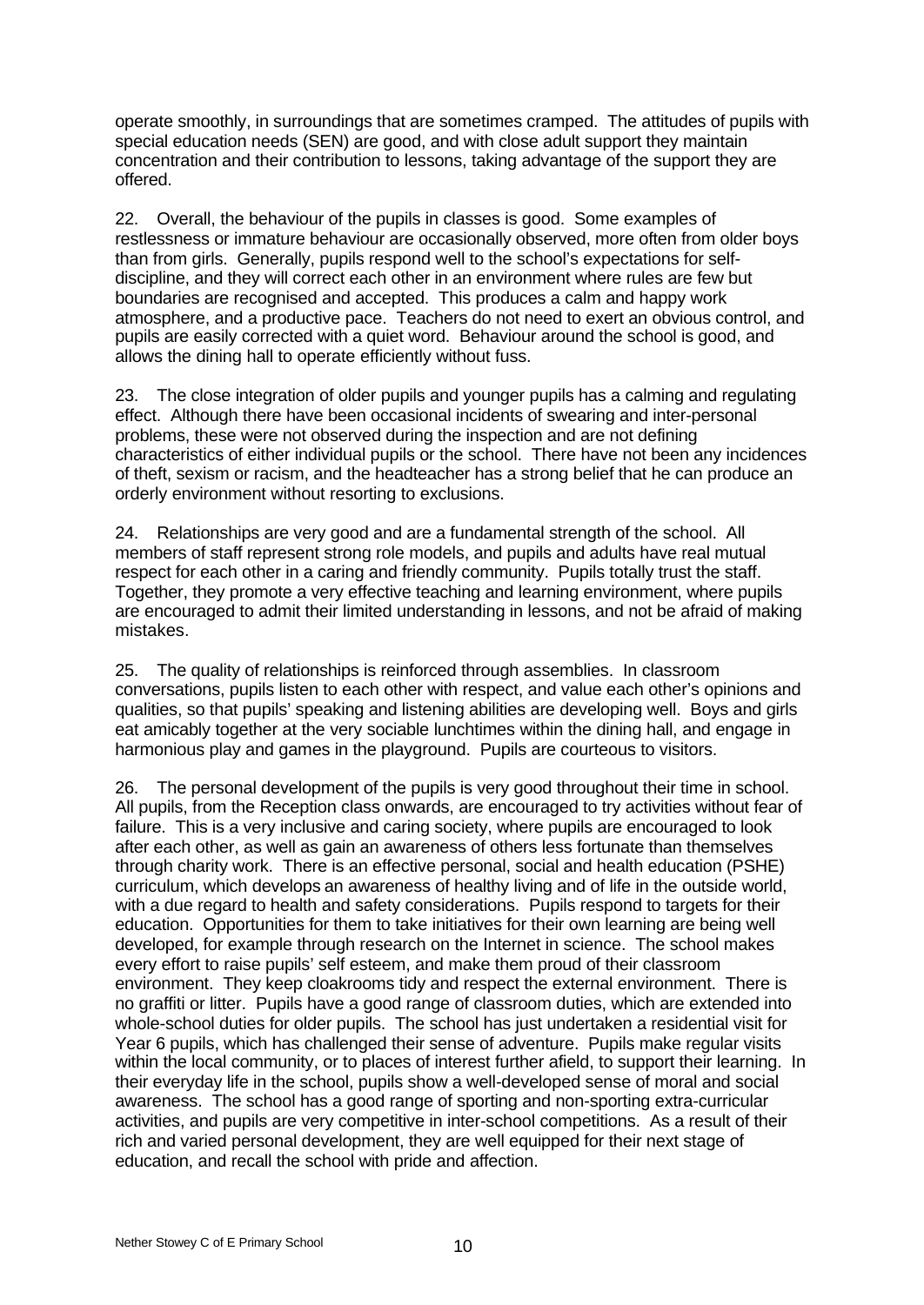27. During the last four years, the school has maintained a good attendance performance, consistent with the conclusions of the previous report. All classes have attendance rates above the national average, and many pupils have exemplary attendance throughout their time in school. Unauthorised absence has risen slightly in the present year, but is below average. Family holidays taken during term time make up a significant part of the authorised absences. Most pupils arrive at school on time, and lessons are not affected by any lack of punctuality. There are no indications of any truancy during the present year.

28. The teachers take registers efficiently at the beginning of each session and pupils politely respond, often in a foreign language. Registers are now completed in a statutory manner, and they are routinely summarised at the end of each school term. The school has not required the services of an educational welfare officer during the last few years.

# **HOW WELL ARE PUPILS OR STUDENTS TAUGHT?**

# **Strengths:**

- Teaching is good overall, and it has improved since the last inspection report.
- Teachers have good relationships with their pupils and seek ways to involve them. Most pupils learn well, because the teachers plan interesting work for them.
- Most classes are well managed and controlled, so that pupils are able to listen, concentrate and work hard.

# **Areas for development:**

The control of pupils in some instances.

29. Teaching is good, overall. This leads to most pupils achieving well, because they make good progress, are interested in their studies, and develop good learning skills. No unsatisfactory lessons were observed. More than a quarter of the teaching observed in the school was very good or excellent, with good teaching in almost two fifths of lessons. Teaching was satisfactory in the remaining third of the lessons observed.

# **The teaching of pupils in the Foundation Stage (Reception)**

30. Teaching is good overall. It was good or very good in almost all the lessons observed. The teacher's good management of lessons and her very good relationships with the children are key strengths. She provides a range of activities that help the children learn the skills they need. All adults have high expectations of the children's behaviour and learning, and planning and preparation are very good. Pupils develop good learning skills because of such teaching and make good progress. They learn to concentrate, co-operate with others and find things out for themselves. The teacher finds exciting ways to present the lessons. For example, in a good lesson on personal development, she passed a special box around the class. Each child was told that there was a special person inside, but it was a secret. They must not tell anyone what they saw. The children took the task very seriously. They passed the box from hand to hand, not saying a word about what the secret was. The lesson was a clever continuation of the theme of that morning's assembly, on special and precious things. There was a small mirror in the box. The special thing each had seen inside was his or her own face peeping in. The teacher developed this very well, and it led to an excellent discussion on what makes things precious. The teacher's high expectations and skilful questioning extended their thinking to more abstract concepts. They rose to the challenge well, offering more advanced ideas, such as the environment and peace. The teacher's good control and management of the class meant that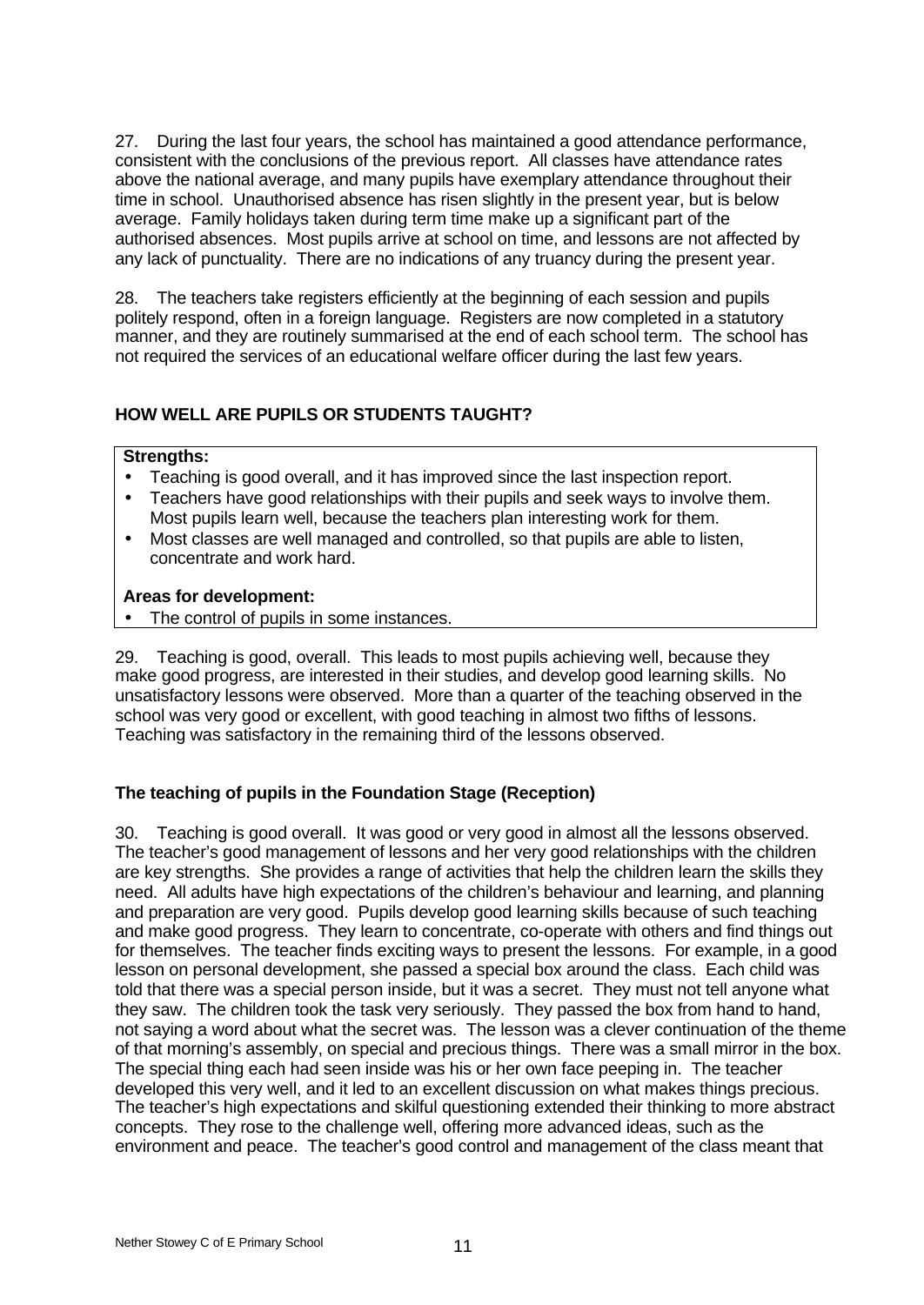they all took turns in answering, did not interrupt each other, listened carefully and valued the opinions of their classmates. Their attitudes and behaviour were excellent. Her good teaching ensured that they all achieved well and made good progress, exceeding the Early Learning Goals in personal and social development.

31. Assessment is used well to monitor the progress of individuals and to ensure that the tasks set are at an appropriate and challenging level.

32. The teacher shows a good awareness of the need to reinforce and develop literacy skills, including the teaching of subject-specific vocabulary. Key words are emphasised. All adults take every opportunity to develop children's numeracy skills, by getting them to add or take away numbers.

# **Teaching of classes in Year 1 and Year 2**

33. The teaching of pupils in these year groups is satisfactory overall. Of the lessons observed, the teaching was good in almost a half. The planning is detailed and provides for continuity and development in the teaching of skills and knowledge, so that the pupils make good, steady progress. The teachers all enjoy good relationships with their classes, which leads to pupils enjoying the lessons and working hard. The teachers use praise well to motivate and encourage their pupils. Subject expertise is generally good, so that teachers are confident and can explain clearly. They are able to show pupils what to do to reach high standards. In the best lessons they have high expectations, and the pupils respond by working hard to try to meet them. In a Year 1 literacy lesson, for example, the pupils' learning was very good as a result of the very good teaching. They enjoyed singing the 'Song of the Train' from their 'big book', and the teacher used the sounds from the song to teach them how to read and write a number of words featuring the sound 'oo'. They went on to work in small groups on related activities, supported very well by adults, so that each task was developing and supporting the next. The pupils were engrossed because they enjoyed the activities, which had been planned and prepared in such a way as to be relevant to them and to meet their needs. The teacher had a lovely relationship with them, to which they responded well.

34. Examples of good teaching were observed in many subject areas, but especially in literacy, numeracy and music. As described above, such lessons are very well prepared and offer an interesting range of activities to interest and motivate pupils. A good beginning to the lesson introduces the work in an exciting way and makes expectations clear. The result is that pupils know what is expected of them and are enthusiastic. The good relationships, and the teachers' high expectations and good management mean that no time is wasted, and pupils respond very well. The work is reviewed towards the end of the lesson to consolidate learning. Another strength is the excellent use of support staff. Learning support assistants give good individual help to pupils who are working on computers, to develop their information and communication technology (ICT) skills, whilst the rest of the class is working with the teacher.

35. Around a third of lessons are satisfactory, in that the objectives have been met by the large majority of the class, but there are some pupils who have not achieved well.

36. This is usually because they have not listened to the teacher or have distracted one another. In some cases, there is a need for firmer control of small groups of boys, whose motivation levels are low. In some lessons, the pace of work is too slow. This too can lead to inattention because some pupils are bored.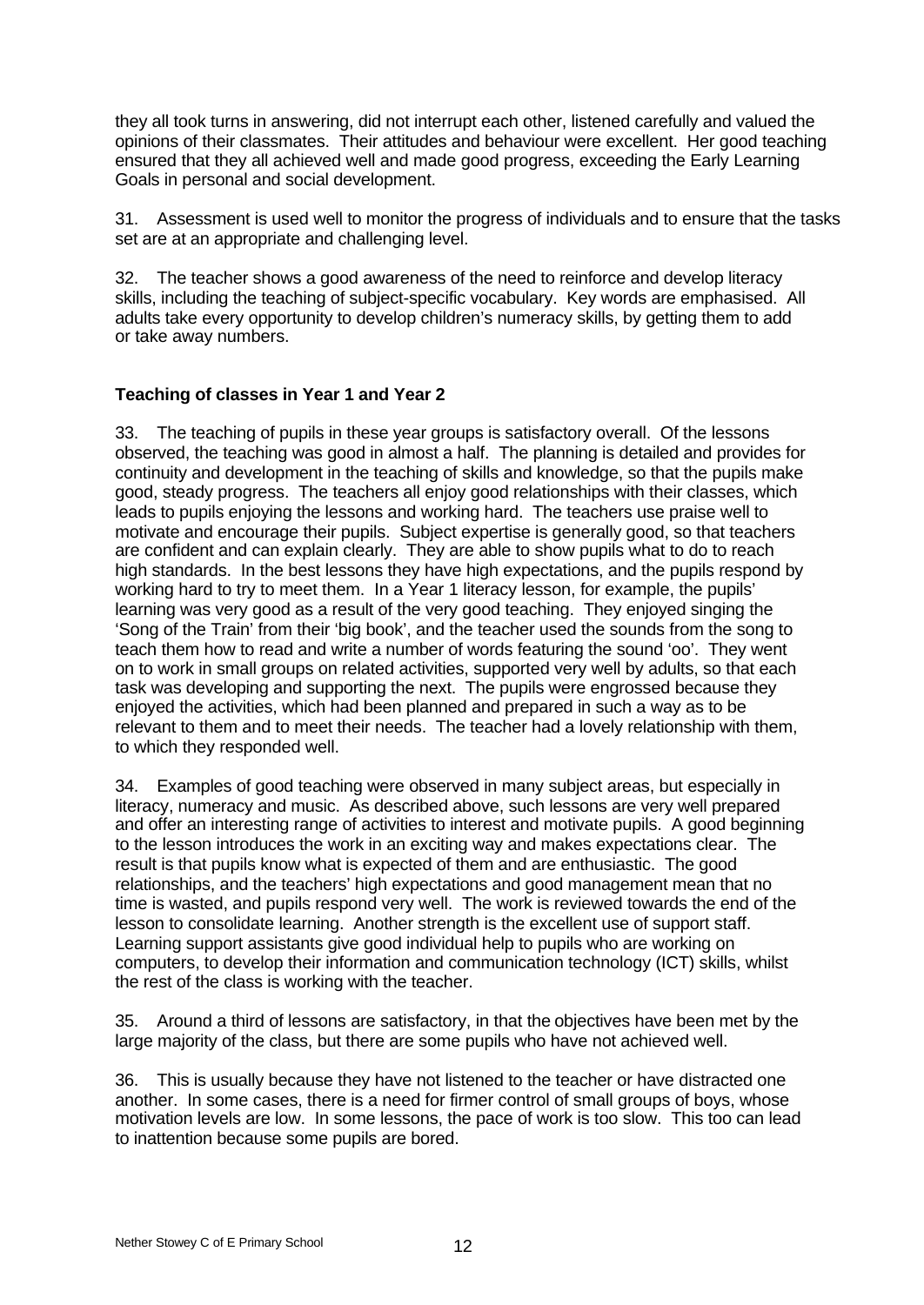# **Teaching of classes in Years 3 to 6**

37. Some of the classes for these year groups, for pupils aged from seven to eleven, are mixed-age classes. This has been forced on the school by reduced numbers in some year groups and by financial constraints. There are parents who are very concerned about the effect of this grouping system on the education of their children, especially if they have been in mixed-age classes for a number of years. In the core subjects of English and mathematics, teachers plan the work carefully to take account of the pupils of different ages, and the inspectors were satisfied that no pupils are seriously disadvantaged by the arrangements. The situation is less satisfactory in geography, history and design and technology, in which the curriculum planning is unsatisfactory.

38. Overall, the teaching is good. About a quarter of the lessons observed were very good or excellent. A third were good and the rest were satisfactory. In the best lessons, relationships are very good. The teachers control and manage the children very well. Pupils are concentrating and showing interest in their work. In an excellent music lesson with Year 5 pupils, for example, the teacher's drive, energy, enthusiasm and excellent knowledge of the subject led to the pupils being inspired to very high standards. They prepared and played a complex accompaniment to an African song, using tuned and untuned percussion and the piano. They then performed it to a standard that would not normally be found other than in secondary school. All the pupils were highly involved and motivated, working together as musical ensembles or sections of the choir. The pace of the lesson was a particular feature. The teacher had high expectations, and was determined that the pupils would succeed in presenting a very good performance of the song by the end of the lesson. Accordingly, she drove them hard and they responded very well indeed, working hard and concentrating very well to make as much progress as they could. They achieved a great deal in the lesson. The lessons that were satisfactory fell short of this standard.

39. The differences were that the level of involvement was slightly lower, because the level of enthusiasm and expertise that the teachers bring to the lesson are not always as high as they were in the music lesson described above. Also, some teaching and learning opportunities were missed. In these lessons, the pace is rarely adequate to ensure that pupils make as much progress in their learning as they are capable of. In literacy and numeracy lessons, the work is set in such a way that different groups of pupils are given tasks that are appropriate for their learning needs. In some other subjects, the tasks set are very similar for all and do not challenge the higher attainers sufficiently. Nevertheless, the quality of teaching is good, overall, and the teachers work hard to involve and interest the pupils. The amount of homework that is set is inconsistent in quantity and type. It ranges from spelling tasks, which are not always related to the words the pupils use, to long-term project work where pupils are able to develop their skills at home, especially reading and numeracy skills, with the support of their parents or older children.

40. The teaching of mathematics is good, with thorough coverage of the subject. Teachers' sound subject knowledge leads to good teaching in English. In science, teaching is satisfactory. Teachers have good subject knowledge, but in some classes the coverage of the skills and knowledge is uneven. In ICT, teaching is satisfactory. Art is taught well by visitors with particular skills and expertise, but is satisfactory overall. In three subjects, history, design and technology and religious education, it was not possible to see any teaching, so judgements cannot be made. Teachers' good subject knowledge and enthusiasm lead to good teaching in physical education, and there is good attention to skills development. Music is taught very well by a part-time, specialist teacher, who is very much part of the school. Very good subject knowledge and enthusiasm ensure that the pupils learn very well.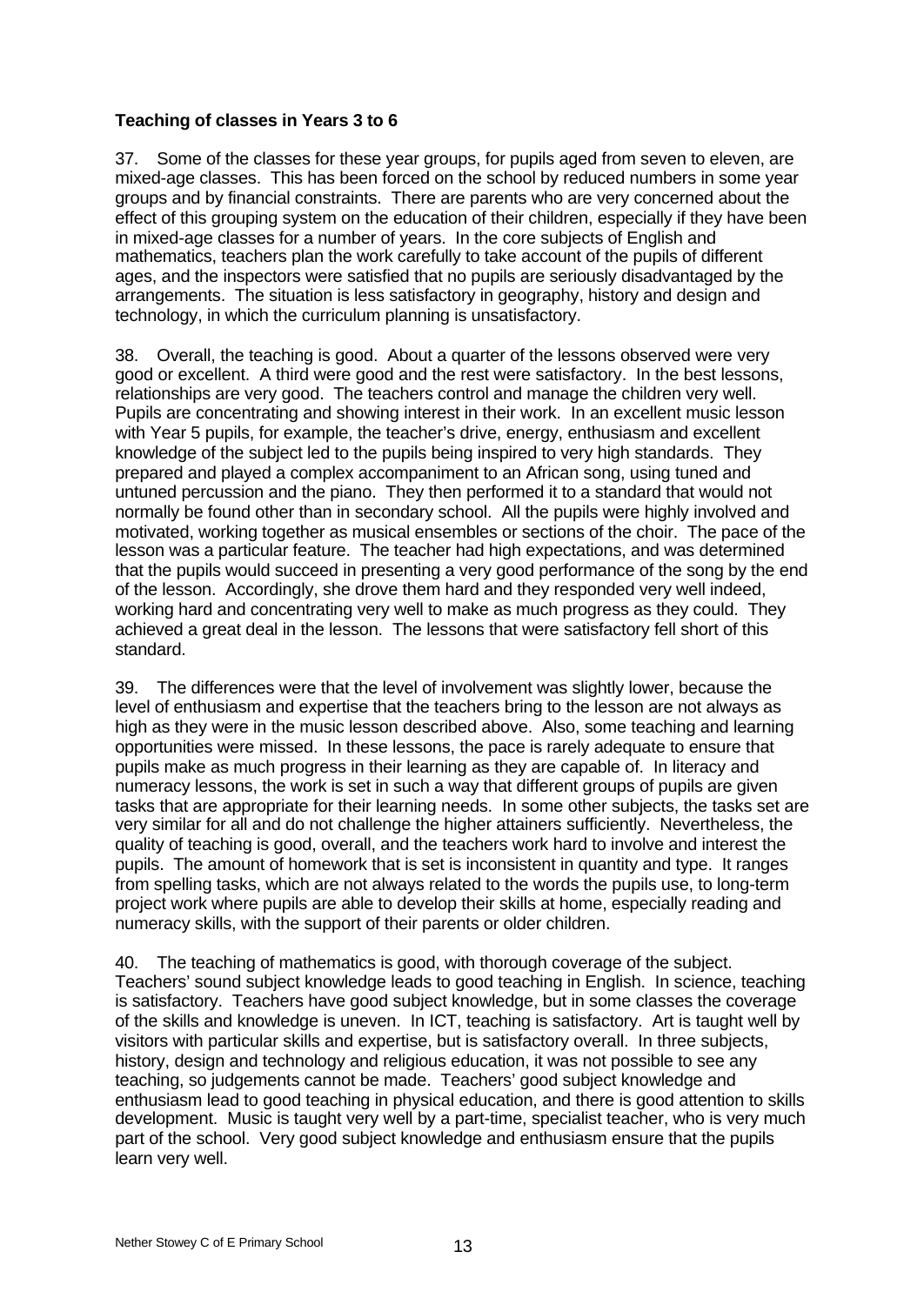41. The quality of teaching for pupils with special educational needs (SEN) is good, and pupils with formal statements receive very good support from the special needs assistants. Within all classes, classroom assistants support pupils well and promote the learning of literacy and numeracy skills among pupils with SEN. In addition, the co-ordinator and assistant for SEN withdraw pupils in small groups to a specialist room, during independent and group sessions in literacy hour, to give them individual support. This is working well. Class teachers take into account the attainment and needs of pupils with SEN to support them in their lessons.

42. The co-ordinator for special educational needs (SENCO) gives good support to helping the pupil for whom English is an additional language (EAL) to settle in school. Her support is proving valuable in developing skills in speaking and listening, reading and writing. Class teachers and classroom assistants take into account the attainment and needs of these pupils to support them in their lessons and to promote the learning of literacy and numeracy.

# **HOW GOOD ARE THE CURRICULAR AND OTHER OPPORTUNITIES OFFERED TO PUPILS?**

# **Strengths:**

- The range of extra-curricular activities.
- The contribution of the community.
- The provision for pupils with special educational needs.
- The arrangements for the teaching of literacy and numeracy.
- The provision for pupils' personal, spiritual, moral, social and cultural development, which is very good.

# **Areas for development:**

- The curriculum has insufficient breadth and balance.
- Curriculum planning is insufficiently developed.
- Some statutory requirements are not met.

# **The Curriculum**

43. The curriculum is satisfactory overall, because of the good provision for teaching literacy and numeracy throughout the school, and the good curriculum enjoyed by the Foundation Stage children and the pupils in Years 1 and 2. For pupils aged seven to eleven, it is unsatisfactory because it does not have the required breadth and balance, and the appropriate statutory curriculum is not in place in all subjects. However, provision for pupils with SEN is good. The quality and range of learning opportunities is satisfactory overall. Improvement since the last inspection has been satisfactory.

44. The curriculum has been improved in that the literacy and numeracy strategies have been introduced and the arrangements for teaching in both subject areas are good. Newly acquired computers are being used well to develop skills in ICT. This is another significant improvement. However, there is now insufficient time allocated to work in design technology, geography and some aspects of science, and this has had an effect on learning in these areas. The school has a four-year cycle for teaching the programme of study for geography and history, and this is not providing sufficient coverage of geography or of all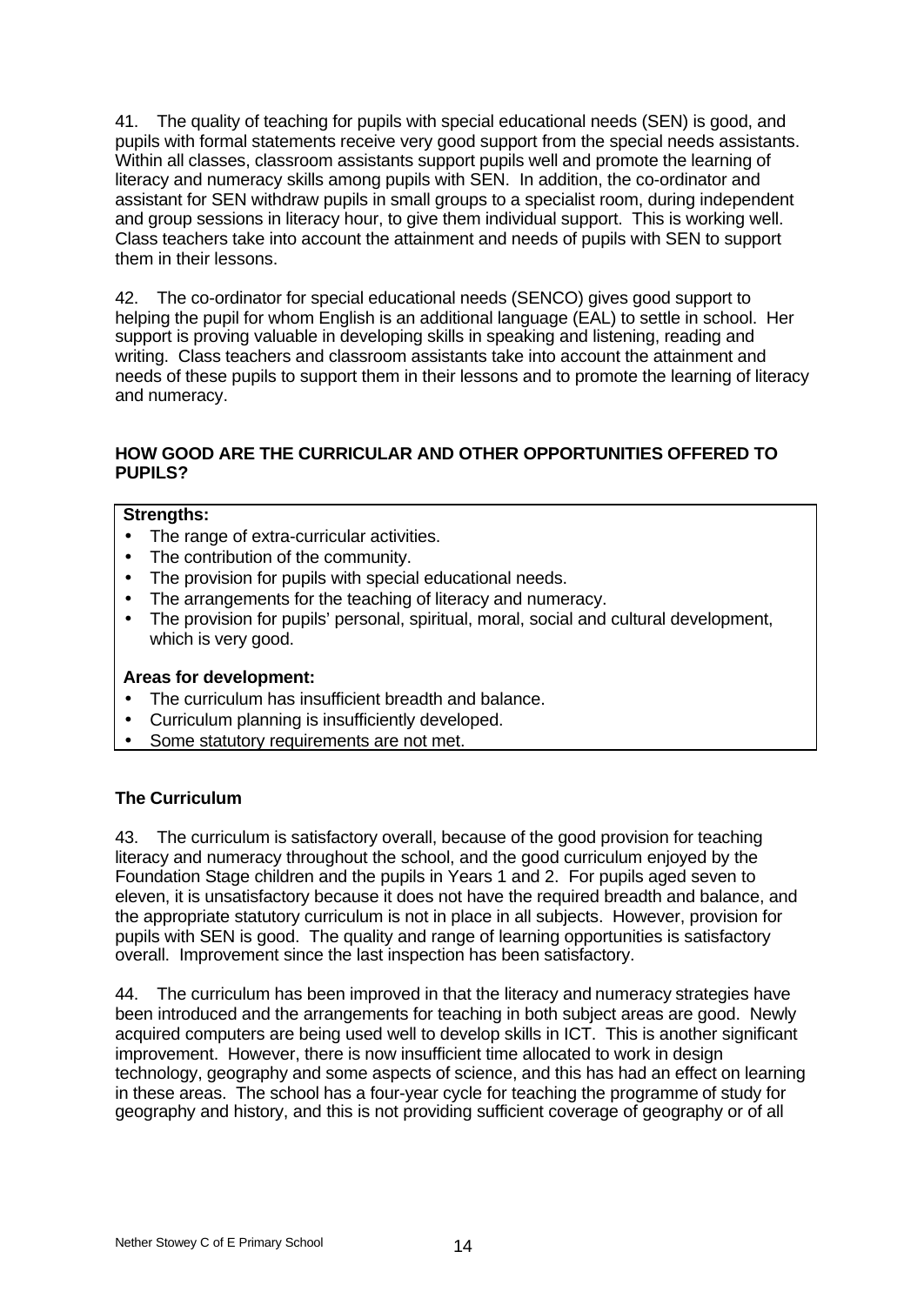aspects of history. The school is not following a coherent programme in the teaching of religious education and is not meeting the requirements the locally Agreed Syllabus. Curriculum planning is underdeveloped, and the role of curriculum coordinators is not sufficiently well defined. This is having a negative effect on the curriculum as a whole.

45. Provision for equality of access and opportunity is good. Pupils have full access to the curriculum, and in-class support is good. Individual pupils also have some support outside the classroom; this is well managed and allows pupils to participate in the full range of classroom activities. The school identifies gifted and talented pupils and it now has a member of staff who takes responsibility for ensuring that higher attaining pupils achieve well. It fosters the talents of pupils in music, sport and model making by encouraging them to take part in competitions and share their talents with others in a variety of ways. For example, music played by pupils in the school is a feature of many assemblies.

46. Personal and social education is provided for within the curriculum as a whole rather than through a specific programme of lessons. Provision is satisfactory. Social and health issues are discussed, and the policies and programmes are in place to ensure an appropriate provision of health, sex and drugs education. The classrooms have displays on healthy lifestyle and environmental matters, and pupils are made aware of important health issues. As part of their work in literacy, pupils in Years 5 and 6 discussed vaccination and why it is important. In Reception, children do 'Brain Gym' exercises during literacy sessions. This helps them to learn that physical activity helps relieve stress and encourages concentration.

47. Links with partner institutions are satisfactory. There are links with the local secondary schools to ensure smooth progress into Key Stage 3 work. Students from the local secondary school work with pupils as part of their work placement, and during the inspection one such student made a valuable contribution to developing pupils' computer skills. The school makes good use of the local education centre to provide extension courses for pupils. Links with the pre-school playgroup are good, and this helps children to settle into school easily.

48. The programme of extra-curricular activities is good. It includes sport, music and chess. Pupils are also involved in art and drama during various celebrations and festivals in the course of the year. Many pupils join in after-school activities on a regular basis, but there are no planned activities during the long break at midday. Many individuals learn to play a variety of musical instruments and many more are involved in the choir, including pupils who have recently gone on to the secondary school. During the inspection, pupils were about to take part in a model-making contest with pupils from other Somerset schools.

49. The local community makes a very good contribution to learning. The school has a close relationship with the local church, and members of the local community play an important role in the school. Local people come into school to talk about the history of the area, and the school has links with both the National Trust and the local nuclear power station. Pupils go on a variety of visits in the area and they make good use of the village itself as a learning resource. They take part in all the major events in the village, such as the recent Jubilee celebration. The school provides high quality school meals, and on Fridays the senior citizens from the village are invited to join the pupils for lunch. The life of the school within the community is celebrated in the 'School Times', which is published each term and is sponsored by local businesses.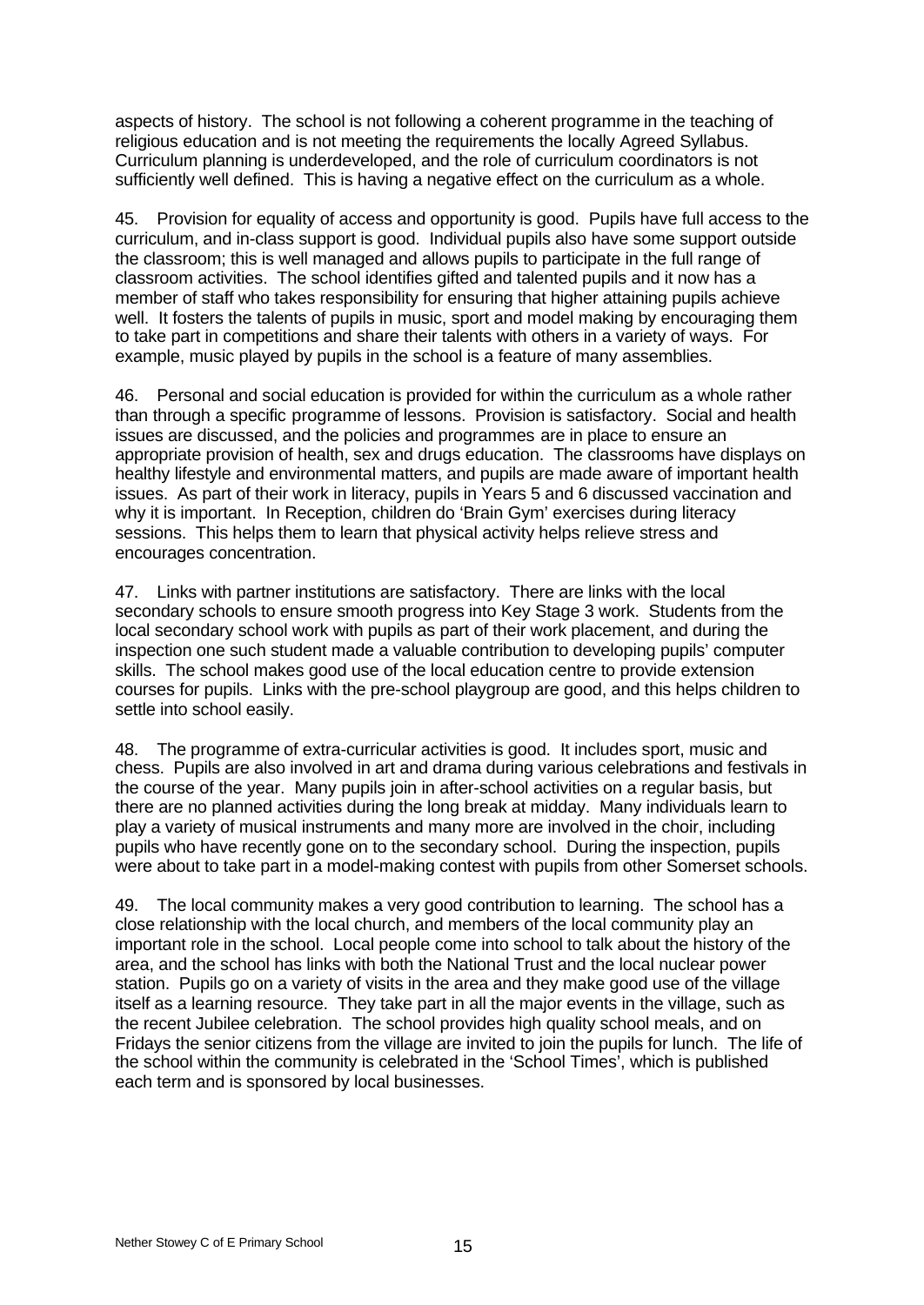# **The provision for pupils' personal, spiritual, moral, social and cultural development**

50. The provision for pupils' personal, spiritual, moral, social and cultural development is very good. There is a strong spiritual element in many assemblies. It is also prominent in other areas of the curriculum, including science, music and English. Pupils have the opportunity to reflect on the value of creativity and the wonders of the natural world, for example when writing poems about senses and how they will remember life in school. Younger pupils say grace before meals and, although assemblies are Christian in theme, pupils are aware of how other faiths are practised. Younger pupils are aware of the Bible and other holy books and there was a good display of these in their classroom.

51. Pupils are encouraged to develop a strong moral awareness and the provision is again very good. They clearly understand the difference between right and wrong and they are encouraged to consider moral issues in the context of healing and working together for a better world. The theme of an assembly about an African Children's Choir had a strong moral message about how people can help one another. Provision for moral education is also very good within the curriculum, where pupils learn about moral issues in a range of subjects.

52. Provision for pupils' social development is also very good. Even quite young pupils take responsibilities in the classroom. The opportunity to join clubs and to compete against other schools is available to all pupils. The range of visits, charity fund raising and village activities also contribute very effectively to social development and to real awareness of what it means to be a good citizen. The Year 6 residential visit to Hampshire provided very valuable opportunities for the pupils who took part, and was very enjoyable. Pupils are very caring and concerned in their support for a teacher with a disability. She in turn provides an excellent role model for pupils.

53. Cultural development is promoted well, and provision for it is good. Pupils are introduced to many kinds of music in assembly and in music lessons. The library has only a limited choice of books on art and music, but pupils are aware of how they might find out more by using the Internet. In religious education lessons they are helped to become aware of their own culture and that of others, and are being made familiar with non - European cultures. During the inspection, pupils were seen enjoying African music in class and in assembly. Pupils are very aware of their own local culture and history because of the close relationship with the village community.

# **HOW WELL DOES THE SCHOOL CARE FOR ITS PUPILS?**

## **Strengths:**

- Pastoral care.
- Teachers' knowledge of their pupils.

# **Areas for development:**

• Formal systems and policies, especially for academic assessment and recording.

54. The school cares for its pupils well, and continues to provide a friendly and supportive environment for learning. The high expectations for behaviour and the high standard of pastoral care make a positive contribution to the academic achievement of all pupils, helping to secure their good progress and their personal development and happiness.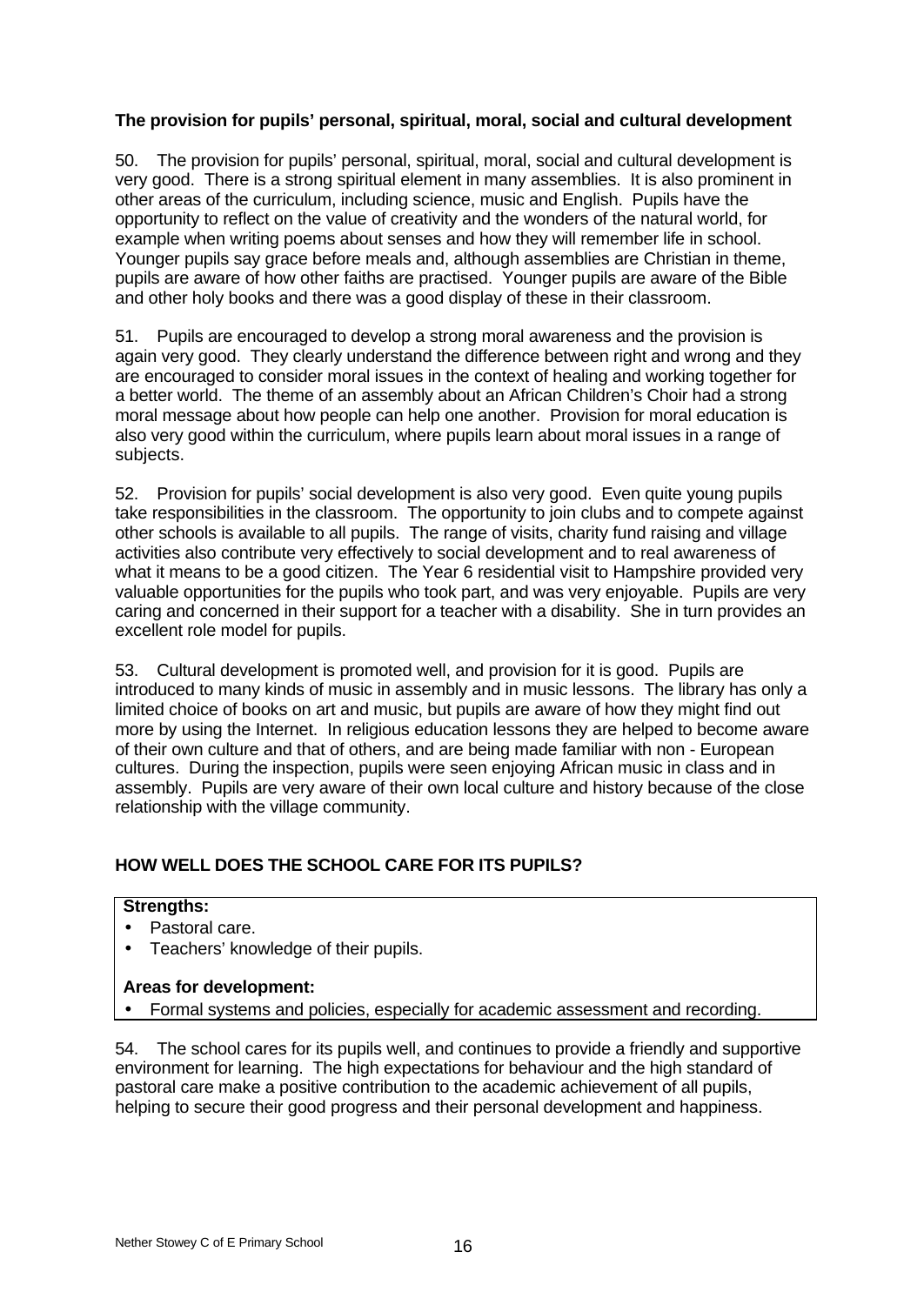However, there has been little development of procedures since the last inspection. Some aspects of support and guidance rely on an implicit understanding by staff who have worked together over a long period, with the result that new staff can be at a disadvantage in implementing procedures.

55. The headteacher and all his staff have a thorough working knowledge of all their pupils. They willingly accept their pastoral role with diligence and determination, and are well supported in their role by the vicar and the community. Pupils feel well supported by the inclusive and secure school community, without any loss of their independence, and they have good trust in all staff. In turn, older pupils promote the school's caring culture in the help they give to younger pupils. Parents greatly admire the school's supportive ethos, and its values and attitudes, and many make significant daily journeys to be a part of the school.

56. The procedures for monitoring the personal development of all pupils are informal, except where pupils develop special educational needs (SEN). The school does not have formal written procedures and relies on the teachers' long experience in the school, mental observations and recording, and discussions between staff. The limitations of the school's support records in this area have been evident during the recent absence of the deputy headteacher. The teacher who has provided cover has had very few written records to help her to plan work for the class. This situation is unsatisfactory. In the case of pupils with SEN, the school's good personal knowledge of each child allows it to involve professional agencies as required. Provision for SEN is good. It is promoted by good individual educational plans which include attainable targets, and these are agreed with parents on a termly basis.

57. The school has an adequate number of support, guidance and welfare policies, which guide and underpin its actions. However, the policies on attendance and behaviour are insufficiently detailed.

58. The school is very welcoming to outside agencies which support the pupils on a routine basis or visit if there are specific problems, but the school's infrastructure would be unsuitable for supporting complex disabled pupils. The school nurse supports the school well with routine medical checks, and trains staff in special procedures. She helps in the provision for sex education, from which there have been no withdrawals by parents.

59. Child protection procedures are satisfactory, and the school is vigilant in this respect. However, the headteacher and staff would benefit from further formal training in new procedures. In relation to child protection the school receives good support from the school nurse and from outside agencies where appropriate.

60. Despite the lack of a written policy, the procedures for monitoring and promoting behaviour are good and produce a generally effective outcome in a small village school. However, the effectiveness of the behaviour procedures owes more to a common understanding by experienced staff, who have worked together over a long period, than to well-developed systems. They represent good role models, skilled in nurturing good relationships with pupils. Rules are few in number and are not obviously displayed, but they have the implicit consent of all parts of the school family. Adults consistently give praise where it is earned, which raises the self-esteem of pupils, but rewards are insufficiently developed, except in the younger classes. Pupils are reminded of the need for a team effort through a low-profile house system. Sanctions are understood by pupils and parents, but are understated and little used. Both pupils and staff reinforce aspects of the moral provision by their contributions to assemblies, or during the personal health and social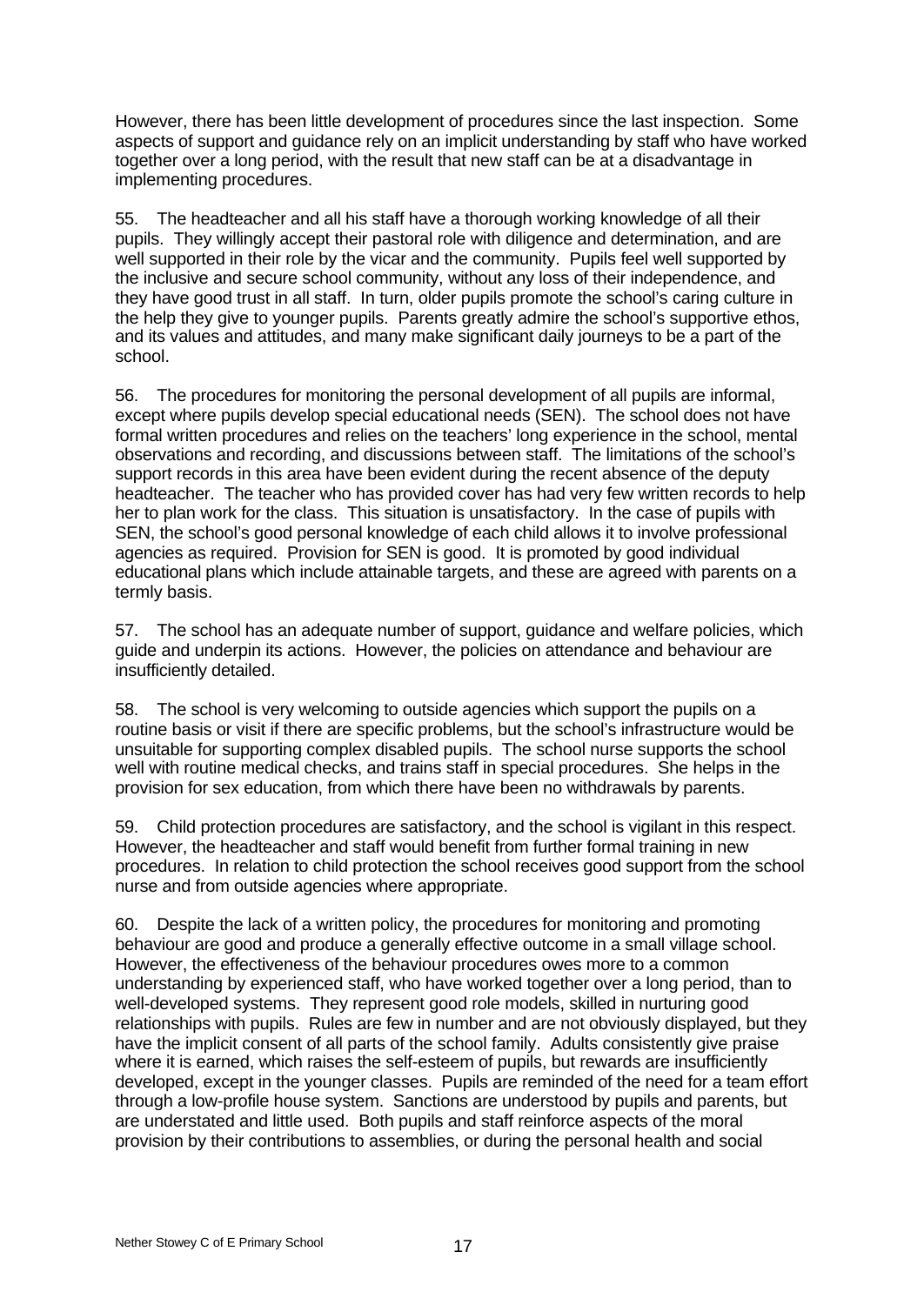education lessons. Members of staff have a thorough knowledge of any short-term problems between pupils. They are thus able to detect any oppressive behaviour, and deal with it by discrete and sensitive interventions. However, there is insufficient recording of behaviour incidents to help in developing future strategies.

61. Procedures for monitoring attendance are satisfactory and have been sufficient for a small village school. However, informal procedures have produced a less good result in the present year, as the incidence of unauthorised absence and in-term holidays has increased. Historically, parents have been very aware of their statutory obligations, and the headteacher and staff will occasionally meet parents to discuss problems regarding absence. The school does not have reward systems in place to focus the attention of pupils and parents on attendance and punctuality, and it does not benefit from any support from the education welfare service.

62. The premises committee of the governing body have a good overview of health and safety matters and take appropriate action. The school is a safe environment for all pupils and staff. However, the long-standing practice of pupils walking to the playground from the dining hall via the adjacent cul-de-sac, particularly at lunchtimes, should be discouraged. All members of staff are trained in first aid, but there is not a dedicated on-site medical room and the recording of minor accidents lacks rigour. Pupils are well acquainted with health and safety principles in the home and at school, through the personal health and social education provision or by guidance from the teacher at the start of lessons where appropriate. All pupil-based information systems are updated by the school secretary, and are sufficiently focused and specific to help in any emergency.

63. There is a satisfactory liaison and relationship between the school and the local secondary schools, so that parents receive sound support at transfer, and parent and pupil anxieties are minimised. Induction procedures for new parents to the school are comprehensive, so that pupils make a confident start to their school lives.

# **Assessment**

64. Procedures for the assessment and recording of pupils' attainment and progress are unsatisfactory overall. They are satisfactory in English and mathematics, where pupils are tested regularly and their progress tracked. Assessment procedures are satisfactory for children in the Foundation Stage. Children are formally tested in the first half term they are in the Reception class. The results are used to plan appropriate activities for the children. The quality of ongoing assessment is good for personal, social and emotional development, communication, language and literacy, and mathematics. However, there is no formal assessment of children's progress through the 'stepping stones' for knowledge and understanding of the world and for creative and physical development.

65. In the rest of the school, the teachers assess and record pupils' progress and attainment regularly in English and mathematics, but the assessment of pupils in science and the Foundation subjects is not recorded and is done informally.

66. The teachers know their classes well and so have a good knowledge of how each child is progressing across the curriculum at large. They make use of this information to give additional support to pupils who they know will need additional help, or to provide extra challenge to those who need extending. Little of this is recorded. There are few grades or levels to pass on to the next teacher, and if a teacher is absent, as happened during the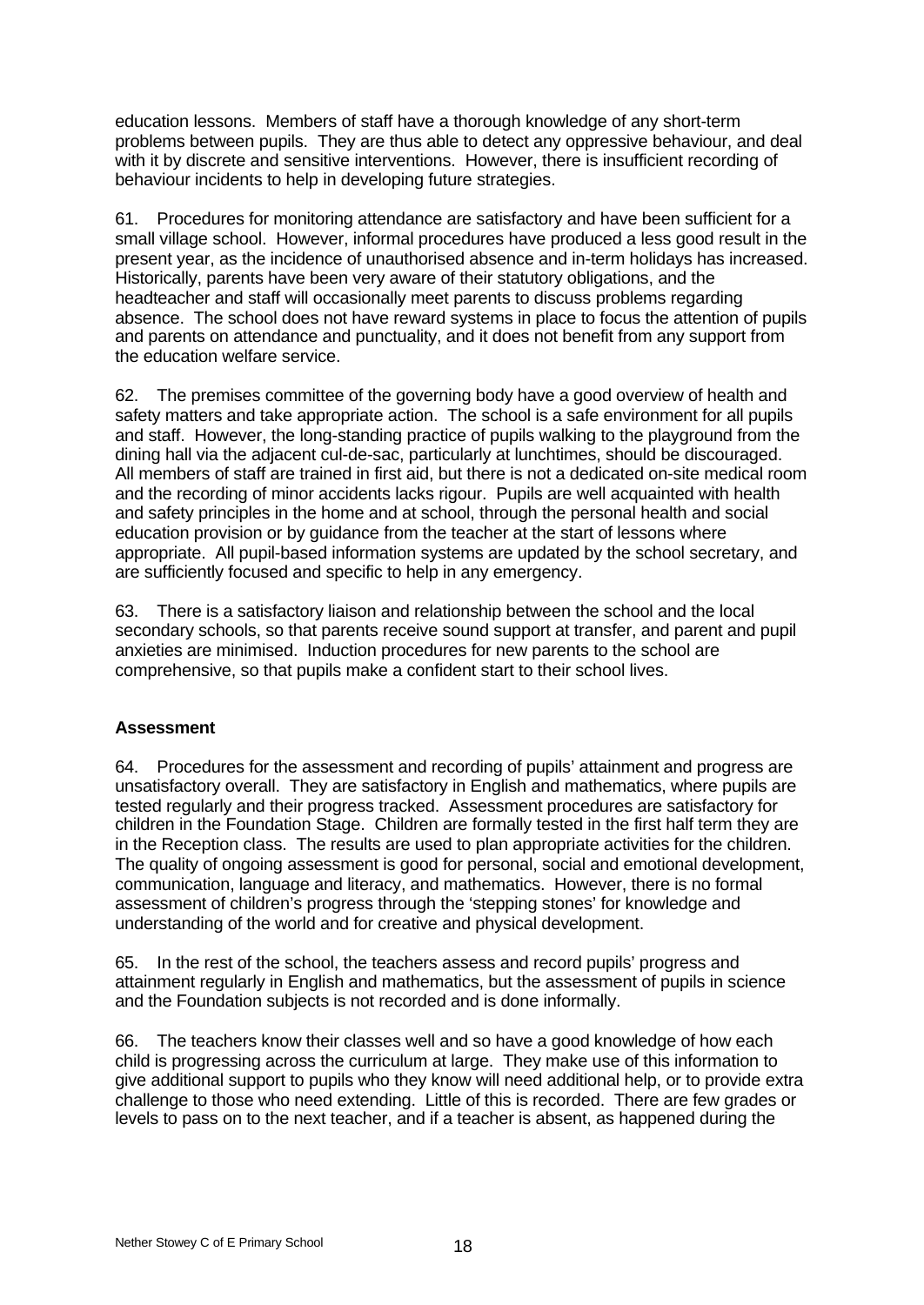inspection, the replacement teacher has no information to help him or her to set appropriate work. As a matter of urgency, the school now needs to introduce procedures for recording and tracking pupils' progress. This has been recognised, and a computer programme has begun to be used to record assessment information.

# **HOW WELL DOES THE SCHOOL WORK IN PARTNERSHIP WITH PARENTS?**

## **Strengths:**

- Parents' involvement in the school, and their support for their children's education.
- The openness of the school and the welcome it gives to parents.
- The parent/teacher association.

# **Areas for development:**

- Annual reports on children's progress.
- Some aspects of information to parents.

67. The last inspection report indicated that the school's partnership with parents was one of its strengths. This remains true, as many aspects of the partnership are at a very good level. However, there are aspects which are only satisfactory. Presently there are some areas of discord between the school and a significant minority of parents, and the quality of information for parents has not been developed sufficiently since the last inspection.

68. There are strong indications that most parents have a high degree of interest in their children's education. The questionnaire had an improved level of return compared with that at the time of the previous inspection. The opinions recorded there, together with remarks made by parents in discussion, indicate that, overall, parents have a satisfactory view of the school. However, satisfaction levels have declined since the last inspection.

69. Dissatisfaction has grown in four areas: partnership; information on children's progress; the management of the school and the consistency of the setting of homework. The criticism of the management and the school's partnership with parents has its roots in the provision of mixed-age classes for pupils aged nine to eleven. Parents whose children are affected by this are upset, whilst the parents of children in lower-age group classes are extremely satisfied with single-age classes. The problems have been exacerbated by the long illness of the deputy headteacher, who is well respected by parents and has gained a reputation for his teaching of Class 6 over many years. Overall, the school makes every effort to build a very good partnership with parents, and they are only partly justified in their criticisms. Parents are satisfactorily informed of the progress of their children, but annual reports have not progressed in their development to include some essential factors, and to this extent parents are partially justified in their criticism. The school does have a homework policy, but teachers set homework inconsistently. The school has no choice other than to teach split-age classes, but needs to communicate the issues more effectively to parents.

70. Other aspects of the education partnership, such as the effectiveness of the school's links with parents, are at a very good level. Parents find it easy to develop informal communications with teachers and staff at either end of the school day. The school wants to be a listening and welcoming school, and parents find no impediment to approaching the school and developing very good relationships. The impact of parents in the school is very good. Many perform a service of high quality, either within classrooms as volunteers, or working in staff positions. Parents fill many governor roles and are having a developing impact on the life of the school. All vacancies for parent governors' positions are filled through competitive elections, and those appointed are committed and enthusiastic and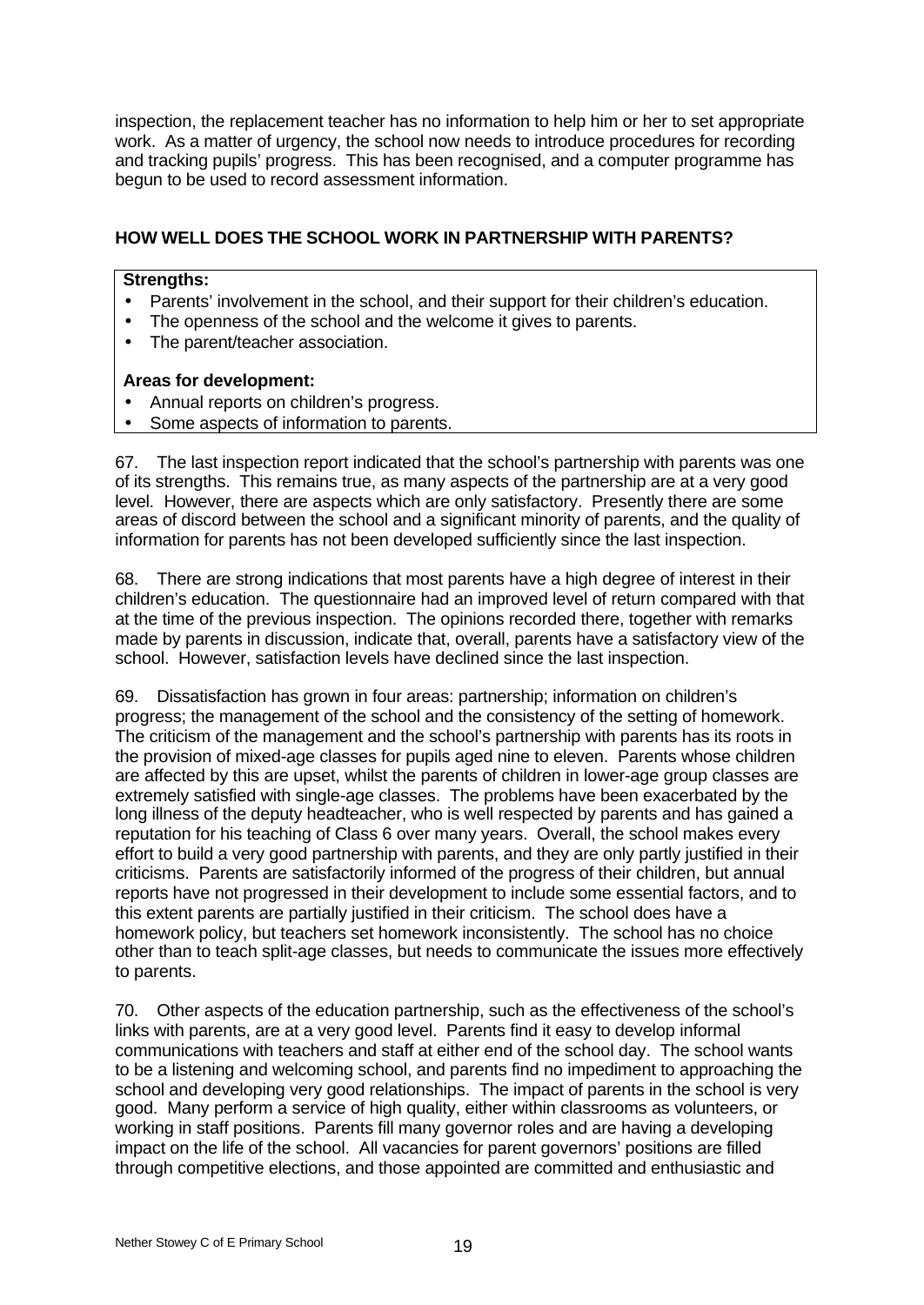gain a good working knowledge of the school's strengths and weaknesses. The Parent Teacher Association (PTA) is vital to the school's well being, and it works tirelessly through an enthusiastic committee and is well supported by most parents. It communicates well with all parents through high quality newsletters and a notice board.

71. All documents indicate that the school values its parents and their importance in the life of the school. The quality of information for parents is variable, but generally satisfactory. The prospectus and the annual governors' report to parents are both adequate in quality, but omit some statutory features. The school communicates well with parents through notice boards and displays which denote pride in its history and vitality. The display of policies would be a useful addition. All written communications are mindful of the need to engage parents' interest, are regular and timely, and are respectful of the role of parents. The 'School Times' is a very good publication that communicates the essential school ethos. Annual reports to parents are satisfactory but have received insufficient development over time. Although they give adequate information on pupil's abilities and performance in all subjects of the National Curriculum, they do not contain any reference to prior or future targets. Reports do not seek the views of parents and do not require pupils to contribute their thoughts on the past or forthcoming year.

72. The contribution of parents to children's learning is a very good feature of the school for most parents. They are very aware of their statutory obligations regarding attendance and punctuality, and support the school to produce a good outcome. Parents have signed the home-school agreement, and comply in most aspects. There is good attendance at information evenings and at meetings with the teacher to discuss progress, but the annual governors' meeting for parents is not well supported. Parents are given an overview of topic work, but they are not told enough about homework arrangements to ensure their consistent involvement, and there are no homework diaries. There is close collaboration with the parents of pupils with special educational needs (SEN), and the parents are drawn into the framing of individual educational plans, with targets. When pupils have special difficulties, the school gives good support and the parents are well involved, often with outside agencies. Parents are well supported at induction into the Reception Year, and they appreciate the clear communication of school routines.

# **HOW WELL IS THE SCHOOL LED AND MANAGED?**

# **Strengths:**

- Some aspects of the management of the school by the headteacher are good.
- The governing body is monitoring the school well.
- The school's educational priorities are supported well through careful financial management and planning.

# **Areas for development:**

The management structure. Some aspects need to be strengthened, especially management of the curriculum.

73. The headteacher is very experienced. There are some areas of considerable strength in his leadership and management of the school. He uses his wisdom and people management skills to ensure that the school runs smoothly and that it is a harmonious place in which to work, for example. His care and concern for individuals sets the tone for the school. The very good relationships that permeate the school originate from the example that he is setting. His presence and manner, seen to good effect in the whole-school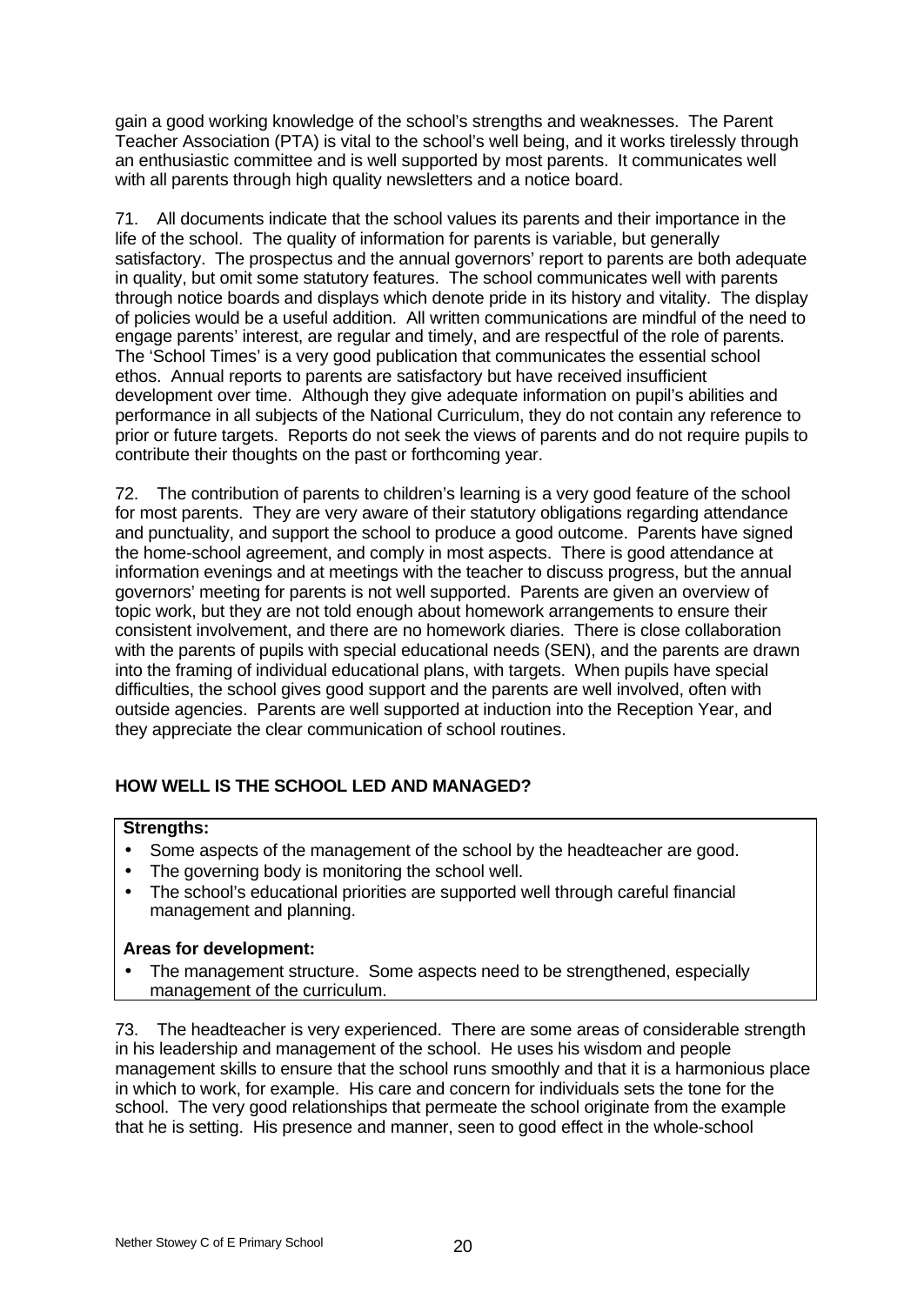assemblies that he leads, model the attitudes to peace, care and concern for others that are a feature of the school. He has also a vision of a school that develops the whole child, not just the academic side, and he has made this vision real. As a result, the personal development of pupils is very good throughout the school.

74. He is aware of areas of the school's work that are in need of further development. He has recognised and regretted the loss of emphasis on subjects other than English and mathematics as the school responded to national initiatives. Under his leadership, the literacy and numeracy strategies have been introduced in a thorough and rigorous way. The teaching of them is the more effective because of the thought and care, and the resourcing, that have gone into their introduction.

75. The excellent administrative support, from the very effective secretary, has helped him to run the school efficiently. He is also very aware of the need to work closely with parents. Although recent staffing problems have forced him to make unpopular decisions, the school works very closely with parents as a result of his leadership.

76. The absence of a deputy headteacher has put an increased burden on the headteacher and revealed some weaknesses in the management and leadership structure. The school does not have a curriculum manager and so there is no-one with a clear overview of the whole curriculum. Work is not being monitored satisfactorily in a number of subjects. Some subjects have been given too little time, so much so that statutory requirements are not being met. The inspection revealed weaknesses, of which the school was not aware, in the coverage of the programmes of study for science, geography and religious education. The co-ordination of subjects is uneven in its quality, partly because too much of this responsibility is falling on one person - the headteacher. The role of assessment co-ordinator has only recently been created and the teacher responsible has not been given the time, status or training to make a significant impact in her role. As a result, assessment and recording procedures have not been developed sufficiently. A small group of the most senior teachers has been established, but it does not meet regularly and its function is not clear. As a result, there is no-one on the staff to support the headteacher in the strategic planning for the school's future development and this adversely affects communication and leadership.

77. Some governors are linked to curriculum areas and they visit regularly. Although many governors are relatively new, they take their role seriously and are effective as critical friends. They have a good understanding of the school's strengths and areas for development.

78. The school improvement plans are clearly set out and have been implemented effectively. The priorities for improvement, including the development of pupils' writing skills and the resources for information and communication technology (ICT), are appropriate and there is clear evidence that progress is being made.

79. The Foundation Stage is very well led and managed. The management of pupils with special educational needs (SEN) is good. The policy on special needs has been recently updated and is comprehensive. Records are up-to-date and very well organised. The special educational needs co-ordinator (SENCO) oversees the provision for the pupil with English as an additional language (EAL), helping her to be fully integrated into classes.

80. New technology is used satisfactorily, both to assist in the administration of the school and to help in teaching. However, there is a need for further development of its use to help with the recording and use of assessment data, to ensure that such records are accessible and easy to use.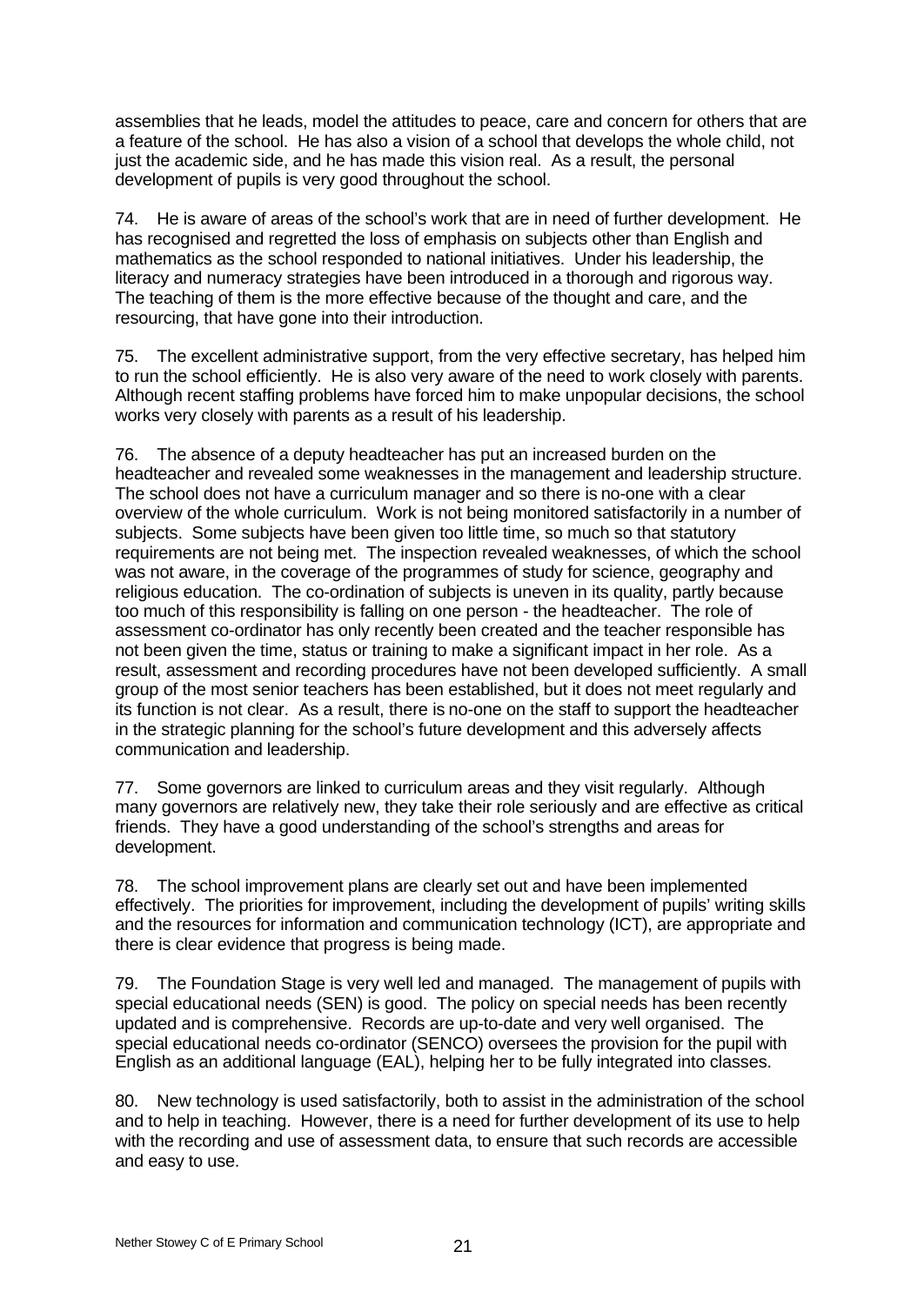81. The administrative and clerical staff and the classroom assistants are deployed very effectively and support the teachers well to ensure that they can concentrate on their primary roles. The caretaking and cleaning staff work effectively to ensure that the school buildings and grounds are clean, tidy and attractive.

# **Staffing, Accommodation and Learning Resources**

82. There are sufficient, suitably qualified teachers to meet the demands of the National Curriculum. All teachers have received sufficient training to develop their skills in new national initiatives or fill gaps in their experience. The school has implemented performance management satisfactorily.

83. The pupils in Years 4, 5 and 6 are taught in mixed aged classes, because, given the numbers in these year groups, it is not possible to staff a separate class for each year group. Under the circumstances, this is a satisfactory deployment of staff, although it is unpopular with parents. There are sufficient teaching assistants for there to be one for each class. They are effectively deployed, well qualified and add significantly to the quality of teaching and learning in the school.

84. The quality of the school's accommodation is satisfactory overall. Facilities in the main school building are good. However, pupils aged from seven to eleven are taught in temporary, outlying buildings. These are cramped, because of the many resources that are stored in them. The early years play area is restricted in both size and resources.

85. Teaching resources are satisfactory in quantity and quality, overall. Both mathematics and physical education resources are good, whilst music resources are very good. Resources in history and religious education are supplemented well through the County Loan Service. However, the stock of books in the library has not been replenished for a number of years and is unsatisfactory. Teachers make good use of resources to support pupils' learning.

# **Finance**

86. The school's educational priorities are supported well through careful financial management and planning. The school has been through a very difficult period of financial stringency, brought on by the reduction in pupil numbers. The governors, with the headteacher, have steered the school through this well. Now that more funds are available, they are being targeted appropriately at improving the resourcing of those areas of the curriculum that have suffered most from the shortages, such as ICT. The governors, school secretary and senior management team work together to ensure that good financial records are kept and that the principles of best value are applied to all spending decisions. The additional grants and funding that the school receives, for example for its pupils with SEN, are used appropriately.

87. Pupils make satisfactory progress as they move through the school. Their personal development is very good and the quality of education that the school provides is good. The cost per pupil is close to the national average. Although there are improvements that need to be made, especially to the curriculum and to the management structure, the school gives satisfactory value for money.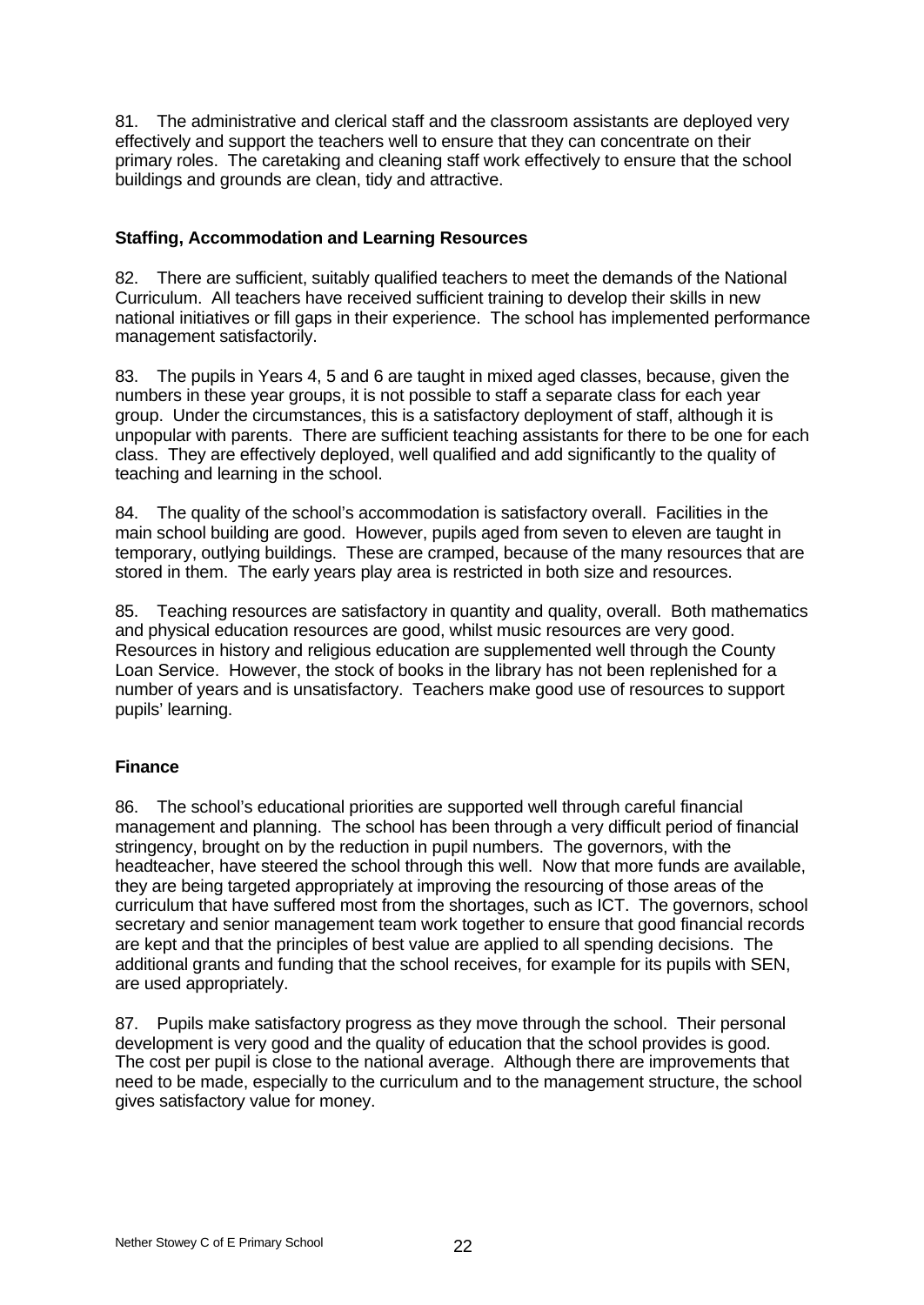# **WHAT SHOULD THE SCHOOL DO TO IMPROVE FURTHER?**

88. In order to bring about further improvement and to raise levels of attainment, the governors, headteacher and teaching staff should:

- Reorganise the management structure of the school so that: *(Paragraphs 76, 143, 148, 154, 181)*
	- ∗ the management tasks, such as management of the curriculum and of assessment, are allocated properly;
	- ∗ all subjects have co-ordinators responsible for leading and monitoring them;
	- ∗ a senior group of staff is established to take a clear and strategic role in the school's development.
- Assess pupils regularly and record assessment information so that the progress of each pupil can be tracked. *(Paragraphs 56, 64, 66, 71, 93, 113, 136, 143, 148, 154, 159, 165, 170, 172)*
- Review the balance of the curriculum in order to give appropriate time to the teaching of history, geography, design and technology and art, and to ensure that all statutory requirements for the curriculum are met, including coverage of the locally Agreed Syllabus for religious education. *(Paragraphs 17, 37, 43, 44, 144, 149, 165)*

# **Minor issues**

89. The minor issues listed below should be considered by governors for inclusion in the action plan.

- Continue to seek to raise attainment in writing, as already identified in the school improvement plan.
- Introduce a behaviour management policy, so that expectations of pupils' behaviour are uniform across the classes and there are clear systems for dealing with any disruptive behaviour.
- As already planned, replenish the stock of books and other resources in the library, in order to make it more effective as a learning resource.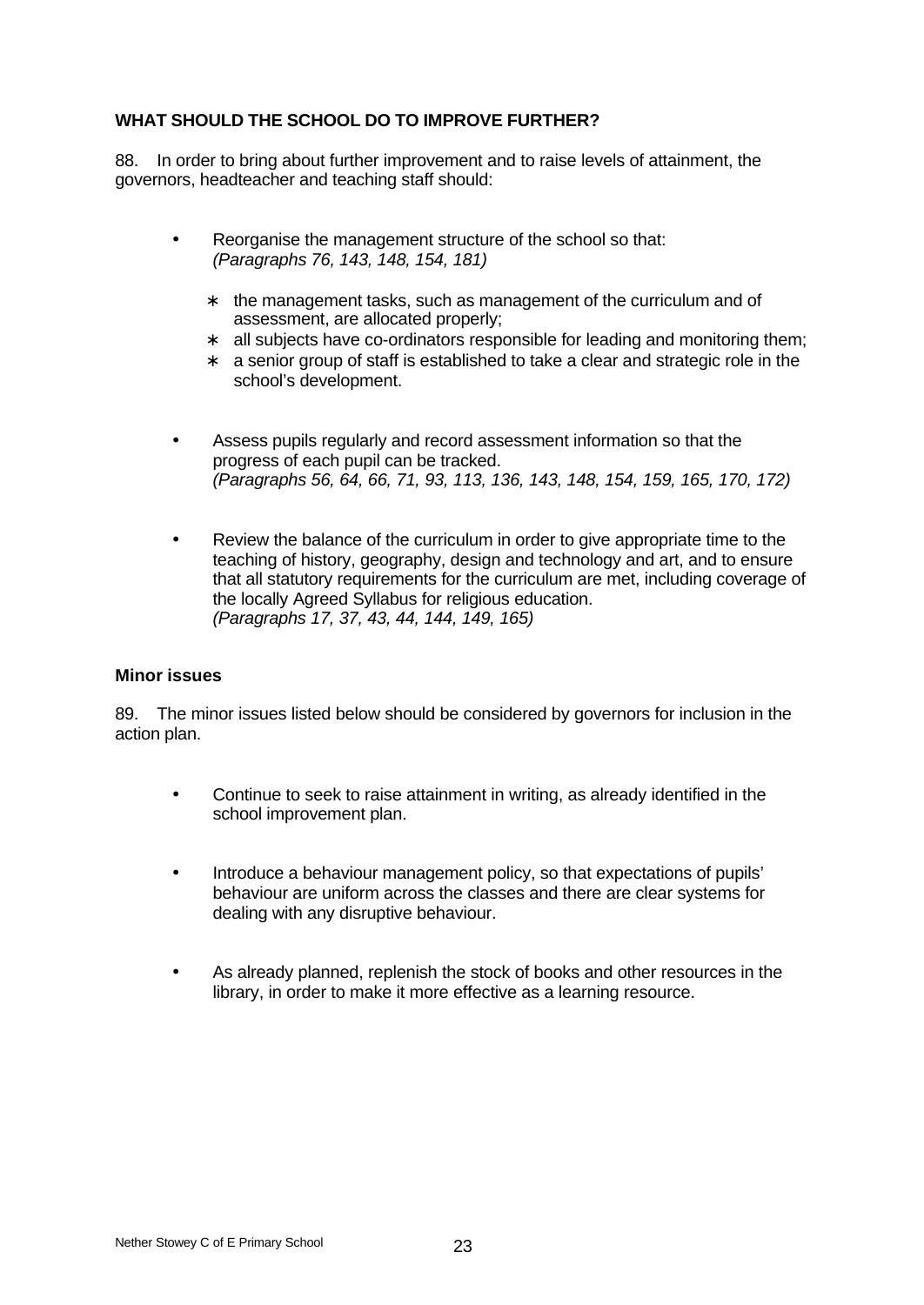# **PART C: SCHOOL DATA AND INDICATORS**

## *Summary of the sources of evidence for the inspection*

# Number of lessons observed

Number of discussions with staff, governors, other adults and pupils

| Ξ | ש       |
|---|---------|
|   | v<br>щ. |

# *Summary of teaching observed during the inspection*

|               | <b>Excellent</b> | Verv<br>qood | Good | Satis-<br>factory | <b>Unsatis-</b><br>factory | Poor | Verv<br>Poor |
|---------------|------------------|--------------|------|-------------------|----------------------------|------|--------------|
| <b>Number</b> |                  |              | 15   |                   |                            |      |              |
| Percentage    |                  | າາ<br>دے     | 38   | 34                |                            |      |              |

*The table gives the number and percentage of lessons observed in each of the seven categories used to make judgements about teaching.*

## *Information about the school's pupils*

| Pupils on the school's roll                                           | $YR - Y6$ |
|-----------------------------------------------------------------------|-----------|
| Number of pupils on the school's roll (FTE for part-time pupils)      | 157       |
| Number of full-time pupils known to be eligible for free school meals | 14        |

*FTE means full-time equivalent.*

| <b>Special educational needs</b>                                    | $YR - Y2$ |
|---------------------------------------------------------------------|-----------|
| Number of pupils with statements of special educational needs       |           |
| Number of pupils on the school's special educational needs register | 14        |

# **English as an additional language No of**

School data 1 3.5 National comparative data 15.6

|                                                           | .<br>pupils |
|-----------------------------------------------------------|-------------|
| I Number of pupils with English as an additional language |             |

| Pupil mobility in the last school year                                       | No of<br>pupils |
|------------------------------------------------------------------------------|-----------------|
| Pupils who joined the school other than at the usual time of first admission |                 |
| Pupils who left the school other than at the usual time of leaving           |                 |

## *Attendance*

### **Authorised absence Unauthorised absence**

| ℀   |                           |  |
|-----|---------------------------|--|
| 3.5 | School data               |  |
|     | National comparative data |  |
|     |                           |  |

*Both tables give the percentage of half days (sessions) missed through absence for the latest complete reporting year.*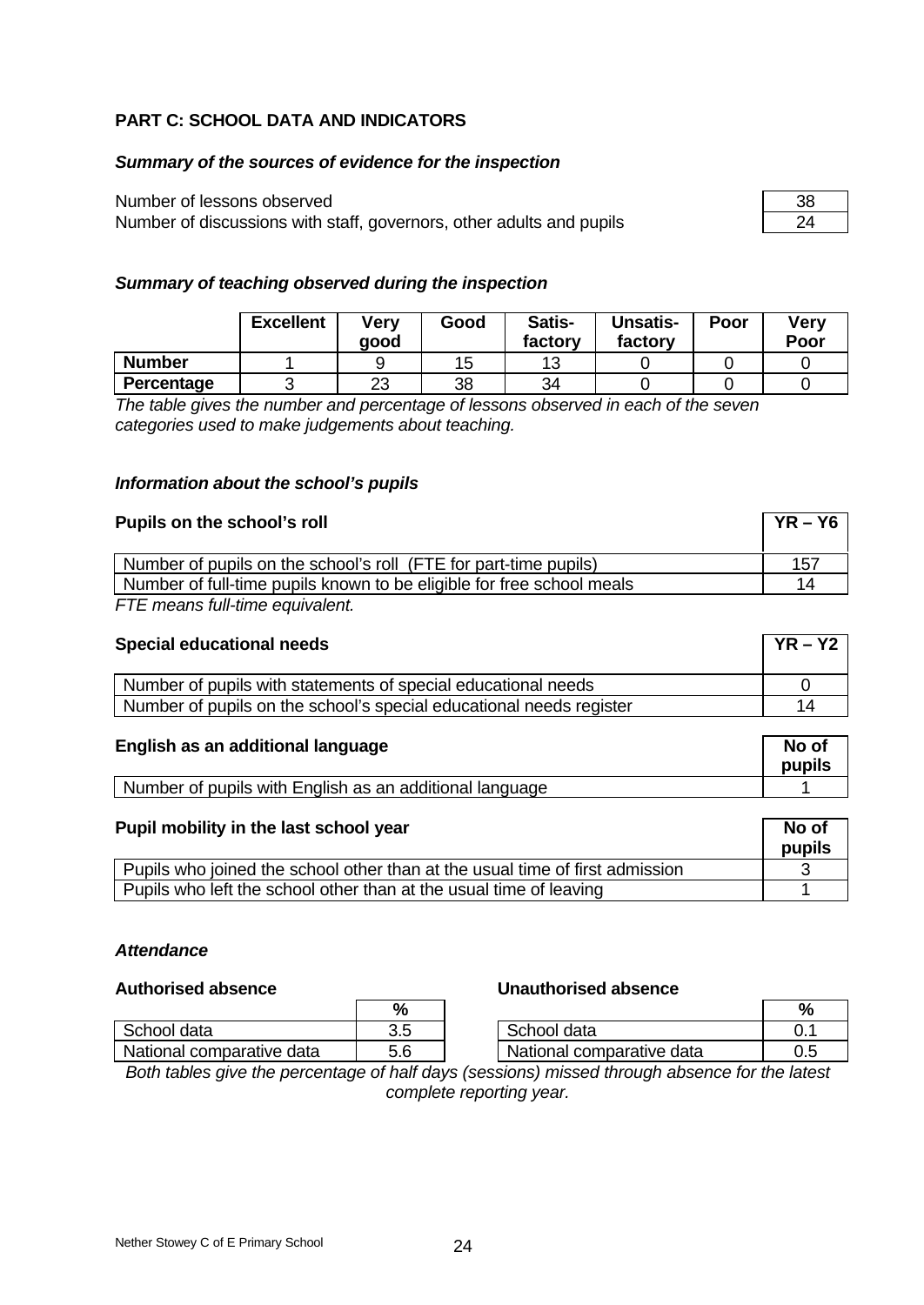# *Attainment at the end of Key Stage 1 (Year 2)*

| Number of registered pupils in final year of Key Stage 1 for | Year        | <b>Boys</b> | Girls | <b>Total</b> |         |                    |  |
|--------------------------------------------------------------|-------------|-------------|-------|--------------|---------|--------------------|--|
| the latest reporting year:                                   | 2001        | 17          |       | 26           |         |                    |  |
|                                                              |             |             |       |              |         |                    |  |
| <b>National Curriculum Test/Task Results</b>                 |             | Reading     |       | Writing      |         | <b>Mathematics</b> |  |
| Numbers of pupils at                                         | <b>Boys</b> | 15          |       | 15           |         | 16                 |  |
| NC Level 2 and above                                         | Girls       |             |       |              |         |                    |  |
|                                                              | Total       | 22          |       | 23           |         | 25                 |  |
| Percentage of pupils at                                      | School      | 85 (67)     |       | 88 (72)      | 96 (78) |                    |  |
| NC Level 2 or above                                          | National    | 84 (83)     |       | 86 (84)      | 91      | (90)               |  |

| <b>Teachers' Assessments</b> |             | <b>English</b> | <b>Mathematics</b> | <b>Science</b> |
|------------------------------|-------------|----------------|--------------------|----------------|
| Numbers of pupils at         | <b>Boys</b> | 15             | 16                 | 16             |
| NC Level 2 and above         | Girls       |                |                    |                |
|                              | Total       | 22             | 25                 | 25             |
| Percentage of pupils at      | School      | (72)<br>85     | 96 (78)            | 78)<br>96      |
| NC Level 2 or above          | National    | (84)<br>85     | (88)<br>89         | (88)<br>89     |

*Percentages in brackets refer to the year before the latest reporting year.*

# *Attainment at the end of Key Stage 2 (Year 6)*

| Number of registered pupils in final year of Key Stage 1 for | Year | Boys Girls | l Total |
|--------------------------------------------------------------|------|------------|---------|
| the latest reporting year:                                   | 2001 |            |         |

| <b>National Curriculum Test/Task Results</b> |                 | <b>English</b> | <b>Mathematics</b> | <b>Science</b> |
|----------------------------------------------|-----------------|----------------|--------------------|----------------|
| Numbers of pupils at                         | <b>Boys</b>     |                |                    |                |
| NC Level 4 and above                         | Girls           |                | 14                 |                |
|                                              | Total           | 22             | 19                 | つつ             |
| Percentage of pupils at                      | School          | 92 (87)        | 79 (90)            | 92 (94)        |
| NC Level 4 or above                          | <b>National</b> | 75 (75)        | 71 (72)            | 87 (85)        |

| <b>Teachers' Assessments</b> |             | <b>English</b> | <b>Mathematics</b> | <b>Science</b> |
|------------------------------|-------------|----------------|--------------------|----------------|
| Numbers of pupils at         | <b>Boys</b> |                |                    |                |
| NC Level 4 and above         | Girls       |                |                    |                |
|                              | Total       | 22             | 19                 | 22             |
| Percentage of pupils at      | School      | (94)<br>92     | (94)<br>79.        | (94<br>92      |
| NC Level 4 or above          | National    |                | (72)<br>ד⊿ −       | 79)            |

*Percentages in brackets refer to the year before the latest reporting year.*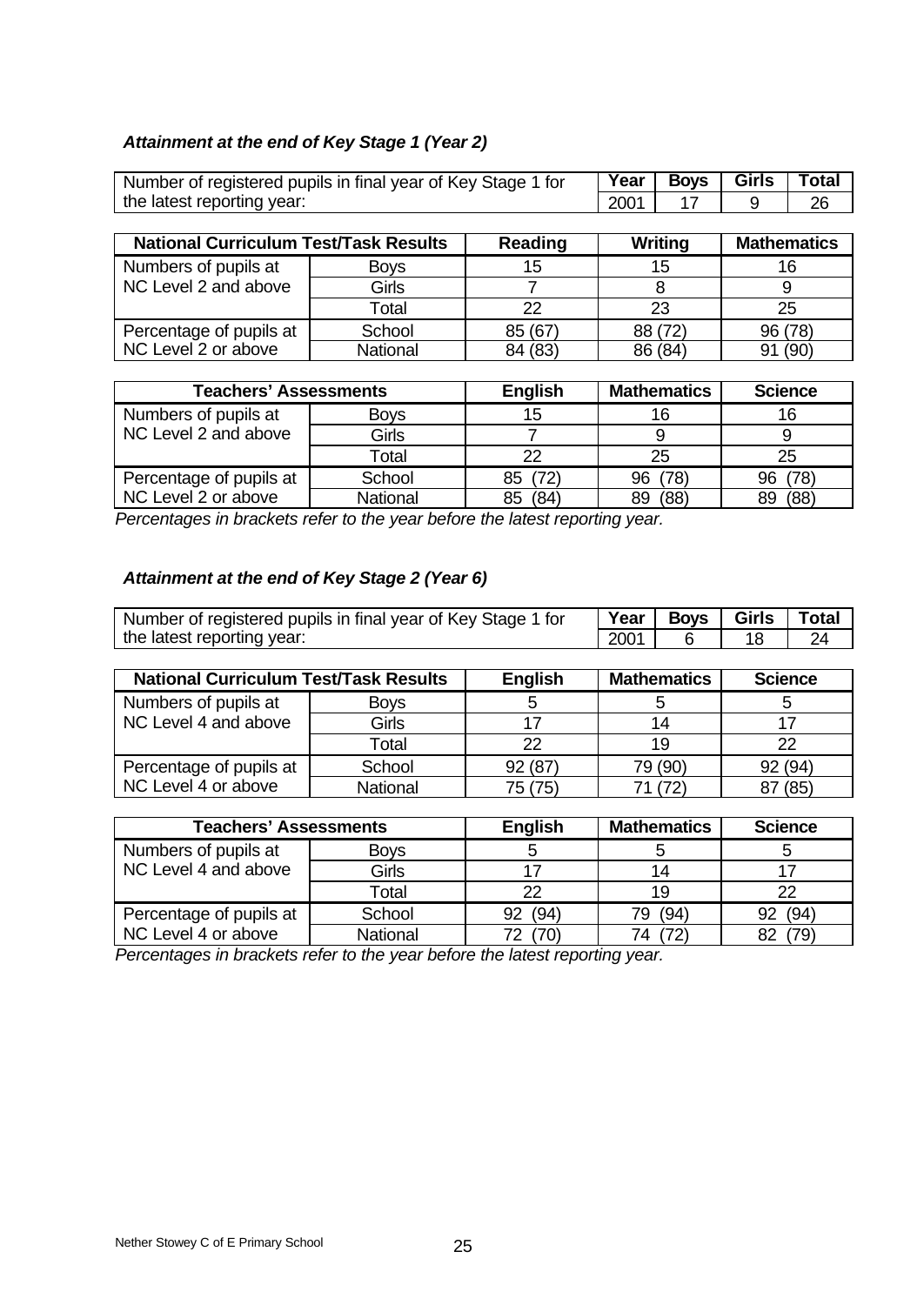|                                    | No of<br>pupils |                                 | <b>Fixed</b><br>period | <b>Perma</b>   |
|------------------------------------|-----------------|---------------------------------|------------------------|----------------|
| Black - Caribbean heritage         |                 | Black - Caribbean<br>heritage   |                        | $\overline{0}$ |
| Black - African heritage           |                 | Black - African<br>heritage     | $\Omega$               | 0              |
| Black - other                      |                 | $Black - other$                 | $\Omega$               | 0              |
| Indian                             |                 | Indian                          |                        | $\mathbf 0$    |
| Pakistani                          |                 | Pakistani                       | ი                      | 0              |
| Bangladeshi                        |                 | Bangladeshi                     | 0                      | 0              |
| Chinese                            |                 | Chinese                         | ∩                      | $\mathbf 0$    |
| White                              | 152             | White                           |                        | 0              |
| Any other minority ethnic<br>group | 2               | Other minority<br>ethnic groups | $\Omega$               | 0              |

*This table refers to pupils of compulsory school age only.*

### **Qualified teachers and classes: YR – Y6**

| Total number of qualified<br>teachers (FTE)                    | 7.5 | Financial year                                | 2000/ |
|----------------------------------------------------------------|-----|-----------------------------------------------|-------|
| Number of pupils per<br>qualified teacher                      | 21  |                                               |       |
| Average class size                                             | 26  |                                               | £     |
| <b>Education support staff:</b><br>$YR - Y6$                   |     | Total income                                  | 364,8 |
| Total number of education<br>support staff                     | 6   | Total expenditure                             | 363,6 |
| Total aggregate hours<br>worked per week                       | 129 | Expenditure per pupil                         | 2,3   |
| <b>Qualified teachers and support staff:</b><br><b>Nursery</b> |     | Balance brought forward<br>from previous year | 22,7  |
| Total number of qualified<br>teachers (FTE)                    | N/a | Balance carried forward to<br>next year       | 24,0  |
| Number of pupils per<br>qualified teacher                      |     |                                               |       |
| Total number of education<br>support staff                     |     |                                               |       |
| Total aggregate hours<br>worked per week                       |     |                                               |       |
| Number of pupils per FTE<br>adult                              |     |                                               |       |

*FTE means full-time equivalent.*

# *Ethnic background of pupils Exclusions in the last school year*

| o of<br>pils   |                                 | <b>Fixed</b><br>period | <b>Permanent</b> |
|----------------|---------------------------------|------------------------|------------------|
| $\overline{2}$ | Black - Caribbean<br>heritage   |                        |                  |
| 0              | Black - African<br>heritage     | O                      |                  |
| 1              | Black - other                   | Ω                      |                  |
|                | Indian                          | Ω                      |                  |
|                | Pakistani                       |                        |                  |
| $\frac{0}{0}$  | Bangladeshi                     |                        |                  |
|                | Chinese                         | Ω                      |                  |
| $\frac{0}{52}$ | White                           | ი                      |                  |
|                | Other minority<br>ethnic groups |                        |                  |

*This table gives the number of exclusions of pupils of compulsory school age, which may be different from the number of pupils excluded.*

# *Teachers and classes Financial information*

| 7.5 | <b>Financial year</b> | 2000/2001 |
|-----|-----------------------|-----------|
|     |                       |           |

| 26   |                                               |            |
|------|-----------------------------------------------|------------|
|      | Total income                                  | 364,889.00 |
| 6    | Total expenditure                             | 363,632.00 |
| 129  | Expenditure per pupil                         | 2,377.00   |
| aff: | Balance brought forward<br>from previous year | 22,751.00  |
| N/a  | Balance carried forward to<br>next year       | 24,009.00  |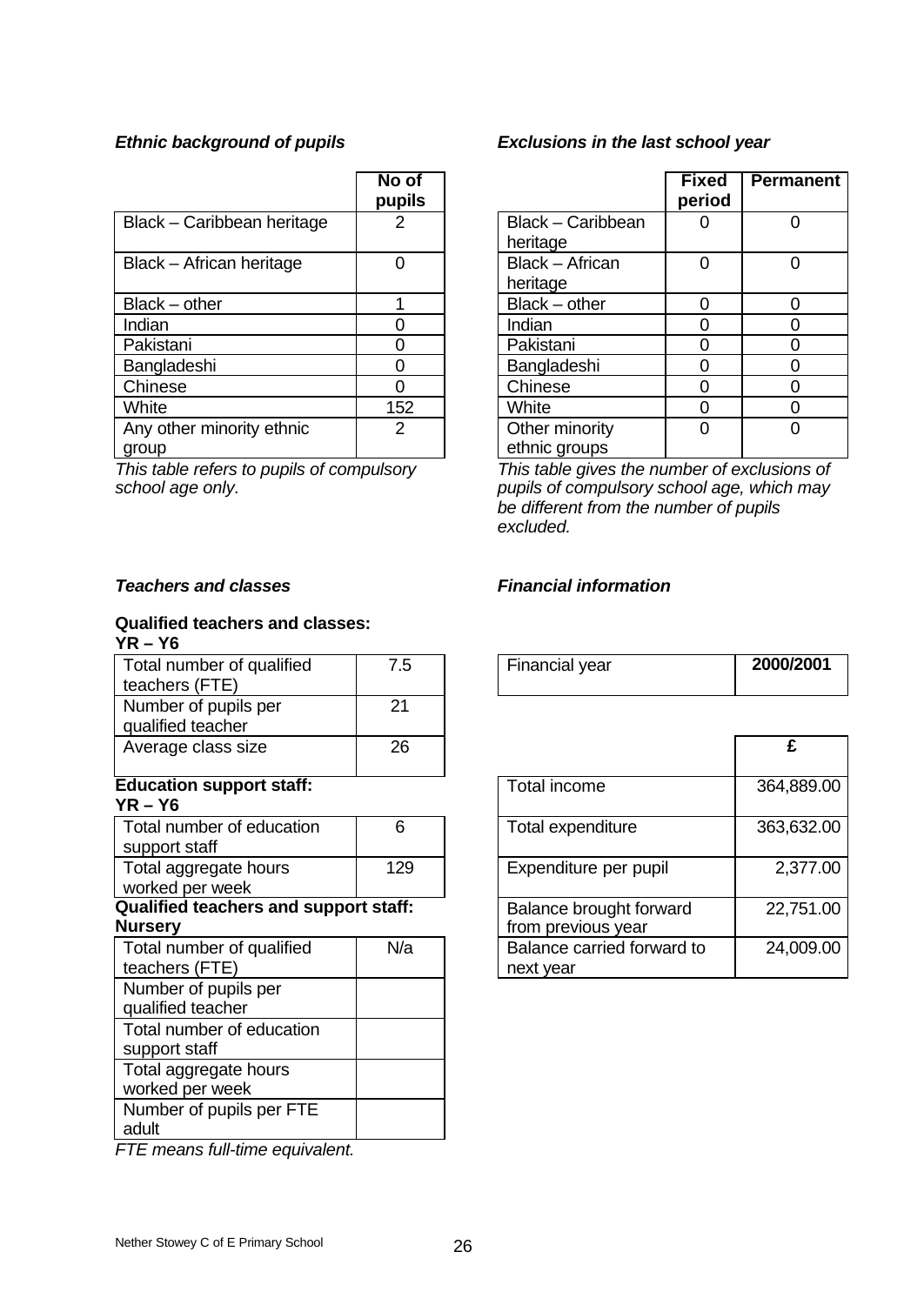# *Recruitment of teachers*

| Number of teachers who left the school during the last two years     |  |
|----------------------------------------------------------------------|--|
| Number of teachers appointed to the school during the last two years |  |

| Total number of vacant teaching posts (FTE)                                                                       |  |
|-------------------------------------------------------------------------------------------------------------------|--|
| Number of vacancies filled by teachers on temporary contract of a term or more<br>(FTE)                           |  |
| Number of unfilled vacancies or vacancies filled by teachers on temporary contract<br>of less than one term (FTE) |  |

*FTE means full-time equivalent.*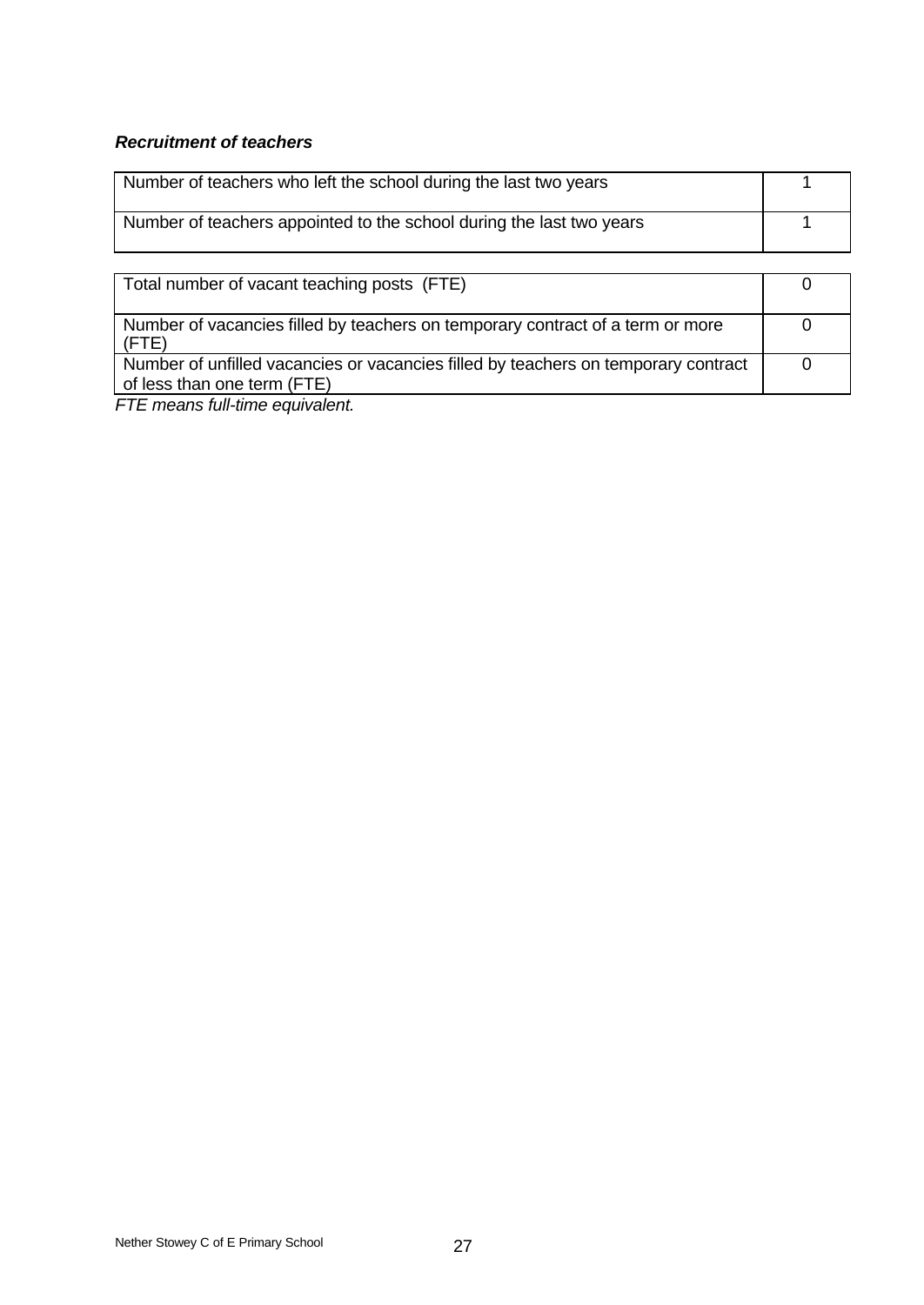## **Questionnaire return rate**

Number of questionnaires sent out Number of questionnaires returned

# **Percentage of responses in each category**

|  | My child likes school. |
|--|------------------------|
|  |                        |

range of activities outside lessons.

|                                                                                          | <b>Strongly</b><br>agree | <b>Tend to</b><br>agree | <b>Tend to</b><br>disagree | <b>Strongly</b><br>disagree | Don't<br>know  |
|------------------------------------------------------------------------------------------|--------------------------|-------------------------|----------------------------|-----------------------------|----------------|
| My child likes school.                                                                   | 51                       | 43                      | 5                          | 2                           | $\Omega$       |
| My child is making good progress in<br>school.                                           | 44                       | 41                      | $\overline{15}$            | $\Omega$                    | $\overline{0}$ |
| Behaviour in the school is good.                                                         | 21                       | 61                      | 15                         | 3                           | $\Omega$       |
| My child gets the right amount of work<br>to do at home.                                 | 20                       | 46                      | 23                         | 10                          | $\overline{2}$ |
| The teaching is good.                                                                    | 40                       | 52                      | $\overline{7}$             | $\overline{2}$              | $\Omega$       |
| I am kept well informed about how my<br>child is getting on.                             | 27                       | 38                      | $\overline{27}$            | $\overline{8}$              | $\Omega$       |
| I would feel comfortable about<br>approaching the school with questions<br>or a problem. | 56                       | 25                      | 10                         | 5                           | 5              |
| The school expects my child to work<br>hard and achieve his or her best.                 | 34                       | 49                      | 16                         | $\overline{0}$              | $\Omega$       |
| The school works closely with parents.                                                   | 25                       | 39                      | 23                         | 13                          | $\Omega$       |
| The school is well led and managed.                                                      | 20                       | 38                      | 23                         | 15                          | $\Omega$       |
| The school is helping my child become<br>mature and responsible.                         | 41                       | 51                      | 8                          | $\overline{0}$              | $\Omega$       |
| The school provides an interesting<br>range of activities outside lessons.               | 37                       | 53                      | 5                          | 5                           | $\Omega$       |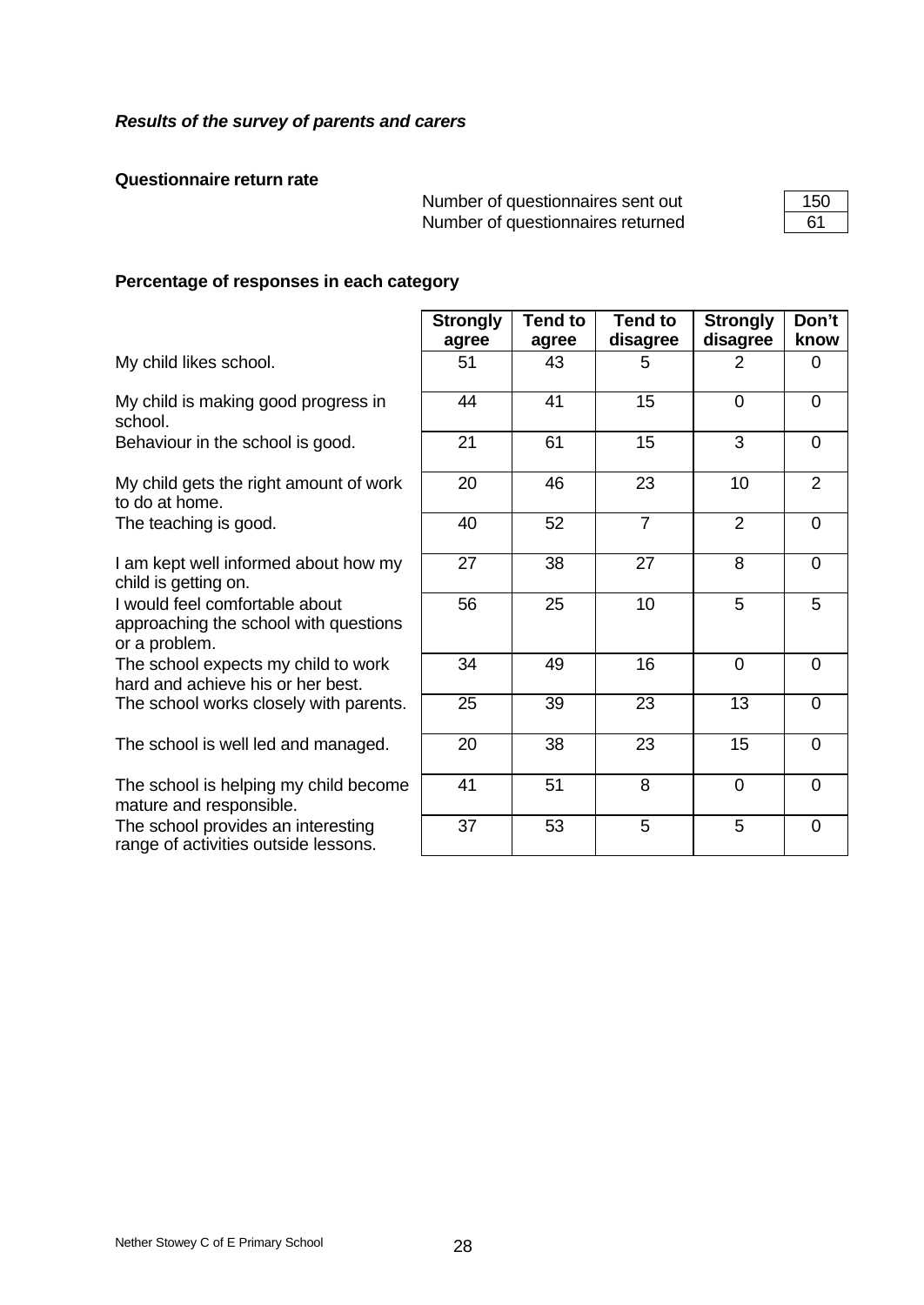# **PART D: THE STANDARDS AND QUALITY OF TEACHING IN AREAS OF THE CURRICULUM, SUBJECTS AND COURSES**

# **FOUNDATION STAGE**

90. The Foundation Stage comprises the children in the Reception class. Children enter the school in the September after their fourth birthday. At first, they attend part-time, but soon stay all day as they become confident in their new environment. By January, all the children attend on a full-time basis.

91. Children enter the school with levels of attainment in line with those expected of children of this age in the six areas of learning: personal, social and emotional development, communication, language and literacy, mathematics, knowledge and understanding of the world, physical and creative development. They make good progress through the 'stepping stones' of the Foundation Stage curriculum during the time they spend in the Reception class, and they are on course to meet the Early Learning Goals in all areas of the curriculum by the time they enter Year 1.

92. The quality of teaching has improved since the last inspection. It is now good in all areas of the curriculum. In a third of the lessons observed it was very good. The teacher plans a good range of activities that help the children to learn the skills they need. She teaches well the basic skills required for literacy and numeracy. All adults who work with the children have high expectations of behaviour and learning. They use a good range of teaching methods. For example, they work with large and small groups and individuals on planned tasks; they interact well with children who are working on tasks chosen by themselves; and they move children on in their learning through skilful questioning. The children are managed very well. They are taught the rules and systems in the classes and are regularly reminded of how they should behave and relate to one another.

93. Children are formally tested in the first half term they are in the Reception class, and the results are used to plan activities for them. The quality of ongoing assessment is good for personal, social and emotional development, communication, language and literacy and mathematics. There is no formal assessment of children's progress through the 'stepping stones' for knowledge and understanding of the world and for creative and physical development.

94. Resources for all areas of the curriculum, except the outdoor environment, are good. There is a very small secure paved and grassed area just outside the classroom. This is a pleasant area, but it is too small for any large equipment for physical development, such as a climbing frame or for wheeled toys. This is unsatisfactory. To compensate for this the Reception classes have physical education lessons in the hall. The planned activities in these lessons are satisfactory, but are more formal and restricted than outdoor play.

95. Children have very good attitudes to learning. They achieve well, acquiring skills, knowledge and understanding in all areas of the curriculum. The children are very interested in all the activities, learn to concentrate for increasing lengths of time, and become independent. During lessons, many children work unsupervised at specified tasks while the adults work with other groups.

96. The Foundation Stage is very well led and managed.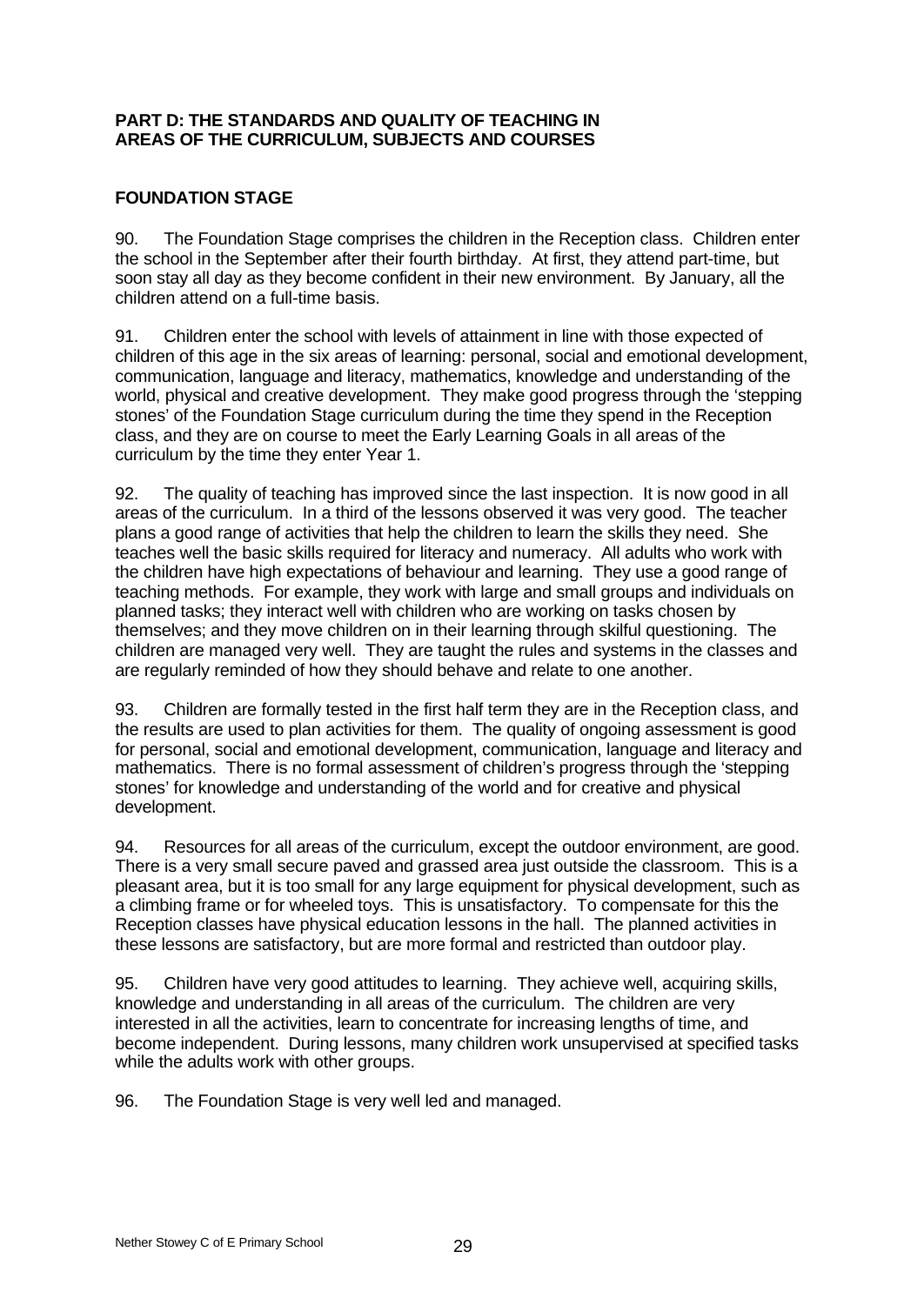# **Personal, social and emotional development**

97. Children settle quickly and confidently into the class, because of the close relationship the teacher has built up with the local pre-school group to which most children go, and the very good induction programme. Children make good progress and soon gain the confidence to relate well to adults and to co-operate with one another. The children learn to take turns and share through playing together in the sand and with 'small world' toys. They listen carefully to adults and comply with instructions. Assemblies and class discussion time are planned opportunities for children to think about themselves and others, and to share ideas about what is special to them. They can dress and undress themselves, with help and reminders. They go to the toilet independently and remember to wash their hands afterwards.

# **Communication, language and literacy skills**

98. Provision for this aspect of learning is good. Children develop their skills in listening and speaking through a good range of role-play activities. They recount their personal experiences when discussing what they do at home, and use appropriate language when interacting with adults and other children. Most of them enjoy looking at print, pictures and books. All the children are aware that print goes from left to right and recognise familiar words, such as their name. The majority of the children know all the phonemes and can read some words which are commonly used. Many can read simple texts and are keen to learn more. Children make good progress in writing. They write captions for pictures about their own experiences, for example: 'I went swim (ming) I went on the fast slid (slide)'.

# **Mathematical development**

99. Children are taught to count objects one by one, to aid accuracy. They learn quickly, especially when specific language is used, such as the names of shapes. All count accurately to 20. They are beginning to identify the number before and after a given number, and the majority can quickly give the correct answer to: ' What is 1 more than 8?' or '1 less than 3?' The more able children can work out which number the teacher is thinking of when there are two variables, for example: 'I'm thinking of a number bigger than 5 and smaller than 10'. All the answers given were within the correct range and the children got very excited as the choice narrowed until the answer was revealed.

# **Knowledge and understanding of the world**

100. Children enter school with a good knowledge of their families and immediate neighbourhood. Some have good recall of where they have been on holiday and of relatives who do not live nearby. They show an interest in their environment and in the visitors in the classroom. Children begin to develop their sense of place through playing with 'small world' toys, such as the train sets, cars and dolls' houses. They explore the properties of water and sand, carefully filling and emptying containers and washing clothes. They learn about the world around them. Whilst watching the caterpillars hatch into butterflies, they stood silently, spellbound, while the butterflies flapped their wings to dry them.

101. The children enjoy using the computer and use the mouse with skill.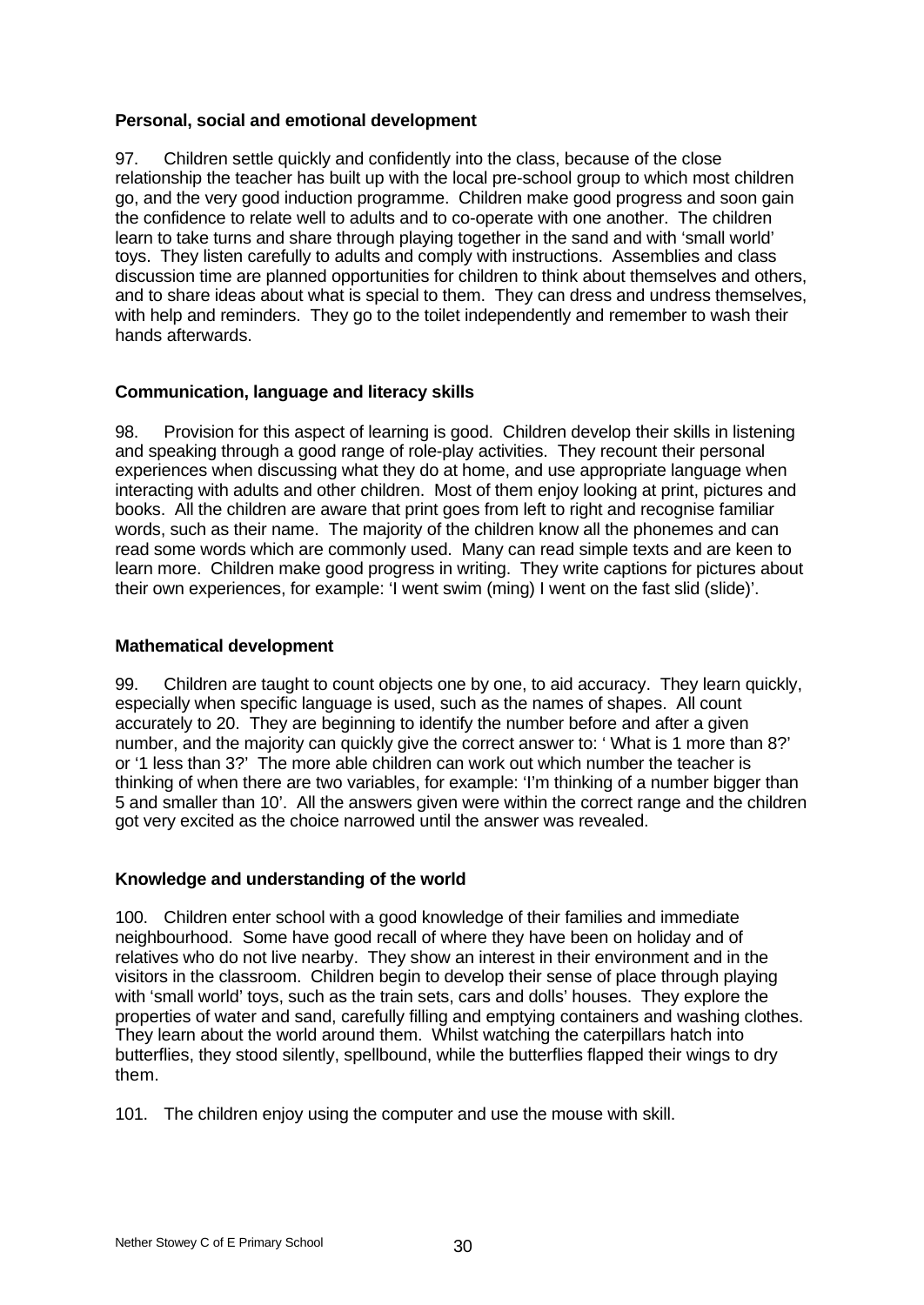# **Physical development**

102. The children enjoy taking part in a range of physical activities, including indoor and outdoor role-play. They use the small outside area for playing with small apparatus such as bats and balls. The size of the area, and the fact that it has a considerable slope, restricts its usefulness. The children have two physical education lessons in the hall each week. In the lessons seen, children were given free choice about which equipment to use first and how to move on it, but they do not have as much as freedom to experiment and be inventive as they would in a good outdoor play session. Almost all the children have good manipulative skills, handling small objects with skill and care. They use scissors, pencils and brushes well.

# **Creative development**

103. The children enjoy drawing and painting, and demonstrate care in such activities. They like to experiment with colour and texture, and use glue, straw, wool, glitter and other collage materials with confidence. There are opportunities for the to join in good quality role-play to extend their skills of expression. The children enjoy singing and playing instruments. Some show good rhythmic ability when moving in time to the music. They are given many opportunities to develop these skills and have a good repertoire of simple songs and rhymes when they leave the Reception class.

# **ENGLISH**

# **Strengths:**

- The development of reading skills.
- Teaching and learning.
- Use of Information and communication technology.

# **Areas for development:**

- Standards in writing in Year 2
- Library resources
- Assessment

104. In the national tests in 2001, pupils in Year 2 reached standards in reading and writing that were below the national average and the average for similar schools.

105. Results achieved by pupils in Year 6 were in line with the national average overall, and with the average for similar schools, although relatively few pupils reached the higher levels. In the 2002 tests, standards in Year 6 show an improvement, especially in the number of pupils achieving the higher levels. Standards have risen in reading in Year 2, to last year's national average, but they are below average in writing.

106. The finding of the inspection is that attainment is below average at the end of Year 2, because of weaknesses in writing. There are more pupils with special educational needs (SEN) in Year 2 than in other classes in the school. Attainment in English is average in Year 6. Pupils achieve appropriately in both Year 2 and Year 6 in relation to their standards on entry to the school. The overall trend in performance is an improving one.

107. Standards in speaking and listening are above average in both Year 2 and Year 6. Pupils are confident in the classroom or in a social situation, and higher attaining pupils are often very articulate. Pupils express their ideas clearly and they all listen to others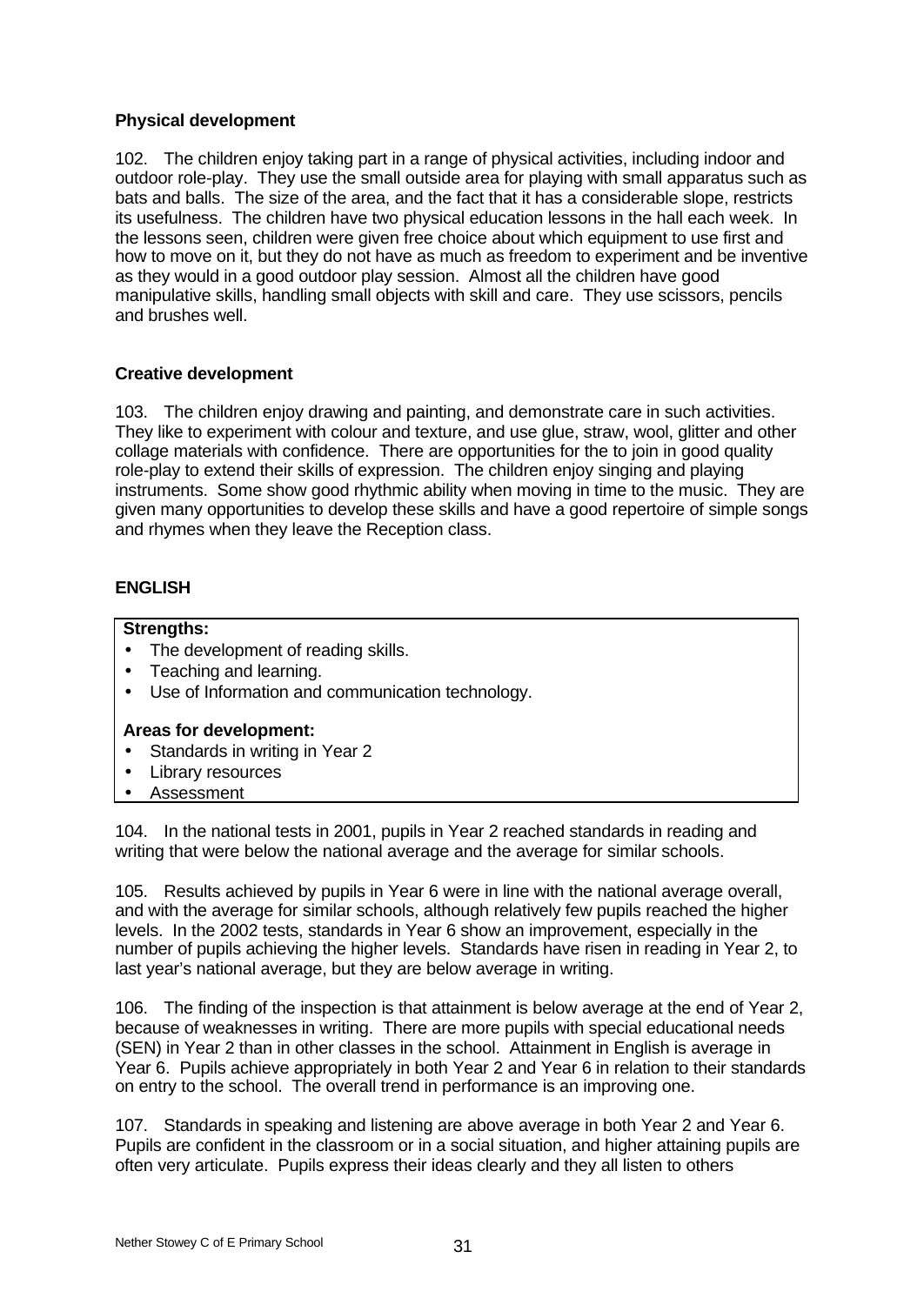considerately. They participate well in the many discussion activities. In Year 2, pupils particularly enjoy oral work related to comic poetry. Younger pupils always have a story session at the end of the day, and this is very well used to encourage listening skills and a love of fiction. The literacy hour fosters the development of skills in speaking and listening, and other subject areas, including music, also make a valuable contribution. No drama or role-play was observed during the inspection other than in assembly, where it made a major contribution and was enjoyed by everyone present.

108. Standards of reading are average in Year 2. The majority of younger pupils are able to use a variety of strategies to support their reading, including phonics and picture clues. The classrooms have a good range of fiction and pupils read during registration. This frequent opportunity to read helps them to progress well. Pupils are confident in using dictionaries to look up unfamiliar words. Pupils who find reading difficult receive additional literacy support, on an individual basis if necessary. These pupils achieve well in reading because of the emphasis on basic skills and on reading comprehension. Reading standards in Year 6 are above average. Pupils read aloud expressively and confidently. Their comprehension skills are good. Average and higher attaining pupils have good skills in skimming and scanning texts for information. In a Year 6 literacy lesson, the pupils were able to summarize a complicated article on the eradication of small pox. Pupils enjoy reading fiction and non-fiction texts. By the end of their time in the school they have experienced a satisfactory variety of literature, including a wide range of poetry.

109. All pupils are developing the use of computers to further their skills in reading and research.

110. Standards in writing are below average, overall, at the end of Year 2. The proportion attaining Level 2, the expected level, is close to the national average, but the proportion of pupils who reach Level 3, indicating above average attainment, is smaller than that for the country as a whole. Written work is often presented well, with pupils using joined up writing, rather than printing, because they have regular handwriting sessions. Most pupils can write competently, using simple punctuation correctly, and accurately spelling short, common words. Few, however, move beyond this. They do not acquire the skill of organizing their writing into paragraphs, for example.

111. By the end of Year 6, writing standards are average. The higher attaining pupils can write about their ideas expressively and accurately and produce pieces of extended creative writing. The range of written work is good. All pupils are able to write descriptions, letters or accounts, and all write imaginative and lively prose. Particularly successful work in poetry was seen during the inspection. The average and lower attaining pupils have a less secure grasp of the technical aspects of writing than the higher attainers.

112. Pupils respond well to work in English, and behaviour is usually good. In most classes they are enthusiastic about their work because they are taught well. They are prepared to experiment and to think for themselves. They work well in pairs and groups, because the work in all lessons promotes inclusion, through the discussion and the sharing of ideas, and encourages all pupils to play their part.

113. The quality of teaching and the quality of learning is good. Learning is monitored effectively. Assessment information has been used to set targets and to improve results in national tests through the revision programme in Year 6. However, the recording of information about individual pupils is not consistent across the school.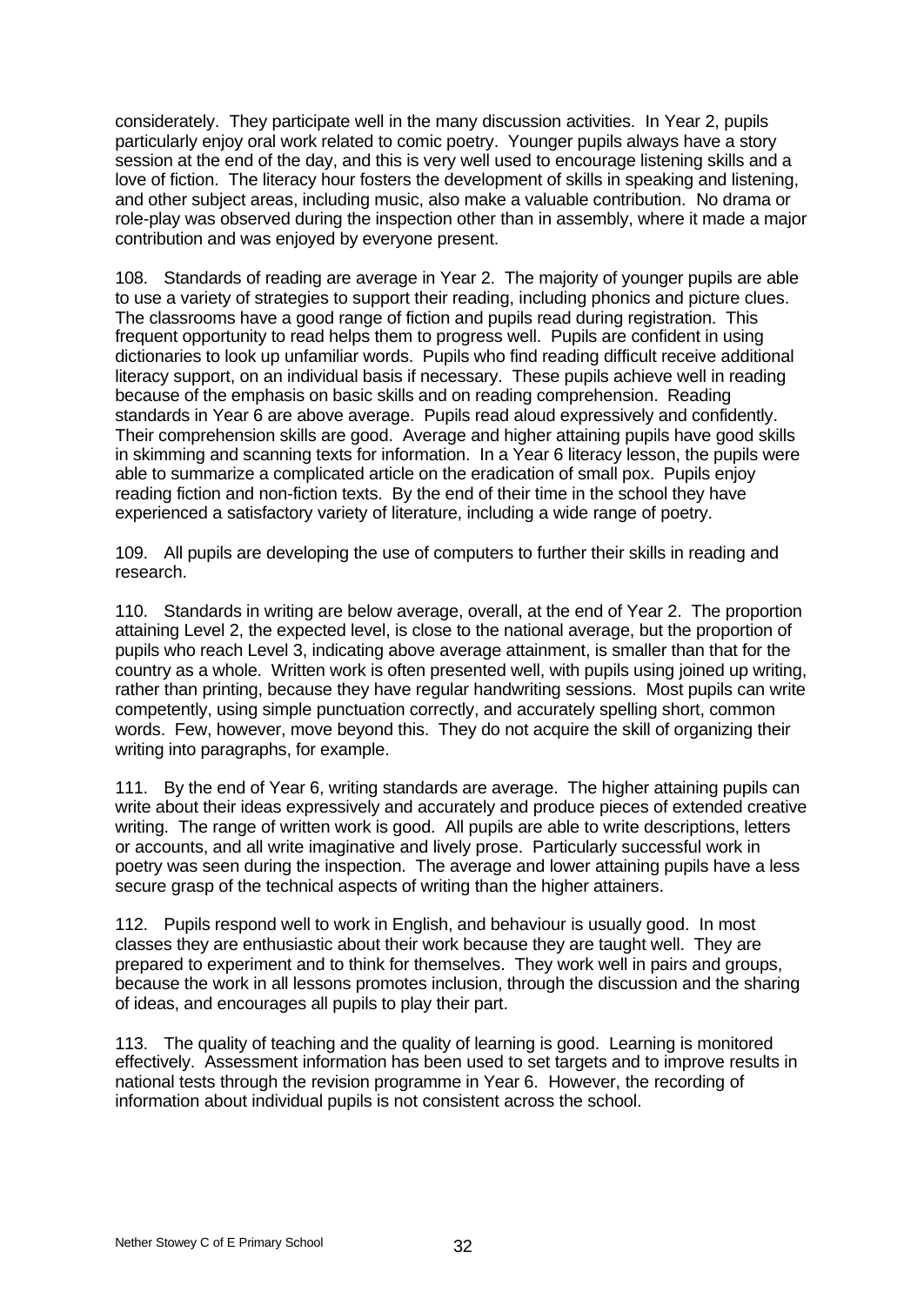114. Teachers have a good understanding of all aspects of the teaching of English and they are confident in teaching all the elements of reading and writing. In the large majority of lessons, pupils make good progress because of the pace and rigour of the work, the high quality of questioning, and the interesting range of activities. In rare instances, pupils are not kept firmly on task.

115. The management of the subject is satisfactory. The literacy strategy has been fully implemented, but a system for the monitoring of all aspects of work in English has not yet been established. Improvement since the last inspection is satisfactory, particularly in improving standards in reading and in the development of resources for literacy.

# **Literacy**

116. The school has good strategies for teaching literacy skills. The national Literacy Strategy is firmly in place and the majority of subjects are being used to develop skills in reading and writing. In history, pupils produce extended pieces of writing. In mathematics, science and information and communication technology (ICT) there is an appropriate emphasis on the development of skills in reading and comprehension.

117. Pupils have handwriting, spelling and guided reading sessions in addition to the formal literacy hour. New resources have been purchased, including a range of Big Books for use during literacy lessons. Parents make a valuable contribution by hearing pupils read at home and in school.

118. Library skills are appropriately developed, in that pupils can talk about how to find a book and to use an index. However, the small and inadequately stocked school library gives pupils only limited opportunities to develop skills in research and does not prepare them well for work at the next stage of their education

# **MATHEMATICS**

## **Strengths:**

- Standards are above average, with all pupils, including those with special needs or with English as an additional language, generally working at or above the level expected for their age.
- Good teaching.
- Lessons are well planned, with a clear focus, with activities appropriate to pupils of all abilities within the class.

## **Areas for development:**

• Improve pupils' ability to select different strategies in calculations and explain their methods.

119. National test results at the end of Year 2 in 2000 were below the national average. They improved in 2001 and were in line with the national average and those of similar schools. The inspection evidence shows that current standards in Year 2 are in line with national expectations.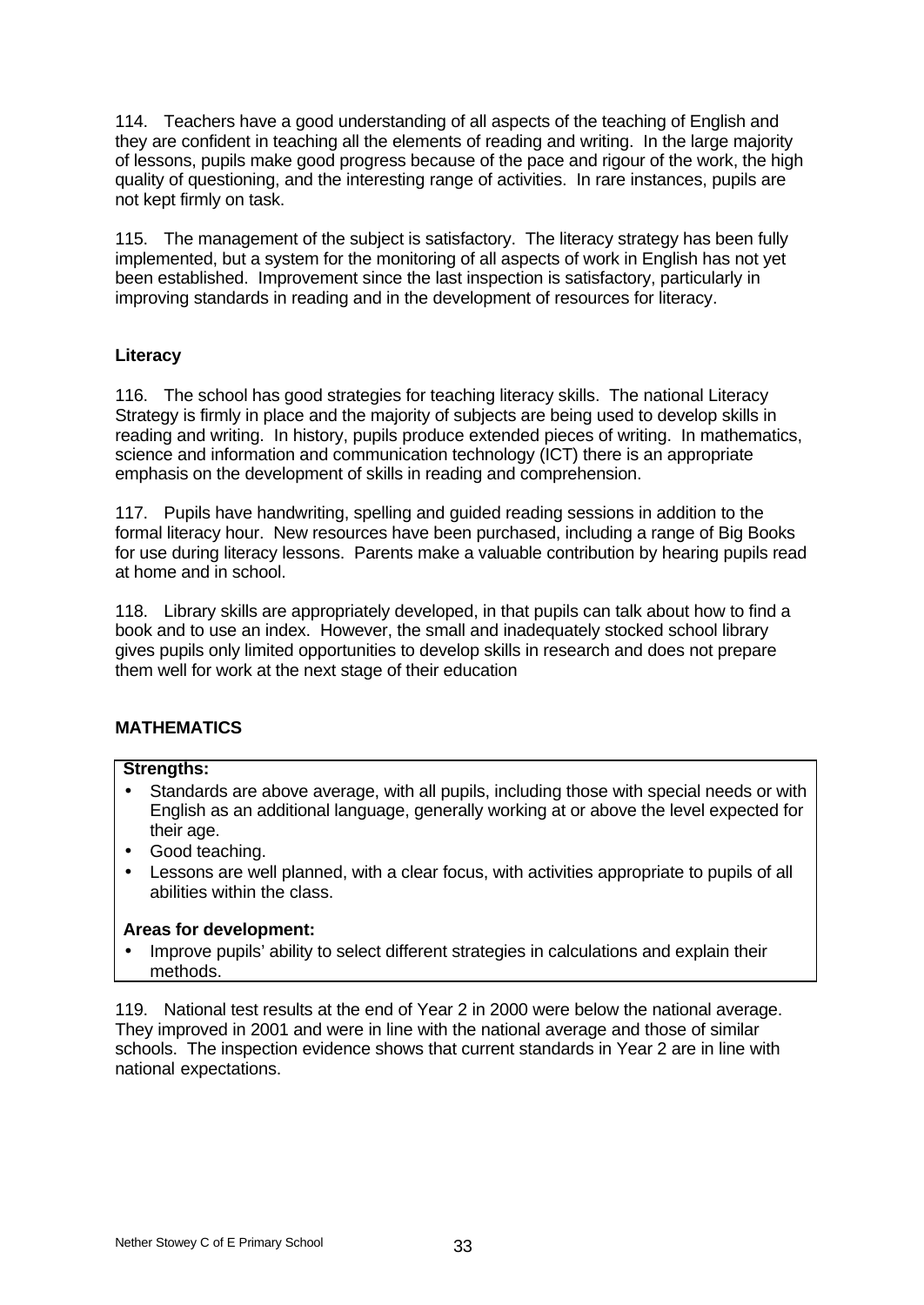120. The test results at the end of Year 6 in 2001 showed that attainment was in line with the average nationally, compared with schools nationally and with similar schools. The provisional results for 2002 show a marked improvement, especially at the higher level, Level 5. There has been satisfactory improvement since the last inspection. The finding of the inspection is that standards are above average at the end of Year 6.

121. Several factors have contributed to this improvement in standards of attainment. These include the introduction of the National Numeracy Strategy, which has resulted in better teaching by more knowledgeable and confident teachers. In addition, systems for the assessment and tracking of pupils' progress have been developed, enabling teachers to focus specific teaching and support where it is most needed.

122. By Year 2, most pupils reach the expected level for their age and are confident with numbers up to 100 and beyond. They are mainly secure in their understanding of tens and units. When calculating, they can double and halve numbers and many can add and subtract two digit numbers mentally. They have begun to work with multiplication beyond the two, ten and five times tables. The more able understand that multiplication is repeated addition. Most can recognise right angles and identify which shapes contain them, such as a square. All pupils recognise different coins and understand their relative values. They make sensible decisions when deciding which coins to use to pay for different items. A small minority of pupils attain lower levels: they are still, for example, working with single digit numbers.

123. By Year 6, attainment is above average. More than a third of pupils are working at Level 5, which is above the expected level for pupils of this age. They do money calculations confidently and accurately. They are familiar with standard measures, including those of capacity, and can compare lengths, and they are also familiar with the properties of complex shapes, such as polygons and octagons.

124. The pupils' ability to solve mathematical problems is developing, but they need to be given more opportunities to practise these skills and to reflect on and discuss which method works best in different situations. Some have a relatively narrow range of strategies for doing calculations, such as multiplication of three-digit numbers including decimal places. Most are secure in their ability to 'guesstimate' the answer to check their calculations, but the lower attaining pupils, who need this skill the most, are least adept at it.

125. The quality of teaching and learning is good overall throughout the school. The staff share experience and skills to improve teaching, and the quality was satisfactory or good in all lessons observed. All teachers have good subject knowledge. They plan effectively to ensure that pupils' learning builds progressively. Pupils' work is assessed regularly and this information is used to provide all pupils with work that is appropriate to their individual needs and abilities. As a result, all achieve well, including high attainers and those with special educational needs (SEN). At the end of lessons, teachers bring pupils together to discuss their work. This helps pupils to make progress, by consolidating what they have learnt.

126. The teachers' appropriate expectations of the pupils are evident in the level of challenge in the tasks they set. The pupils respond well, concentrating on the tasks, taking the work seriously and showing a real desire to succeed. Teachers consistently apply positive strategies to encourage good behaviour, such as praising those who are keen to answer questions or quick to start work. This results in very good relationships and attitudes to learning. Pupils are co-operative and responsible, working well individually or in small groups. In all classes, teachers make good use of practical aids to support pupils' learning. This aids pupils' conceptual development and is particularly helpful to the average and lower attainers.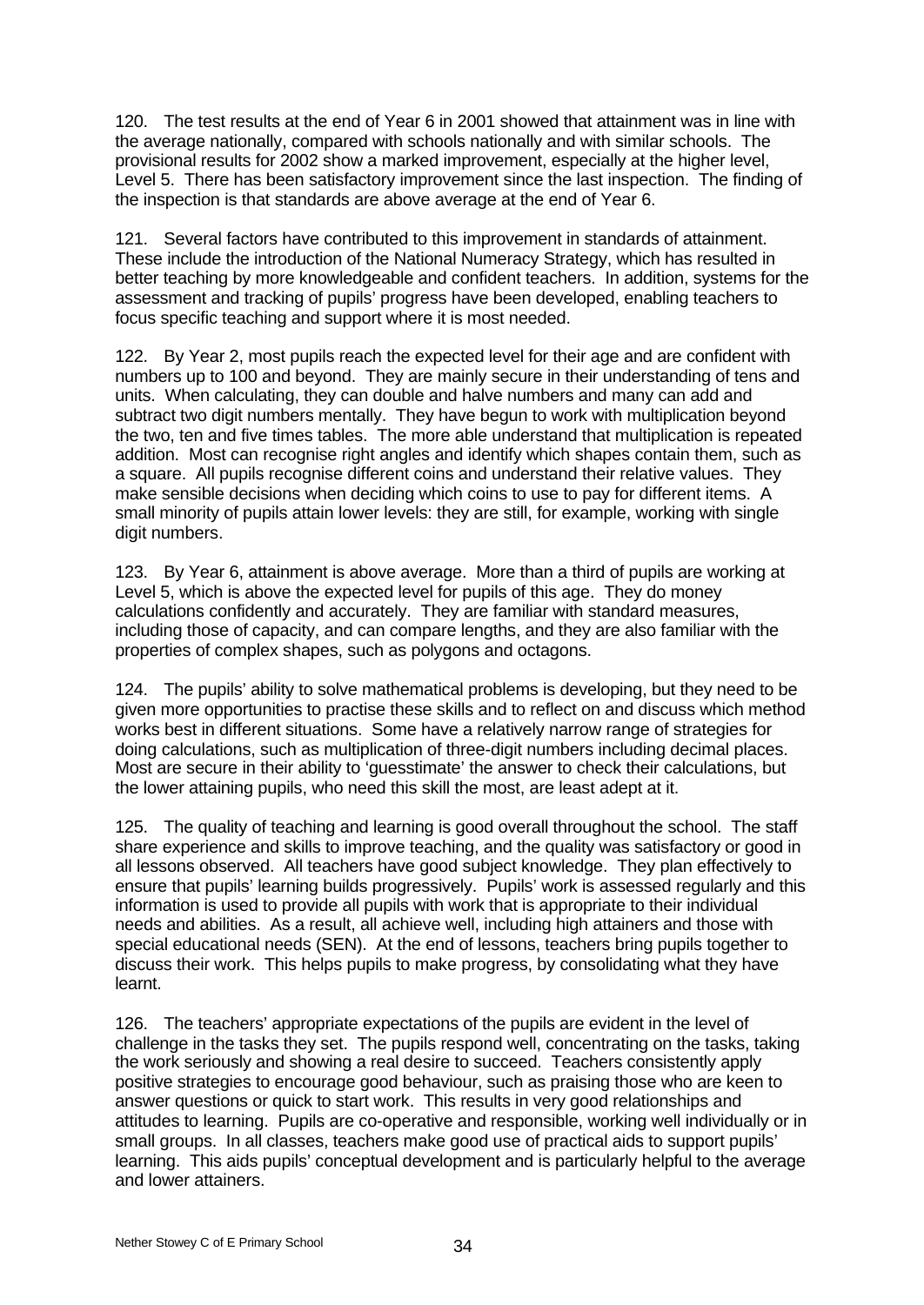127. The subject is led effectively and the National Numeracy Strategy has been introduced into the school well.

128. The co-ordinator was absent from the school at the time of the inspection. The changes in mathematics teaching that have resulted from the numeracy strategy are having a positive effect on pupils' achievement.

# **Numeracy**

129. There is an effective numeracy policy and all teachers are aware of the need to reinforce skills in all the subjects of the curriculum. Even before lessons begin, teachers invite pupils to help with the tasks of working out how many pupils are present and absent, and how many girls and how many boys. There is good use of number skills in science, including recording results of practical work in graphs and tables. Teachers seek out opportunities in art, design and technology and ICT to give pupils practice in mental mathematics, and to reinforce what they have learnt in their numeracy sessions.

# **SCIENCE**

## **Strengths:**

- Attainment above average at the end of Year 6.
- Pupils' attitudes.

# **Areas for development:**

- Allowing pupils to develop investigative and prediction skills sufficiently.
- Assessment.

130. The teacher assessments of Year 2 in 2001 indicated that standards achieved by the seven year olds were above the national average. The 2001 national test results for 11 year olds showed that standards achieved were in line with the national average and with those in similar schools. Attainment at the end of Year 6 has risen since 1998, when it was below the national average. The provisional test results for Year 6 in 2002 show a continued improvement. More than two fifths of the pupils achieved the higher levels in science and the great majority of pupils gained at least the national expected level.

131. Evidence from this inspection shows overall standards in the current Year 2 class to be broadly in line with expected standards. This is the same as at the time of the previous inspection. Attainment in Year 6 is above average and has improved since the last report. All pupils, including those with special educational needs (SEN), achieve satisfactorily.

132. Pupils in Years 1 and 2 know how seeds grow. They learn that seeds need soil and water in order to grow, and understand that seeds from the same plant would grow at different rates. They are able to draw and label their predictions. Year 2 pupils are able to form hypotheses and test these out, as was seen during their work on relative size. They wanted to know if people with big feet had big hands, and were able to work methodically to measure their own hands and feet, using a strip of paper. Groups of pupils collected data and entered it on the computer, while other groups compiled a bar graph using the paper strips. One group suggested that it would be easier to see if the hypotheses were true if they arranged the paper strips in size order. The pupils were interested to discover that their hypothesis was true for some people, but not for others.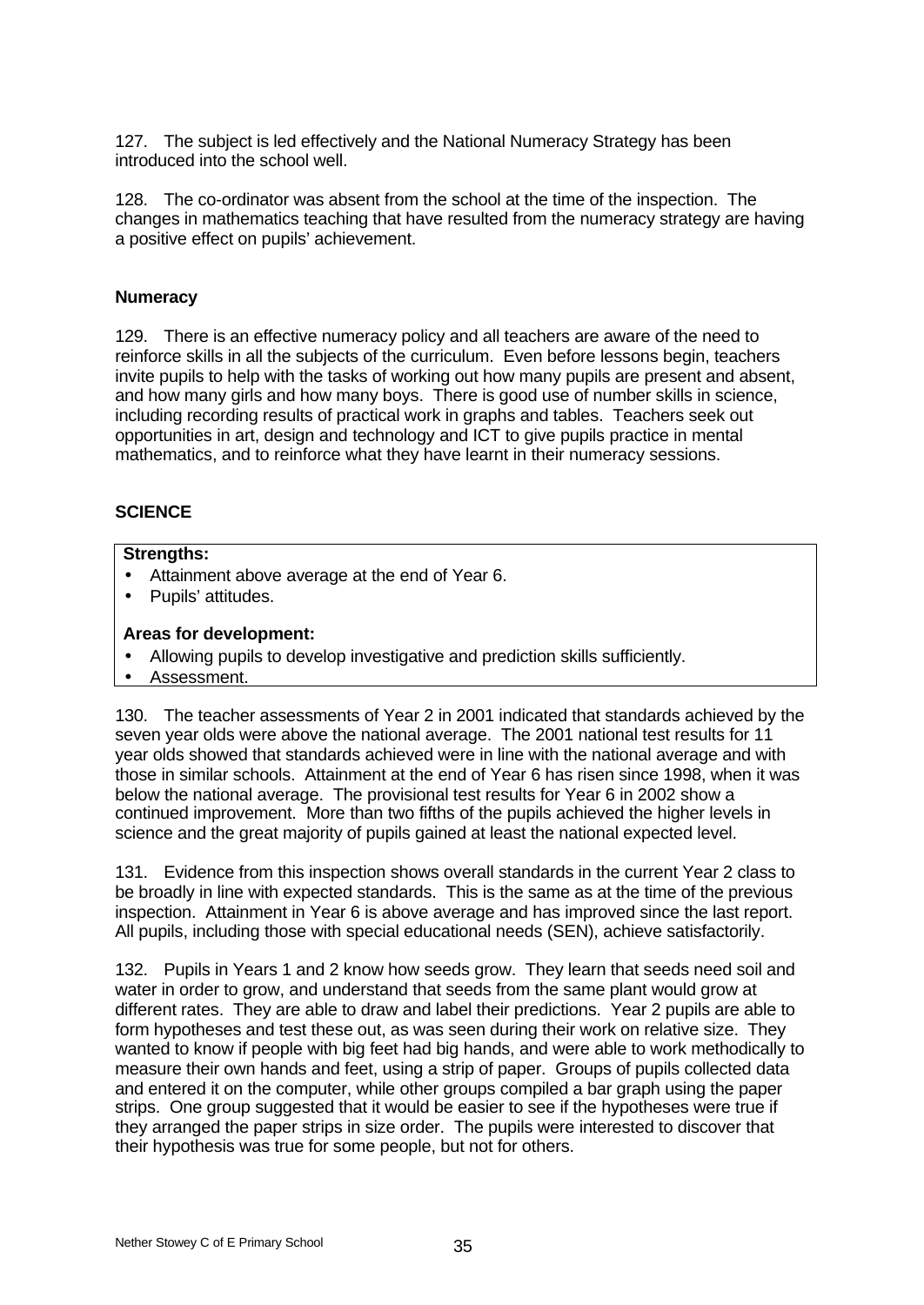133. By the end of Year 6, pupils have a good knowledge of living things. In Years 4 and 5, pupils learn the names of the parts of a flower and why bees are attracted to them. They have a good knowledge of electricity and carry out well their experiments with circuits. All pupils have further developed their skills in being able to predict and test their predictions, for example through experiments which involve using different materials to insulate cups to keep water hot. Year 6 pupils showed above average standards in their work on healthy living during a discussion on the effects of drugs, alcohol and tobacco on their bodies. Their general knowledge of the subject was good and included ideas they had gathered from the television or from home, as well as from school. Pupils were interested in the theme and produced well-informed posters to discourage people from abusing their bodies.

134. An analysis of pupils' work shows that pupils are making satisfactory progress in Years 1 and 2. The teachers are working hard to improve investigative skills, but the pupils do not always explain clearly enough what they did, and why. In the classes containing Years 3, 4, and 5 pupils, progress is satisfactory and coverage follows the school's plan. There is better coverage of materials and their properties and physical processes than of life processes. Much of the work in Year 6 is oral. There is evidence from talking to pupils that they have discussed widely and developed good understanding, but little of this has been written down. Although the pupils have good knowledge and understanding of science and scientific principles, there are long periods of time when no work is recorded.

135. Teaching was satisfactory in two out of the three lessons seen and good in the third. This is broadly in line with that seen at the time of the previous inspection. Teachers explain the tasks carefully to pupils, prepare the resources well and show appropriate subject knowledge. The weakness in the teaching of science is that some teachers concentrate on the subject knowledge too much and do not allow pupils to develop investigative and prediction skills sufficiently.

136. The knowledgeable co-ordinator has had the opportunity to monitor the quality of teaching and learning, and ensures that planning follows the agreed sequence of work. Assessment is underdeveloped in the subject.

# **ART AND DESIGN**

## **Strengths:**

- Use of information and communication technology.
- Pupils' attitudes.
- **Areas for development:**
- Curriculum planning.
- Assessment.

137. Only two lessons were observed during the inspection and no lessons were seen in Years 1 or Year 2. Judgments are therefore based on discussions with teachers and on looking at the displays of pupils' work. The quality of work observed shows that standards are average at the end of Year 2 and Year 6. Overall, pupils achieve satisfactorily, including those with special educational needs (SEN).

138. Displays show many aspects of art, including collage, drawing, painting, printing and the use of colour. Most pupils draw carefully and reasonably accurately when making pictures of plants. Pupils in Year 2 paint bold and colourful portraits. Year 6 pupils produce more sophisticated images of the human face, with a reasonable sense of proportion.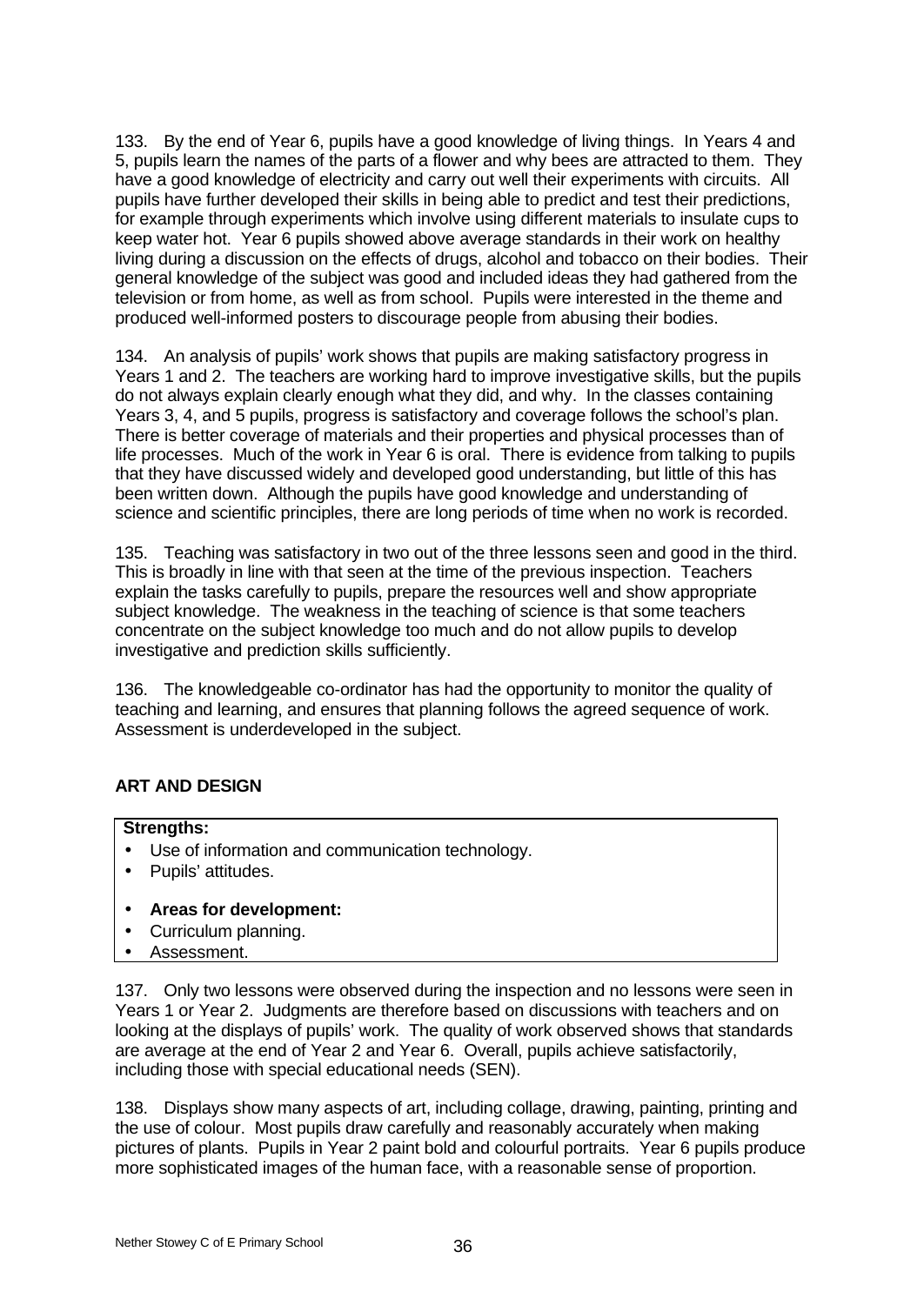Although no clay work produced by pupils was available for the inspection, there is other evidence that they have the appropriate skills in this medium. There are photographic records showing that pupils produce models of heads and that they make ceramic tiles. The school has its own small kiln and uses the facilities of the secondary school during artsbased activity weeks.

139. Older pupils use the work of famous artists to inspire them. The work of the artist George Seurat was used during the inspection to help pupils understand and then follow the technique of pointillism. Pupils have some knowledge of the work of the Impressionists, but only a limited knowledge of the work of other famous artists. Skills are well established. Younger pupils can explain about mixing colours and older pupils use a variety of media to good effect. In a successful lesson taken by a visiting artist, pupils responded well to the use of charcoal, which they used to explore the patterns and shapes made by natural objects. Pupils with SEN make good progress in practical tasks because of the quality of support they receive and because of the effective use of resources.

140. Art is used to support work in many subjects. For example, pupils produce illustrations from stories and poems in Year 3. Pupils study photographs and portraits of people in history lessons and this gives them some understanding of portraiture. A higher attaining pupil in Year 6 was able to talk about the purpose of Tudor portraits and to understand that they might be symbolic, rather than actually represent the appearance of a person. Pupils in Year 1 make pictures of reflected faces and paintings of animals, and older pupils develop techniques in painting, drawing and in observational work, for example in drawings of flowers, as part of their work in science.

141. The subject makes a useful contribution to literacy because of the use of descriptive language and vocabulary in discussion. However, pupils are not given the opportunity to experiment and to evaluate their work because they do not use sketchbooks. Pupils are interested in art and they responded well to the new approaches that were developed in the lessons observed.

142. Teaching is satisfactory overall. Work seen and lessons observed during the inspection show that teachers have a secure knowledge and understanding of the subject and that they are able to encourage pupils to work with confidence in a variety of media. There is a real emphasis on creativity, as well as on careful observation. Pupils are encouraged to look carefully and then copy the techniques used, thus extending their own skills. In the lessons observed, art was planned in a way that met the learning requirements of all pupils, and it was fully inclusive. Artwork is well mounted and displayed, and this encourages pupils to value it. Some effective use of art-related computer software was on display during the inspection.

143. There is no co-ordinator to ensure that the subject is planned or resourced appropriately, although individual teachers are planning lessons well. Assessment procedures have not been developed in the subject as yet. There has been unsatisfactory improvement since the last inspection because of the lack of planning or curriculum development.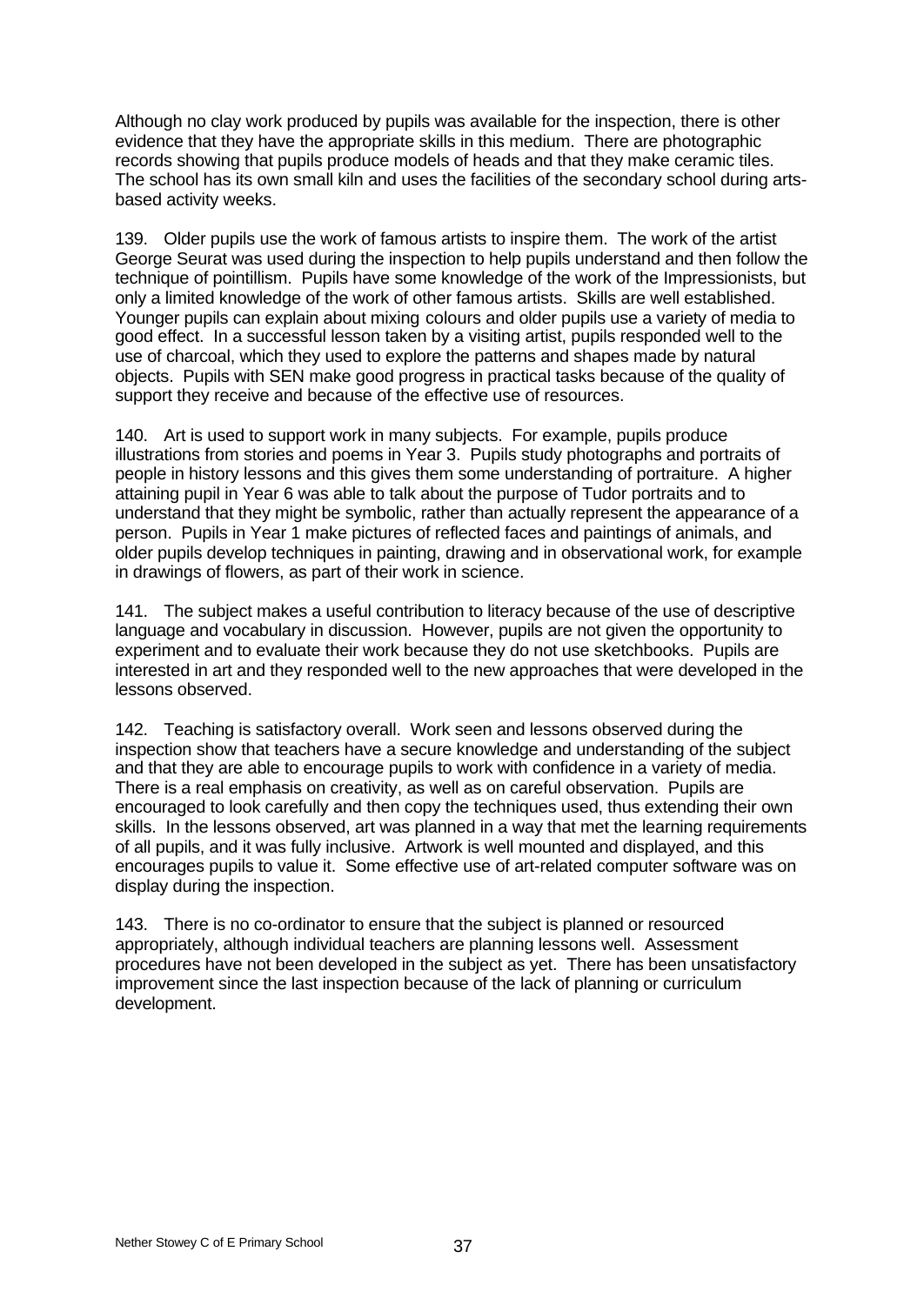# **DESIGN AND TECHNOLOGY**

## **Strengths:**

• Good design and making skills in Years 1 and 2.

# **Areas for development:**

- Curriculum planning and coverage for Years 3 to 6.
- Assessment.

144. Work in design and technology for pupils in Years 1 and 2 follows the recommended National Curriculum programmes of study. Standards at the end of Year 2 are in line with national expectations for pupils of this age. Too little design and technology is taught to pupils in Years 3, 4, 5 and 6 to cover the National Curriculum programmes of study. As a result, pupils do not develop all the skills needed for the subject. Because of the year-byyear rotation of subjects, no design and technology had been taught in this academic year to these older pupils. Discussion with junior pupils revealed that they had done little design and technology work since leaving Year 2. Attainment at the end of Year 6 is below national expectations.

145. Design notebooks from pupils in Year 2 show that they are developing good design and making skills. Pupils understand how to choose appropriate materials, as was evident in the construction of a chariot for Queen Boudicca. One pupil wrote, 'I made the horses out of plasticine and the chariot out of cardboard. Boudicca is made out of pipe cleaners and material'. The pupils write good instructions and are beginning to evaluate their work. Year 1 and 2 pupils reinforce their scientific knowledge of the properties of materials when they make Ginger Snaffles. They measure ingredients accurately and enjoy kneading the mixture with their hands.

146. Teaching in the lessons seen in Years 1 and 2 was satisfactory, a judgement broadly in line with the findings of the previous inspection. The skills of measuring and weighing, in food technology, were taught well by two parents. Teachers use resources well, and their skilful questioning helps to keep the pupils on task and resolve any technical problems that pupils encounter.

147. Progress over time is inconsistent. All pupils, including those with special educational needs (SEN), make steady progress in Years 1 and 2 and achieve satisfactorily. Progress slows through Years 3, 4, 5 and 6, and achievement is unsatisfactory.

148. The teachers' planning is monitored, but there is not a planned programme of lesson observation. There is no assessment procedure. There has been unsatisfactory progress since the last inspection.

# **GEOGRAPHY**

## **Strengths:**

- Knowledge of geographical terminology.
- Ability to compare local geography with that in different countries.

# **Areas to be developed:**

- Curriculum planning and coverage.
- Assessment.
- Co-ordination of the subject.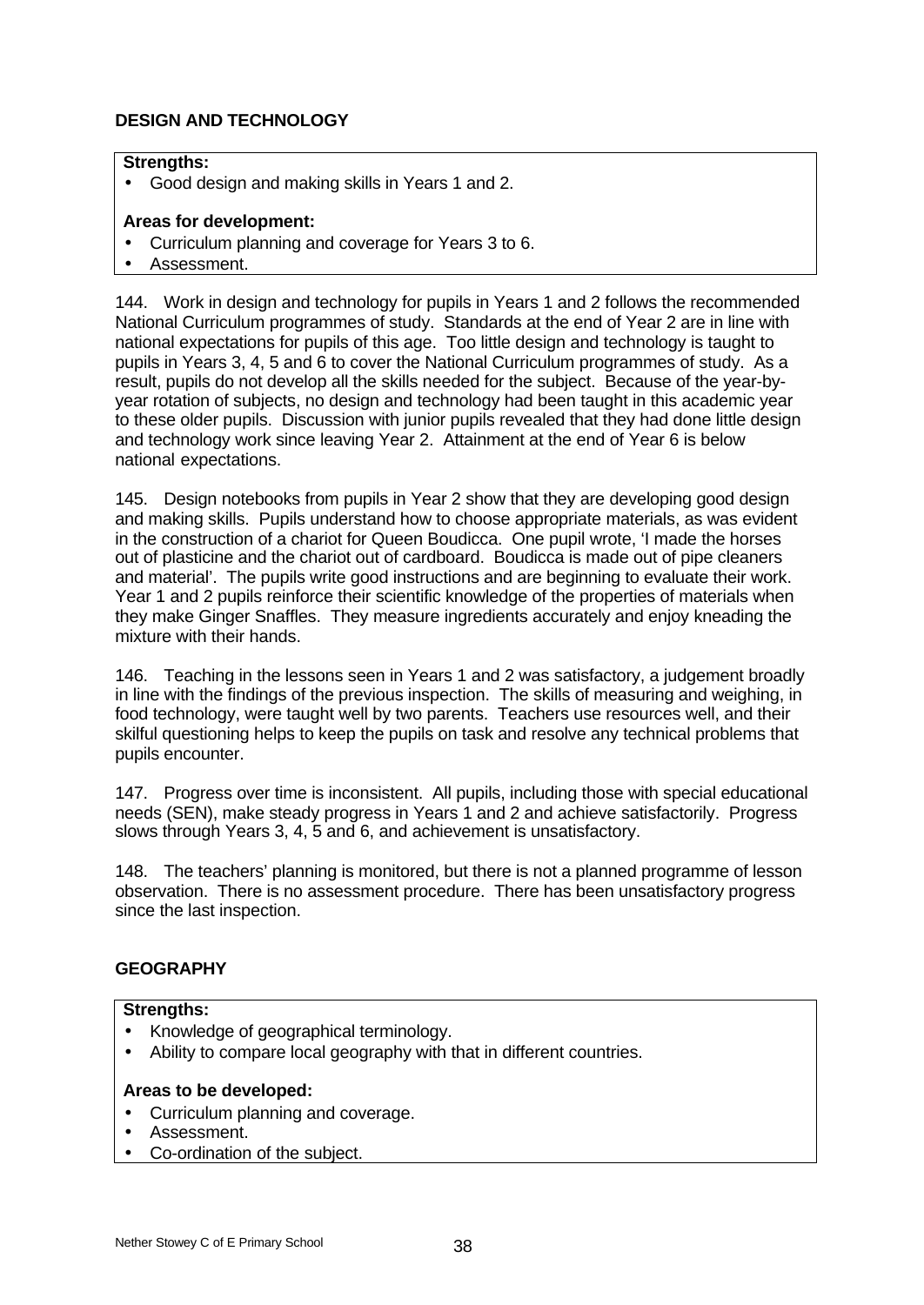149. Work in geography for pupils in Years 1 and 2 follows the recommended National Curriculum programmes of study. Standards at the end of Year 2 are in line with national expectations for pupils of this age, and pupils achieve satisfactorily. Work for pupils in Years 3, 4, 5 and 6 is planned in a four-year cycle. This is done as a response to the problems of planning work for mixed age-classes and finding additional curriculum time for literacy and numeracy. The result is that for long periods of time no geography is taught. All the pupils in these years follow the same topic at the same time. Teachers' planning shows little difference between year groups in the content of this work. Discussion with Year 6 pupils revealed that about a quarter of the Key Stage 2 programmes of study have not been covered. Attainment at the end of Year 6 is below national expectation, and achievement is unsatisfactory.

150. Pupils in Years 1 and 2 develop their map-making skills through drawing plans of the classroom, then making picture maps of the local area. Year 2 pupils had visited Wookey Hole and had drawn maps of their journey there, with the main landmarks drawn and labelled. Pupils understood about changing seasons and were able to name their major features.

151. Pupils in Years 3 and 4, and some pupils in Year 5, had studied the human geography of Kenya and Guyana. They could identify similarities and differences, knowing that in each country the language was different but that food was generally similar. Pupils also know about the water cycle and rivers. Their knowledge of terms such as *delta, estuary* and *river mouth* is good. Some classes developed the theme into work on contrasting climates, learning about countries with too little or too much water. Pupils' factual knowledge is good but their ability to hypothesise and make generalisations is less well developed. Their knowledge of other aspects of the geography curriculum is sketchy.

152. Teaching was satisfactory in the one lesson observed. This was for the class containing all Year 6 and some Year 5 pupils. Year 6 pupils were researching their animal study. Many were well motivated, using the Internet to find facts. Others were writing and illustrating parts of their study. However, not all pupils are mature enough to work on their own for the whole lesson, and time was wasted. Year 5 pupils were prepared well for a video illustrating the effect of climate on life style in Cyprus. The teacher ensured that the pupils knew what they were trying to find out. Learning for these pupils was satisfactory.

153. Progress over time is inconsistent. All pupils, including those with special educational needs (SEN), make steady progress in Years 1 and 2. Progress speeds up in the first two junior classes and slows down again at the end of the juniors. Pupils do not discuss geography with enthusiasm. They recall visits they have made and talk about them at length, but they do not remember the geographical elements as well as they do the historical aspects.

154. Resources are satisfactory. There is no assessment procedure. There is no coordinator for geography, although the headteacher has overall responsibility over this and a number of other subjects. He has monitored the planning, but not teaching. Leadership and management of the subject are unsatisfactory.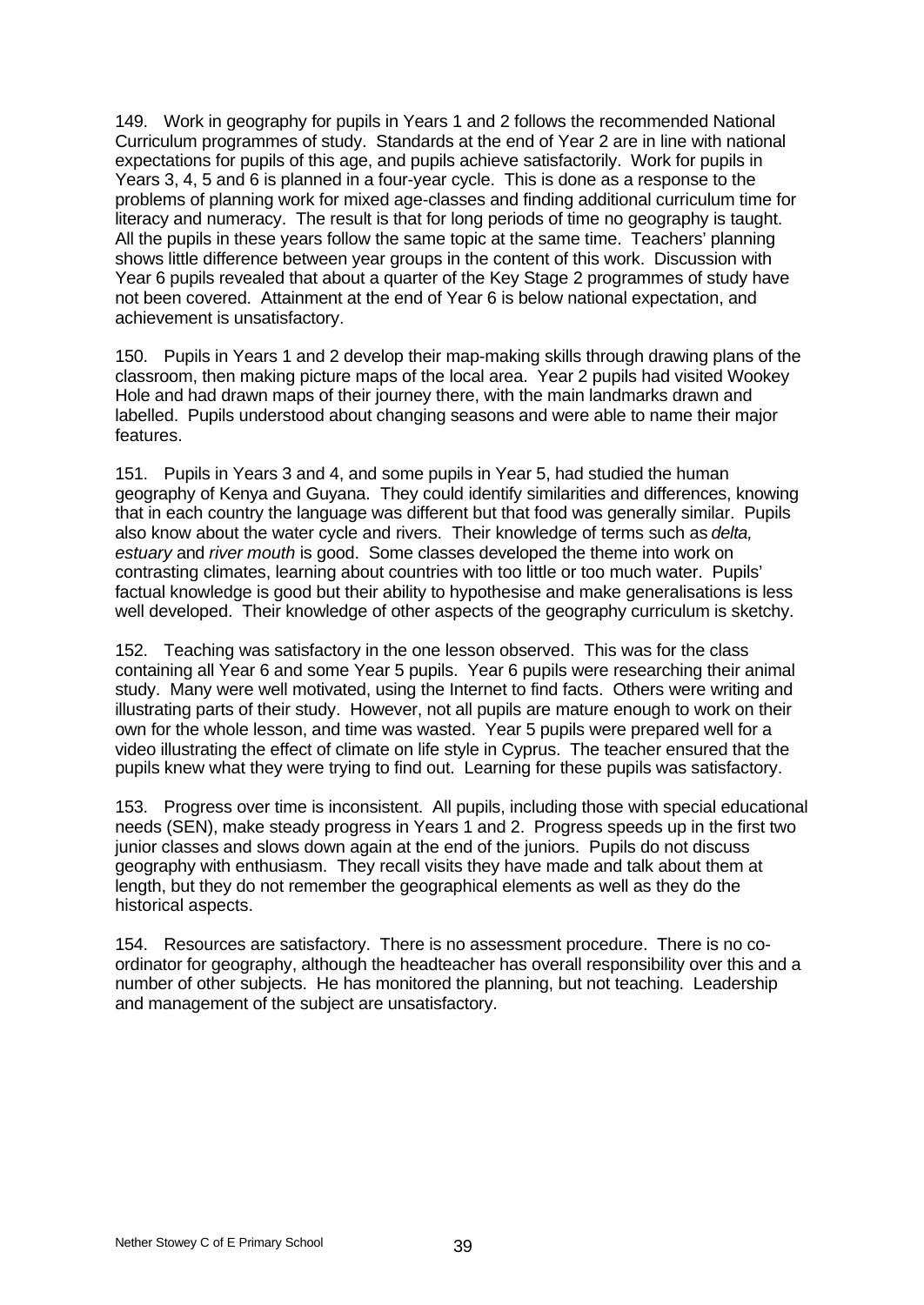# **HISTORY**

## **Strengths:**

- The use made of visits and the local area.
- The contribution of the subject to literacy.

# **Areas for development:**

• Planning and curriculum development.

155. No lessons were observed during the inspection. Judgments are based on pupils' work, and on talking to them about it. Standards in Year 2 are as expected of pupils of similar age, and achievement is sound. Pupils in Year 6 show a good level of knowledge and understanding of the role of key figures of past centuries and a satisfactory awareness of how historians find out about the past. Standards and achievement are again satisfactory.

156. In Years 1 and 2, pupils understand how the ways in which people live change over, time through their study of their own place in the family and society. They examine aspects of life in the past through a focus upon significant people, such as Florence Nightingale. The work of pupils in Years 1 and 2 shows that most pupils are able to understand that life in the past was different, and they can compare aspects of life today with life then. The highest attaining pupils are aware of how historians find out about the past, because they know that people such as Samuel Pepys have left us eyewitness accounts. Lower attaining pupils know that electricity is part of modern life, and that it was not available at the time of the Crimean War. One average attaining pupil was able to provide lots of information on the work of Louise Braille. It is clear that pupils are being introduced to an adequate variety of sources of evidence, and that photographs and video are being used effectively to help pupils' understanding.

157. Work in history through Years 3 to 6 is arranged in blocks over a four-year period, with all pupils studying the same topics at the same time. This year, they have studied the people who have invaded and then settled in Britain. They are able to talk informatively about some aspects of life in Roman Britain. Average and above average attainers can understand the difference between primary and secondary sources of evidence and can talk about how we carry out research in history. Pupils have benefited from visits to the Roman fort at Caerleon, and Year 6 pupils have a good knowledge of the Tudors, following their visit to the Mary Rose at Portsmouth. Some average attaining and all lower attaining pupils show little recall of recent or earlier work. The way in which the subject is organized and planned has adversely affected pupils' understanding of the sequence of historical events and does not lend itself to the progressive development of skills. It does, however, allow good use to be made of borrowed resources and visits to historical sites.

158. Learning is satisfactory overall. The use of information communication technology (ICT) to enhance work in the subject has been underdeveloped, but it is satisfactory now that new computers have become available. Pupils have good opportunities for independent research, particularly in Year 6, as most of their work is project-based. In all year groups, there is a good emphasis on written work. Pupils often write about history in considerable detail, and this is making a valuable contribution to their progress in literacy. The scrutiny of pupils' work indicates that learning is satisfactory over time in the topics covered this year. Pupils say they enjoy the study of history, and they clearly benefit from a variety of visits and from the historical interest provided by their own village.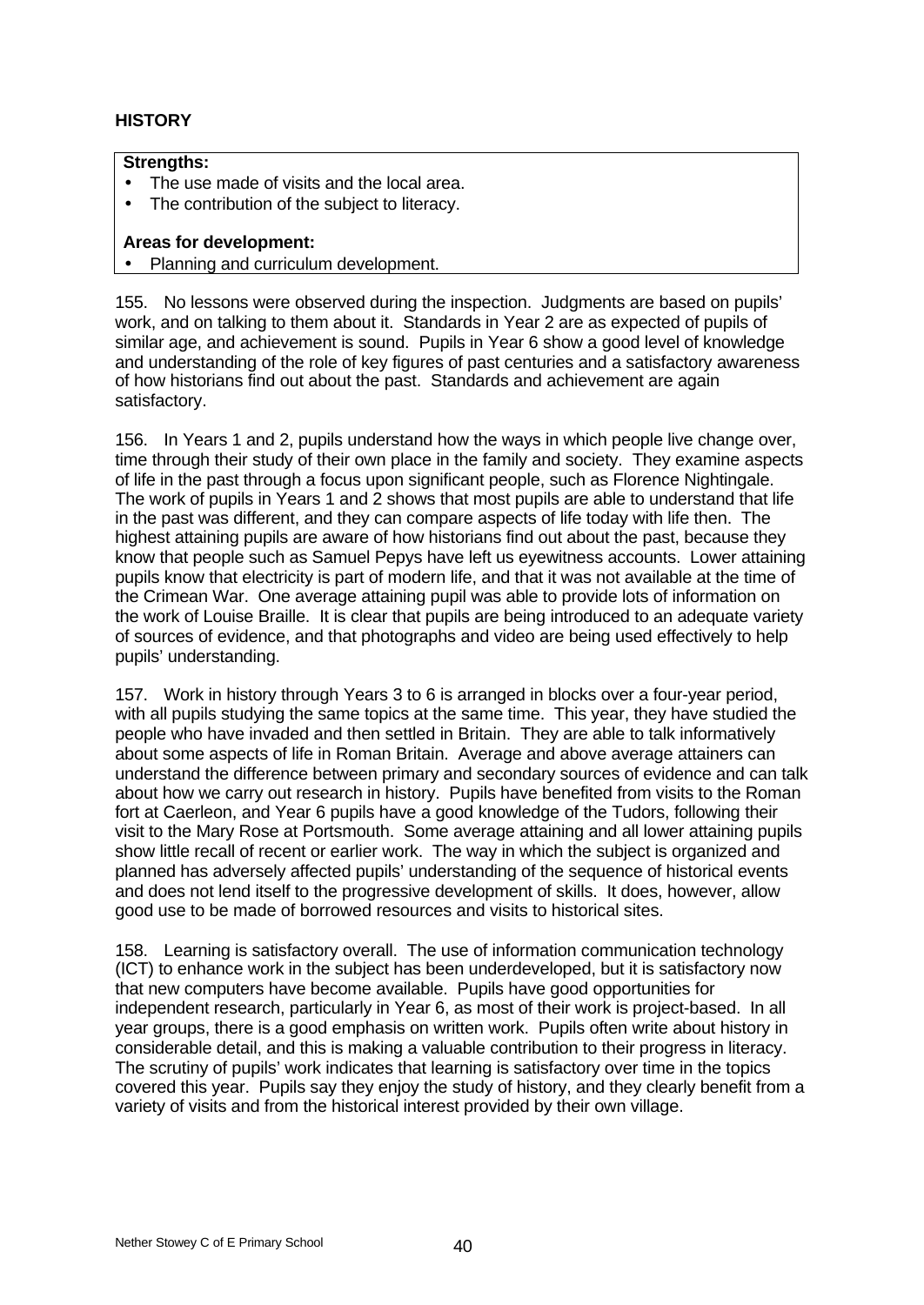159. Management of the subject is satisfactory. A new co-ordinator has been appointed and some planning is in place for work at both key stages. There has been a sound level of improvement since the last inspection. However, there is a clear need to review overall curriculum planning in the subject and to develop assessment in order to ensure continuity and progression in history, particularly in the development of skills.

# **INFORMATION AND COMMUNICATION TECHNOLOGY (ICT)**

## **Strengths:**

- Pupils' confident and competent use of computers.
- Pupils' positive attitudes to the subject.

## **Areas for development:**

- Coverage of the curriculum.
- Assessment.

160. Attainment in information and communication technology (ICT) is satisfactory at the end of Years 2 and 6, and pupils achieve well.

161. By the time the pupils are seven they are familiar with a good range of hardware and software. For example, they are able to word process and amend material for stories and accounts of events. Following the example of modern painters, they can create shapes, confidently selecting and using commands, whilst using a drawing program. They know how to open a program, find the file they want within it, and save and print their work. Their understanding of how to use a computer is good. Pupils make good progress in their first years in school, quickly becoming familiar with a range of programs and commands.

162. By the time they are 11, pupils can use computers confidently and competently and handle information sensibly and effectively. They word process their own poems, adding illustrations to their text and trying out a variety of fonts and sizes to obtain the result they want. They make pictures and patterns by changing the colour, size, number, and arrangement of shapes on the screen. They also make tables to enter results from a scientific experiment, varying the size of the columns and rows to meet their own requirements. Pupils make good progress, building on their prior attainment and using an ever-increasing range of software and commands.

163. Pupils enjoy their work in this subject. They are always keen to have their turn on the computer and then work hard and concentrate on the task. Pupils work well as a class, in small groups, and individually. They support each other well in group tasks and respond well when given independent tasks. They show enthusiasm and sustain concentration when tasks are challenging and new skills are being practised.

164. The quality of teaching of ICT, both to a whole class and to groups, is satisfactory. There is no ICT suite, however, and the result is that when new skills are taught to a whole class, only small numbers can practise those skills immediately on the two or three computers available in the classroom. Teachers and pupils alike cope with this difficulty well. Teachers give clear instructions and expect pupils to listen carefully and to understand quickly. The pupils remember what they have learnt, and when their turn comes they work well independently, for example when they are learning how to create a table for the first time. Information and communication technology (ICT) is used very well across the curriculum, and in the majority of lessons some pupils were working on the computers for part of the time. Particularly good use of ICT was seen in science lessons.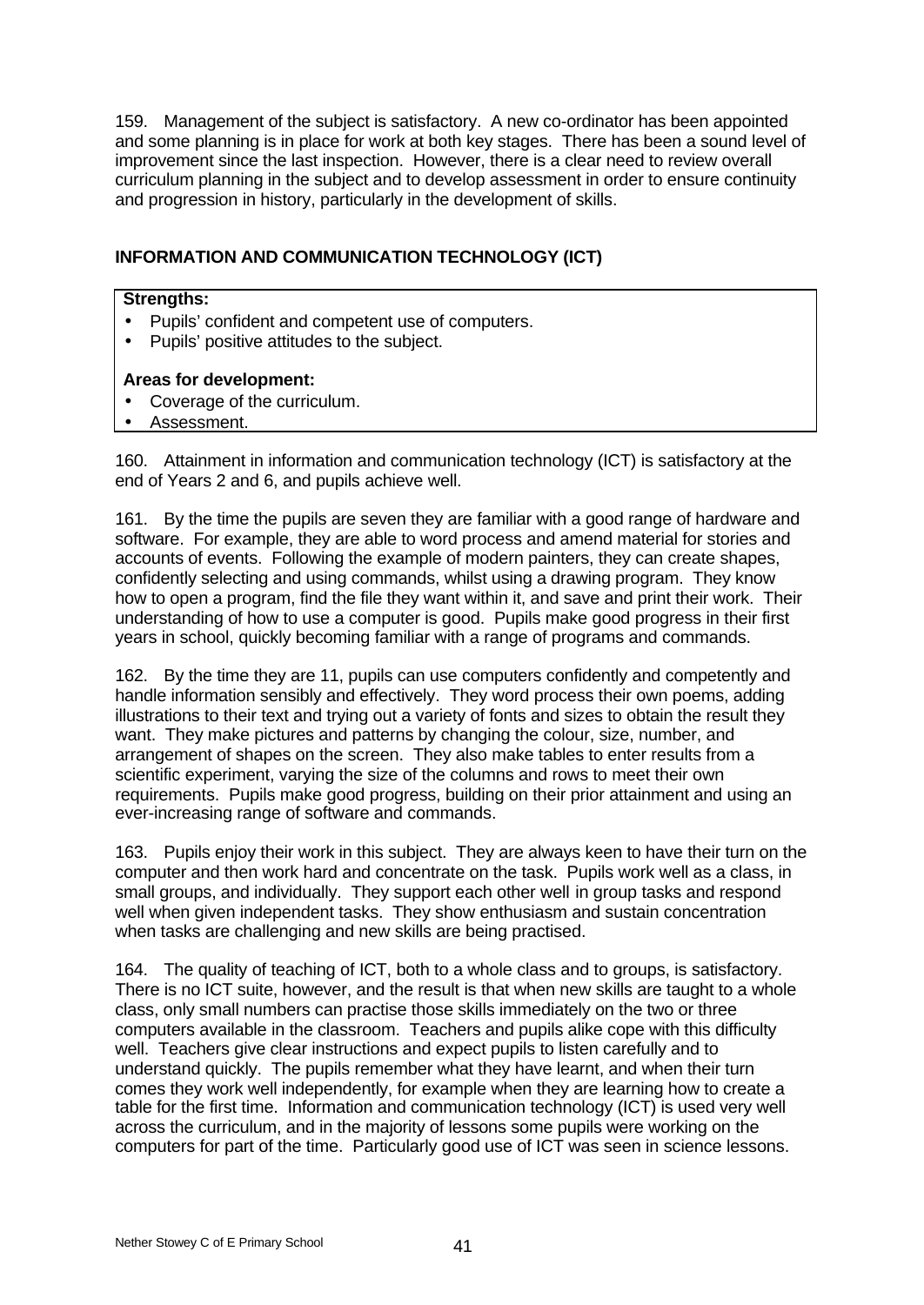165. The newly appointed co-ordinator is very enthusiastic and has a clear vision of what she wants for the school. Teachers have worked very hard in a very short time to learn the necessary skills to teach their classes. Teachers are enthusiastic, with good subject knowledge and high expectations, and this enables pupils of all abilities to succeed very well. The quality and range of learning opportunities and resources are good. The good number of computers in the classrooms allows ICT to be used regularly across the curriculum. Because the equipment is new, older pupils have not covered all the programme of study for ICT, but planning is in place for younger pupils to do so. Pupils with special educational needs (SEN) use a range of computer programs to support their learning. There is no assessment of pupils' skills, but all classes keep a portfolio of work. Some classes have a skills list that pupils complete.

# **MUSIC**

# **Strengths:**

- Good teaching, including specialist teaching which enhances pupils' learning.
- Good singing.
- Good opportunities to take part in musical performances.
- Strong subject knowledge on the part of staff.
- Good opportunities for pupils to develop their music further through extra-curricular work in the choir and instrumental tuition.

# **Area for development:**

• Ensuring that pupils' performance in the subject is monitored effectively so that teachers can assess progress.

166. The school's provision for music has improved since the previous inspection, with the majority of pupils reaching above average levels in the subject by the end of Year 2 and Year 6 – at the ages of seven and eleven. The curriculum is good, the subject is taught well, and pupils have access to a good range of resources. The school ensures these standards by employing a part-time specialist teacher in the subject, who is also a very effective subject leader. She provides lessons for the pupils in all aspects of the music curriculum, as well as supporting the other teachers with planning and resources.

167. In Years 1 and 2 all pupils, including those with special educational needs (SEN) or for whom English is an additional language (EAL), make good progress in their learning and achieve well. In the aspects of music seen during the inspection, the older pupils reached standards that are above national expectations. Pupils in Year 1 work together to identify instruments that can represent particular sounds in a story. They listen carefully to the instrument played by the teacher and then suggest which of the story sounds they could represent. They composed a delightful musical accompaniment to a story of a bear, including sounds that reflected trees moving and rain falling. They helped the teacher to devise a system of picture notation to help them to remember the sounds and the sequence of sounds in their composition, and then performed the final piece with very good concentration, control and sensitivity. The Year 2 pupils sing well and tunefully and listen appreciatively to music which is played to them. In a music lesson based on the 'Rumplestiltskin' story, they all sang well, whilst half of the class also played tuned and untuned percussion instruments very well in a carefully arranged accompaniment.

168. In Year 6, attainment is well above average. Singing is a considerable strength. Pupils perform very tunefully and confidently. They sing complicated part songs, keeping together and in time to the music. They experience and sing songs of many types from across the world. Their composition and performance skills are well above average. When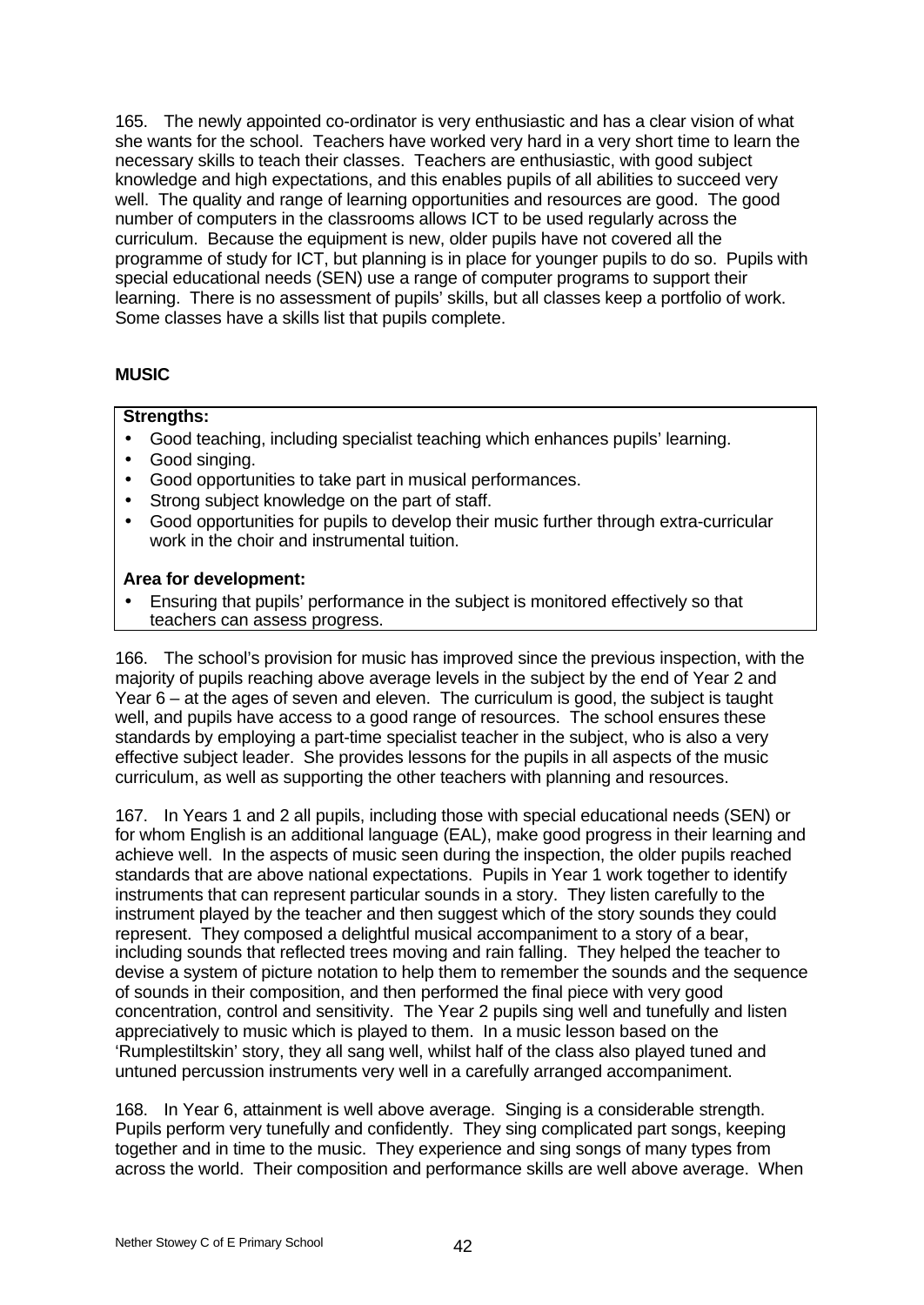they performed a rondo, which they had composed in small groups, some of the performance was of a very high standard, particularly from the tuned instruments. Adults walking past the hall, where the composition was being played, stopped and listened. The players conveyed moods very well by the range of notes, the skilful use of melody, and the sensitivity to the dynamics of the piece.

169. All pupils enjoy singing and they sing well, at a standard well above average. In assembly they sing very tunefully with good use of dynamics and clear intonation. The many pupils who are in the choir sing very well indeed. The school arranges a programme of concerts where children perform to parents and the community. This offers the children many opportunities to develop their performing skills and enhances their progress in the subject. They respond well to being in front of an audience and perform with energy, enthusiasm and skill.

170. As a result of the strong leadership provided by the co-ordinator, teachers have increased their expertise and become more confident. This ensures that teaching is good and that pupils are developing their skills as they move through the school. The curriculum is good and includes a wide range of different styles of music and music from many cultures. The specialist music teacher has very good subject knowledge and high expectations. Her teaching is very good. She infects the pupils with her own enthusiasm and drives them on to more and more ambitious work. They respond very well and this helps them to achieve very well and attain highly. Class teachers have a sound knowledge and understanding of the subject. Lessons are carefully planned and well resourced and, where possible, linked to other curriculum areas, such as literacy. At present, teachers assess pupils' progress informally during the lessons, but assessment information is not used well to support their learning. The hall is used as a music area when needed and the school has purchased a good range of new instruments that support the curriculum very effectively.

# **PHYSICAL EDUCATION**

# **Strengths:**

- Relationships with pupils are good.
- Accommodation and resources are good, including swimming.

# **Areas for Improvement:**

• The recording and use of assessment.

171. At the end of Year 2, attainment is average in physical education and all pupils achieve satisfactorily, including those with special educational needs and those for whom English is an additional language (EAL). The higher attaining pupils show good balance and control and good ball skills, including striking, catching and throwing. The standards have improved since the last inspection. By the end of Year 6, attainment is above average. All pupils swim unaided and safely, for example. They achieve well. Discussion with pupils revealed that, in gymnastics, they can devise and perform a series of movements, including rolls, with balance and confidence, most concluding with a good finishing position. In games, all pupils understand the basic rules, and play as part of a team with awareness of others. Overall, their skills are above average. The older pupils compete very successfully against neighbouring schools in a variety of sports.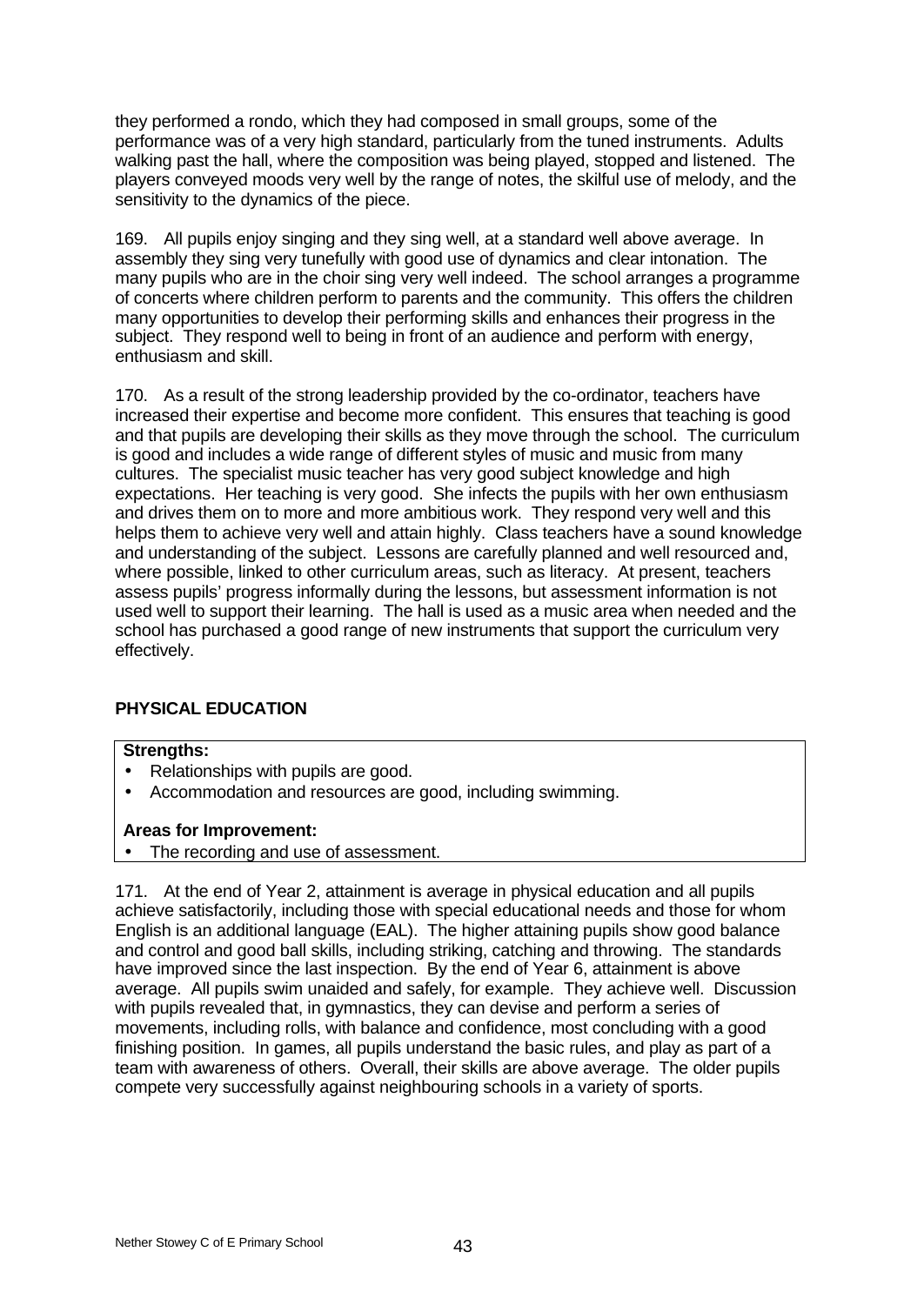172. By the end of Year 2 and Year 6, the majority of pupils of all abilities have made good progress, their kills, knowledge and understanding improving over time. During lessons, pupils make good progress, helped by the teaching points that guide them on techniques. Teachers assess their pupils' performance and give them feedback, though the assessment is not recorded. Pupils also assess their own performance and that of others. Pupils with special needs (SEN) are integrated well into the lessons and make good progress.

173. All pupils fully understand the health-related benefits of exercise to improve their fitness, and know the effect of vigorous exercise on their bodies. In all the lessons seen, pupils were keen to take part and all wore the appropriate kit. Behaviour is good, and pupils are polite and courteous. They work well together in small groups, taking turns and cooperating. They appreciate each other's efforts and sometimes applaud particularly good achievement.

174. The quality of teaching is good. Teachers have a good rapport with pupils and make clear their high expectations of standards of participation and behaviour. There is good emphasis on the need for pupils to improve the quality of their performance. In all lessons, teachers plan the activities well and use resources well. Equipment, which is of good quality, is set up in advance. Teachers demonstrate well, so that the pupils can see clearly what they are expected to do. They praise good attainment, and this helps to sustain pupils' positive attitudes and so encourages them to make good progress.

175. The subject is led well by an enthusiastic co-ordinator. She monitors planning across the school and supports and guides teachers.

# **RELIGIOUS EDUCATION**

## **Strengths:**

- There is good teaching of Christianity and this enables pupils to develop better understanding in this aspect of religious education.
- The contribution the subject makes to pupils' spiritual, moral, social and cultural development in the school.

## **Areas for Improvement:**

• Implementing the new Agreed Syllabus.

176. The school states that it follows the locally Agreed Syllabus for religious education. The work of pupils in Years 1 and 2 shows that in their case it does, and standards at the end of Year 2 are in line with those expected by the syllabus for pupils of this age. Work for pupils in Years 3, 4, 5 and 6 is planned in a variety of ways. The work for Year 3 is based on a published cross-curricular scheme. The work for Year 4 and for some pupils in Year 5 is draws upon some units of the work from the national guidelines. There was no planning for Year 6 pupils and for the Year 5 pupils in their class, and no work in their books. The vicar of the local church teaches these pupils for half of each term and there is a list of the topic for each lesson. There is no teaching of religious education for the other half of each term. Discussion with Year 6 pupils revealed that they had good recall of recent work, but were less clear about what they had learnt in the two previous terms. Through Years 3 to 6, the planning is not coherent and does not cover all aspects of the locally Agreed Syllabus. Attainment at the end of Year 6 is below expectations.